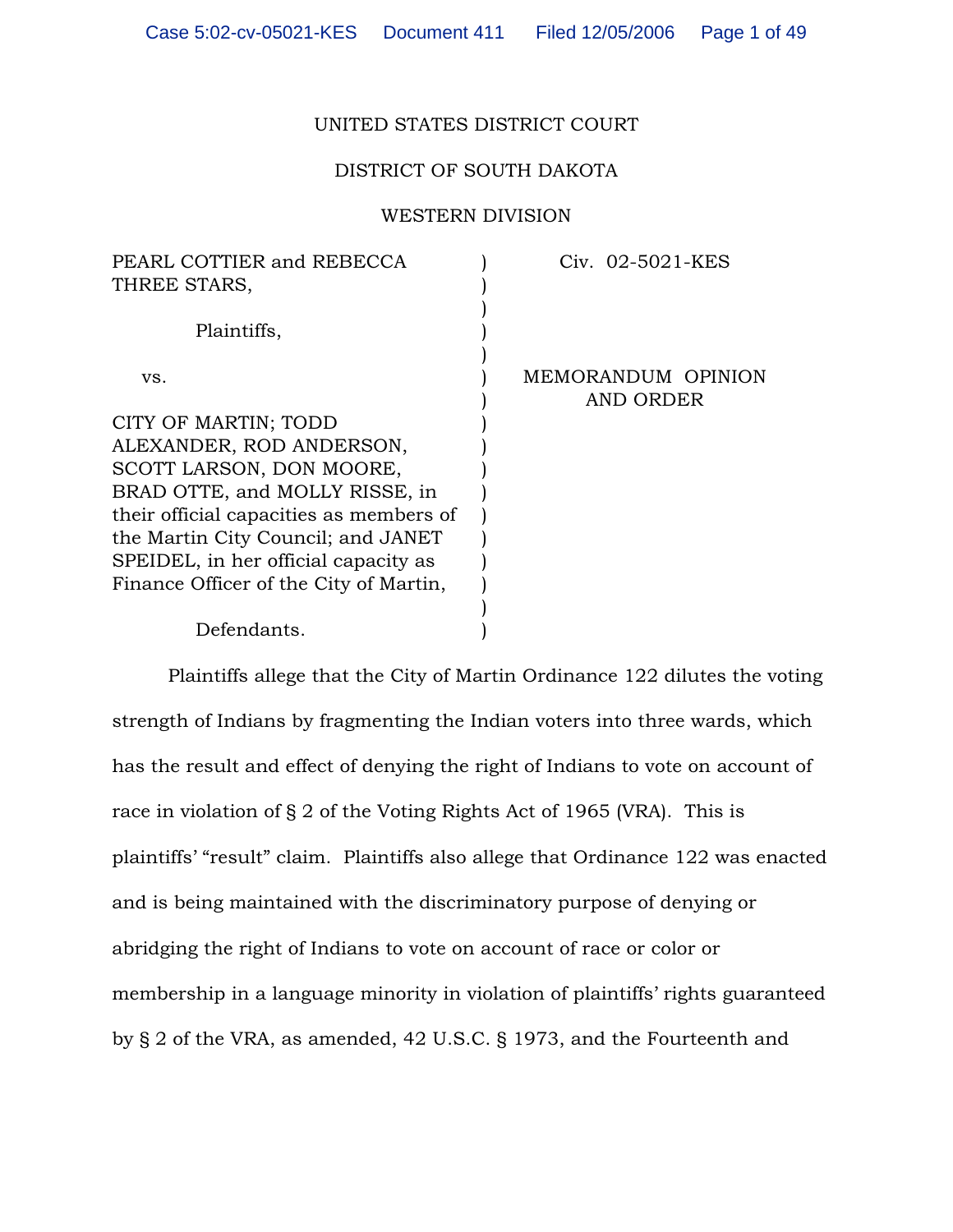Fifteenth Amendments of the Constitution of the United States. This is plaintiffs' "intent" claim.

#### FACTUAL BACKGROUND

The City of Martin is in Bennett County, which is located in southwestern South Dakota near the Nebraska border. Bennett County is surrounded to the north and west by the exterior boundaries of the Pine Ridge Indian Reservation and to the east by the Rosebud Reservation.

Martin is a small city, which according to the 2000 census, had a total population of 1078 persons and a voting-age population of 737 persons. The city covers an area slightly greater than one-half square mile. The Indian population in Martin is 485, which is 44.71 percent<sup>1</sup> of the total population and 36 percent of the voting-age population according to the 2000 census.

Historically, the residents of the city of Martin have elected a mayor who ran at-large for a two-year term on a non-partisan ballot. In addition, Martin was divided into three wards, which each elected two city council members to staggered two-year terms on a non-partisan ballot. The record is unclear as to when the ward lines were initially drawn, but both parties agree the ward

 $1$  The 2000 Census was the first federal census to allow respondents to identify themselves with more than one racial group. This court will consider all individuals who identify themselves as Native American, including those who identify with more than one group, in light of the Supreme Court decision in Georgia v. Ashcroft, 539 U.S. 461, 123 S. Ct. 2498, 2507 n.1, 156 L. Ed. 2d 428 (2003).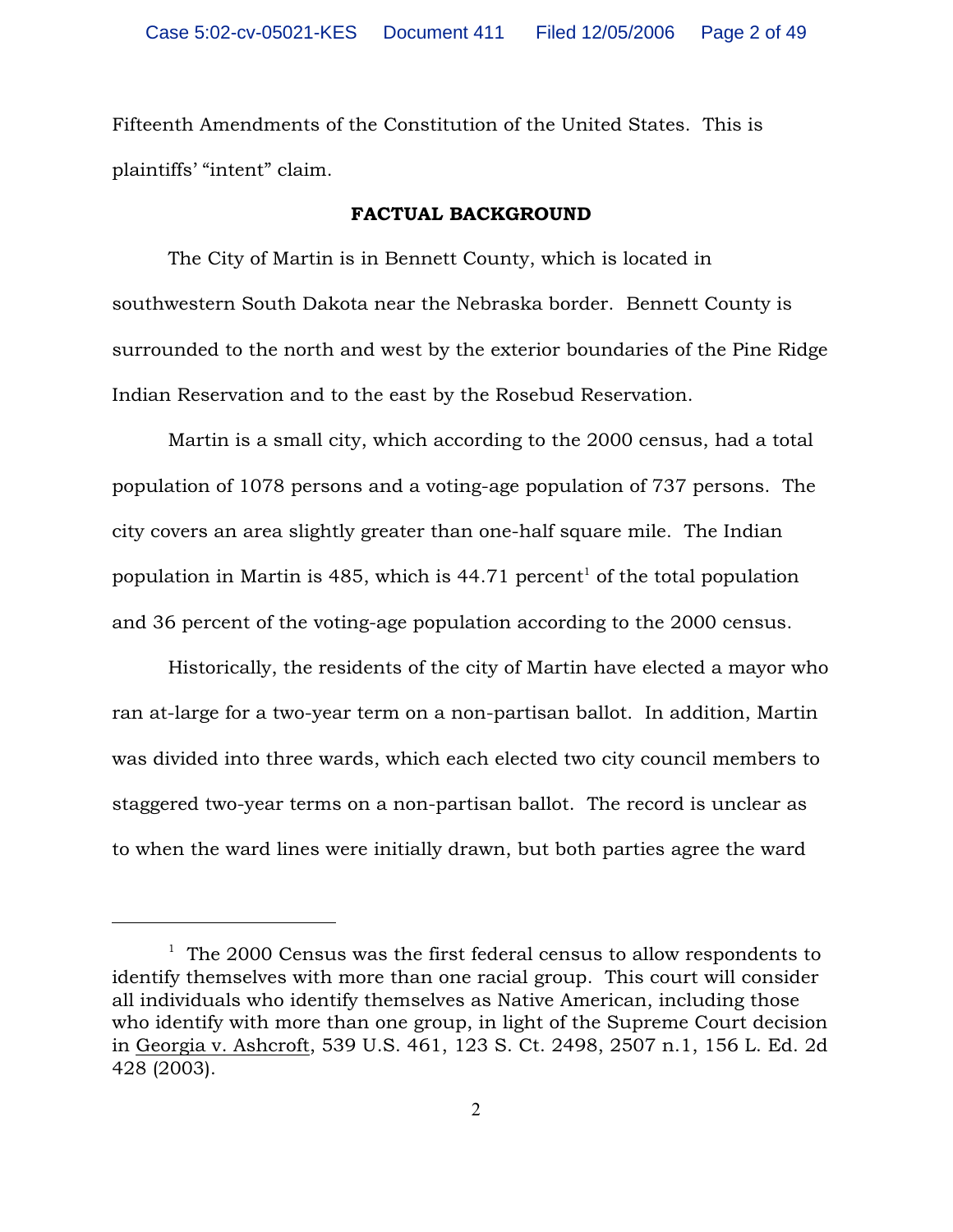lines had not changed for at least 47 years. By 2001, the wards within the city were not within the requisite variation of population.

The Martin City Council has the power and duty under South Dakota law to redistrict ward boundaries following the decennial federal census. The city contracted with the Black Hills Council of Local Governments (BHCLG) to refigure the wards so as to be in compliance with the one-person-one-vote requirement. BHCLG initially used incorrect population data when drawing the new wards. The city council, unaware of the mistake made by BHCLG, adopted the redistricting recommendations submitted by BHCLG in Ordinance 121 on January 16, 2002.

 Upon publication of the new boundaries in the local newspaper, plaintiffs suspected that the boundaries were flawed and contacted attorneys for assistance. The attorneys analyzed Ordinance 121 and concluded that the new ward boundaries were severely malapportioned in violation of the oneperson-one-vote principle of the Fourteenth Amendment and that the wards unlawfully fragmented the Indian population in Martin in violation of § 2 of the VRA. These concerns were communicated to BHCLG by letter dated March 7, 2002, with a copy to Martin's Mayor Bill Kuxhaus. The City Council requested BHCLG to redraw the wards to correct the one-person-one-vote problem. A new map was submitted to the City Council. On March 12, 2002, plaintiffs' attorneys received a copy of the revised redistricting plan drafted by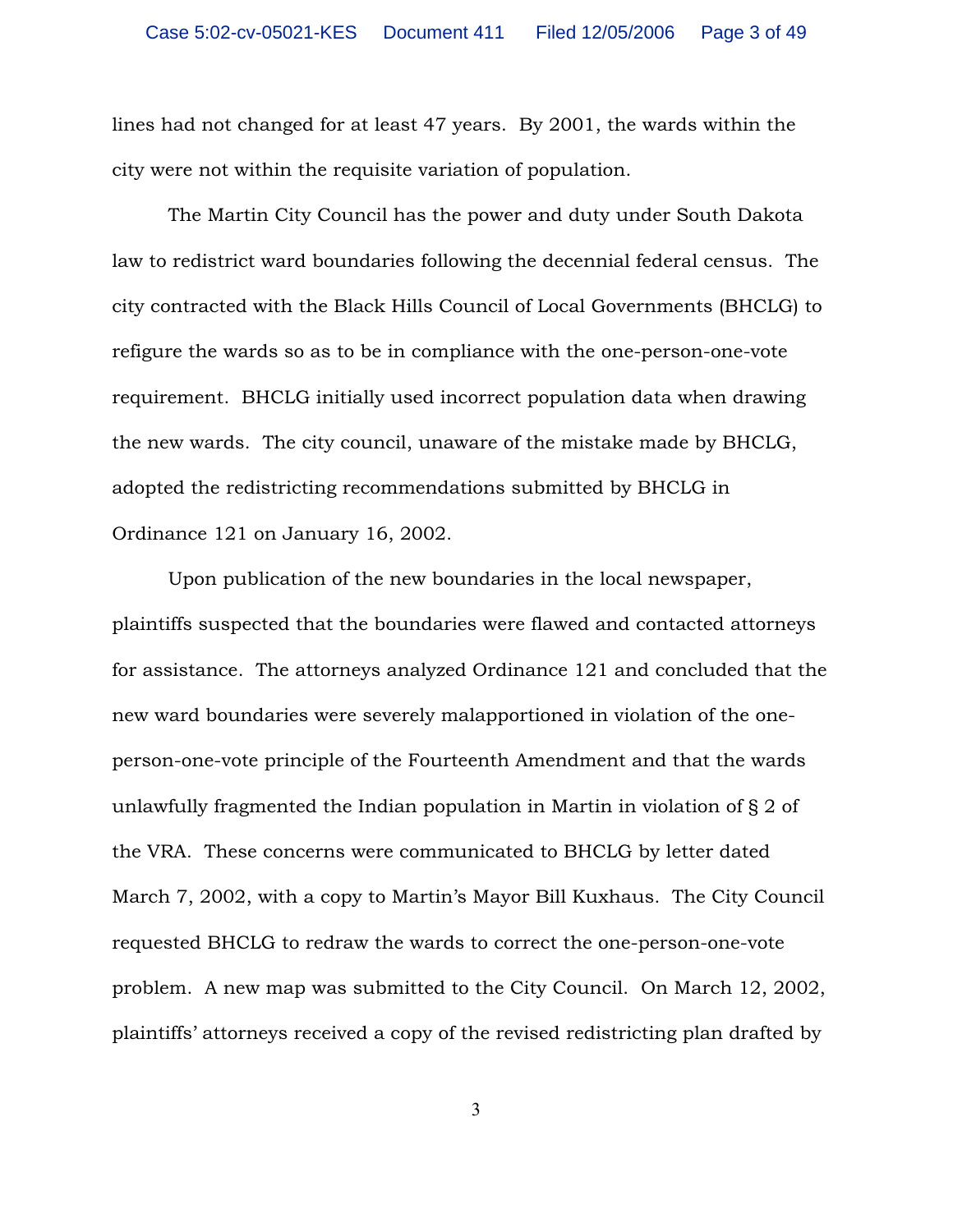BHCLG. Plaintiffs believed that this plan did not correct the fragmentation problem, and they communicated that concern to Mayor Kuxhaus in a letter dated March 12, 2002.

 The City Council, although aware of plaintiffs' fragmentation concerns, moved ahead with the adoption of the March 8 plan as Ordinance 122. Like its predecessor plan, Ordinance 122 divides the City into three wards, none of which contains an Indian majority. The total population and voting-age population (VAP) figures under Ordinance 122 are summarized as follows:

| <b>Ordinance 122 Statistics</b> |                     |                      |                   |            |                      |                        |  |
|---------------------------------|---------------------|----------------------|-------------------|------------|----------------------|------------------------|--|
| Ward                            | Total<br>Population | Indian<br>Population | Percent<br>Indian | <b>VAP</b> | Indian<br><b>VAP</b> | % Indian<br><b>VAP</b> |  |
|                                 | 352                 | 165                  | 46.88%            | 236        | 90                   | 38.14%                 |  |
| $\overline{2}$                  | 361                 | 177                  | 49.03%            | 237        | 86                   | 36.29%                 |  |
| 3                               | 365                 | 143                  | 39.18%            | 264        | 90                   | 34.09%                 |  |

Ordinance 122 took effect on May 8, 2002, and is the plan currently in effect in Martin. A map of the adopted Ordinance 122 follows as Figure 1.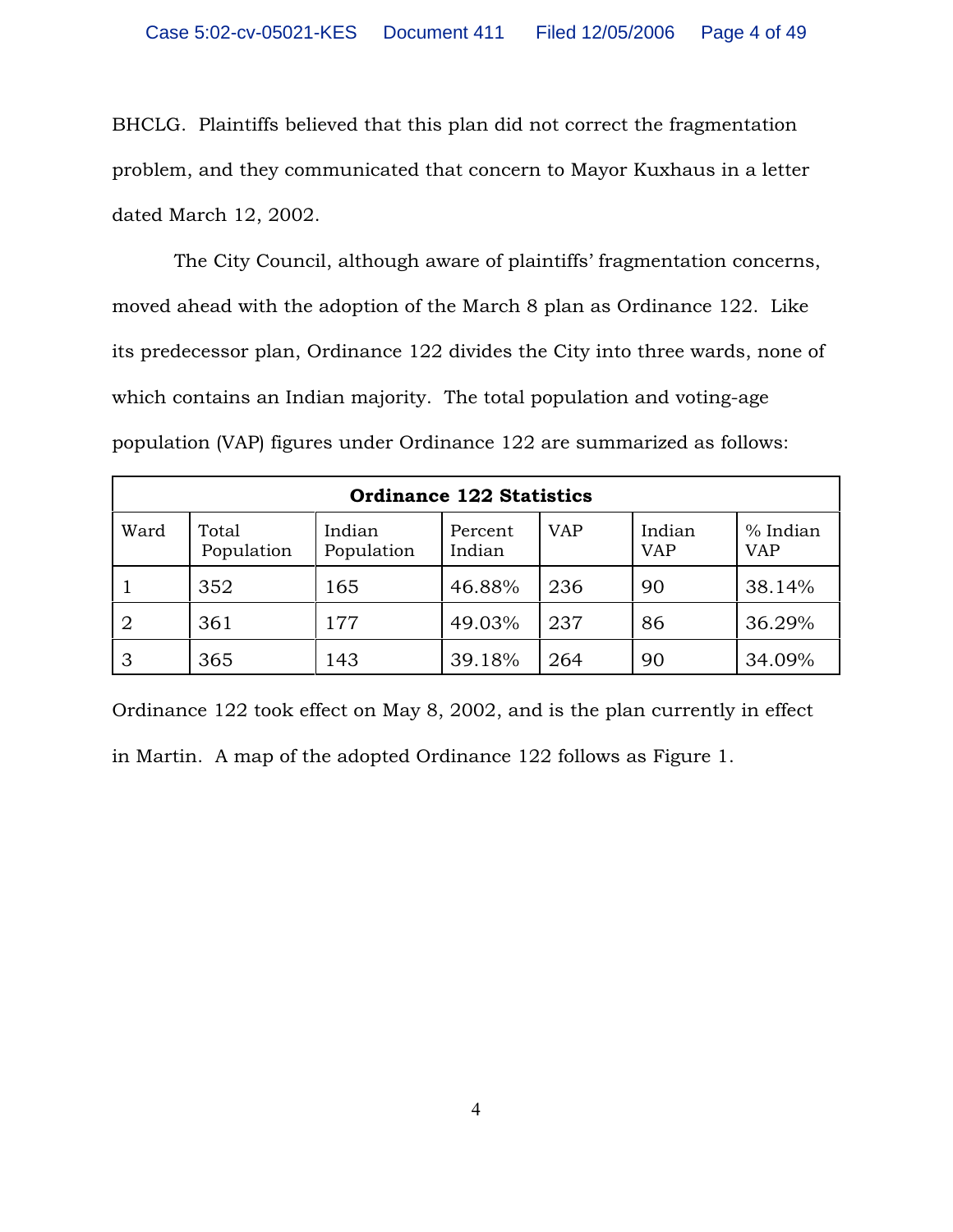

Indian voters submitted a petition to have Ordinance 122 referred to the voters as a ballot issue. City Finance Officer Janet Speidel reviewed the petition and determined that the petition did not have enough valid signatures, but waited to notify those submitting the petition of the defect until the deadline for petitioning for ballot initiatives had passed.

Plaintiffs brought suit on April 3, 2002, alleging that Ordinance 121 violated the one-person-one-vote requirement under the Equal Protection Clause of the Fourteenth Amendment. After trial, the court dismissed the complaint as moot. The court found that Ordinance 121 had been repealed by Ordinance 122, which equally redistributed the population into three wards, and that plaintiffs no longer had an interest in an actual ongoing case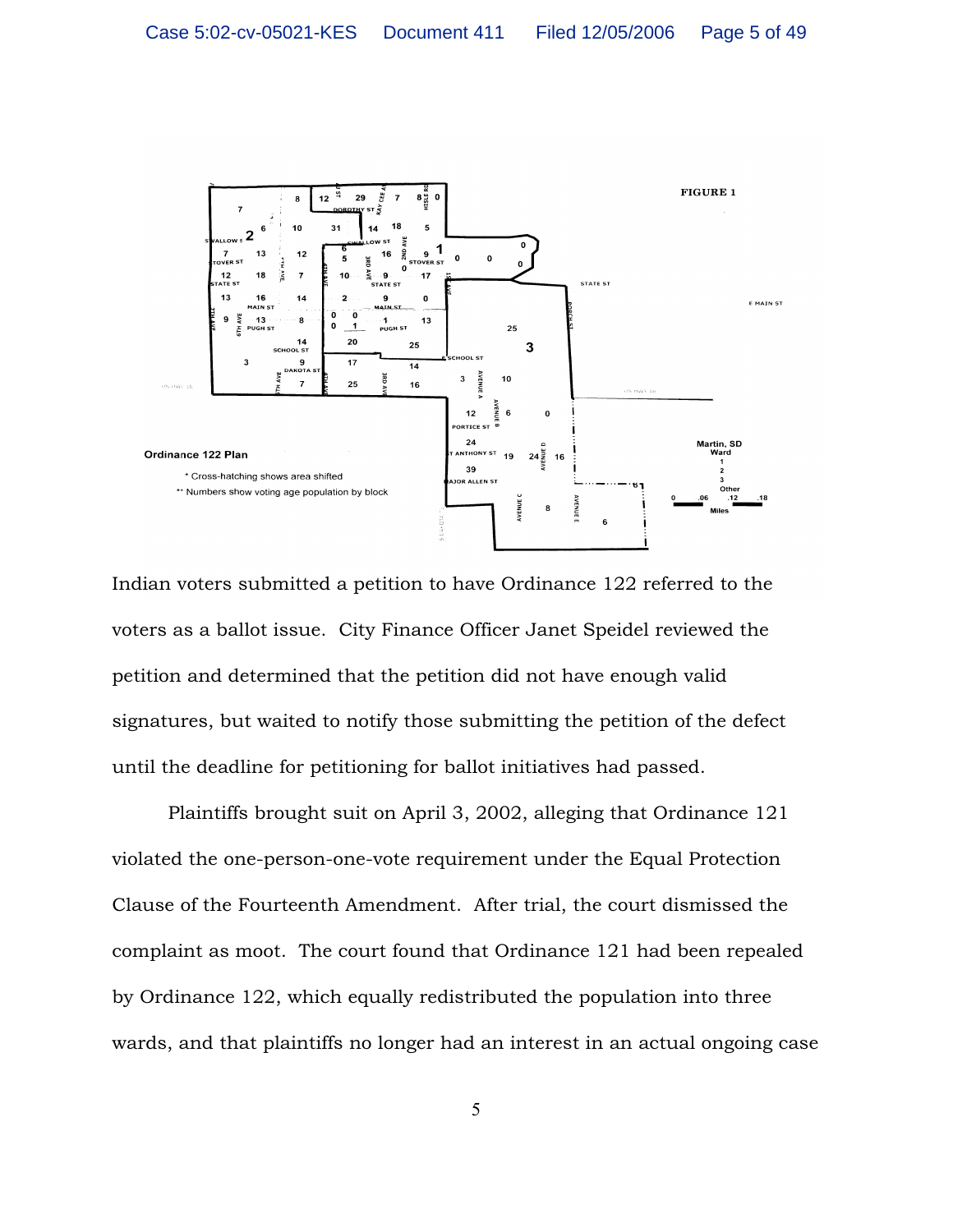or controversy. Plaintiffs then moved to supplement or amend their complaint to include the allegations currently pending before the court regarding Ordinance 122. The court granted plaintiffs' motion to supplement their complaint.

Following an eleven-day court trial, the court issued findings of fact and conclusions of law. (Docket 371). The court found that plaintiffs failed to prove by a preponderance of the evidence that the third Gingles precondition was satisfied. As a result, the court concluded that plaintiffs cannot prevail on their "effects" claim. The court also found that plaintiffs could not prevail on their "intent" claim because the court found that there was no evidence that Ordinance 122 was adopted with discriminatory intent, and because plaintiffs' failure to prevail on their "effects" claim prevents them from prevailing on their "intent" claim.

Plaintiffs appealed to the Court of Appeals for the Eighth Circuit. Cottier v. City of Martin, 445 F.3d 1113 ( $8<sup>th</sup>$  Cir. 2006). The Eighth Circuit held that the court erred in finding that the third Gingles precondition was not satisfied, and it found that plaintiffs met all three Gingles preconditions and remanded the case to the district court to determine based upon the totality of the circumstances whether Ordinance 122 had a discriminatory effect. Id. at 1122. Regarding plaintiffs' "intent" claim, the Court of Appeals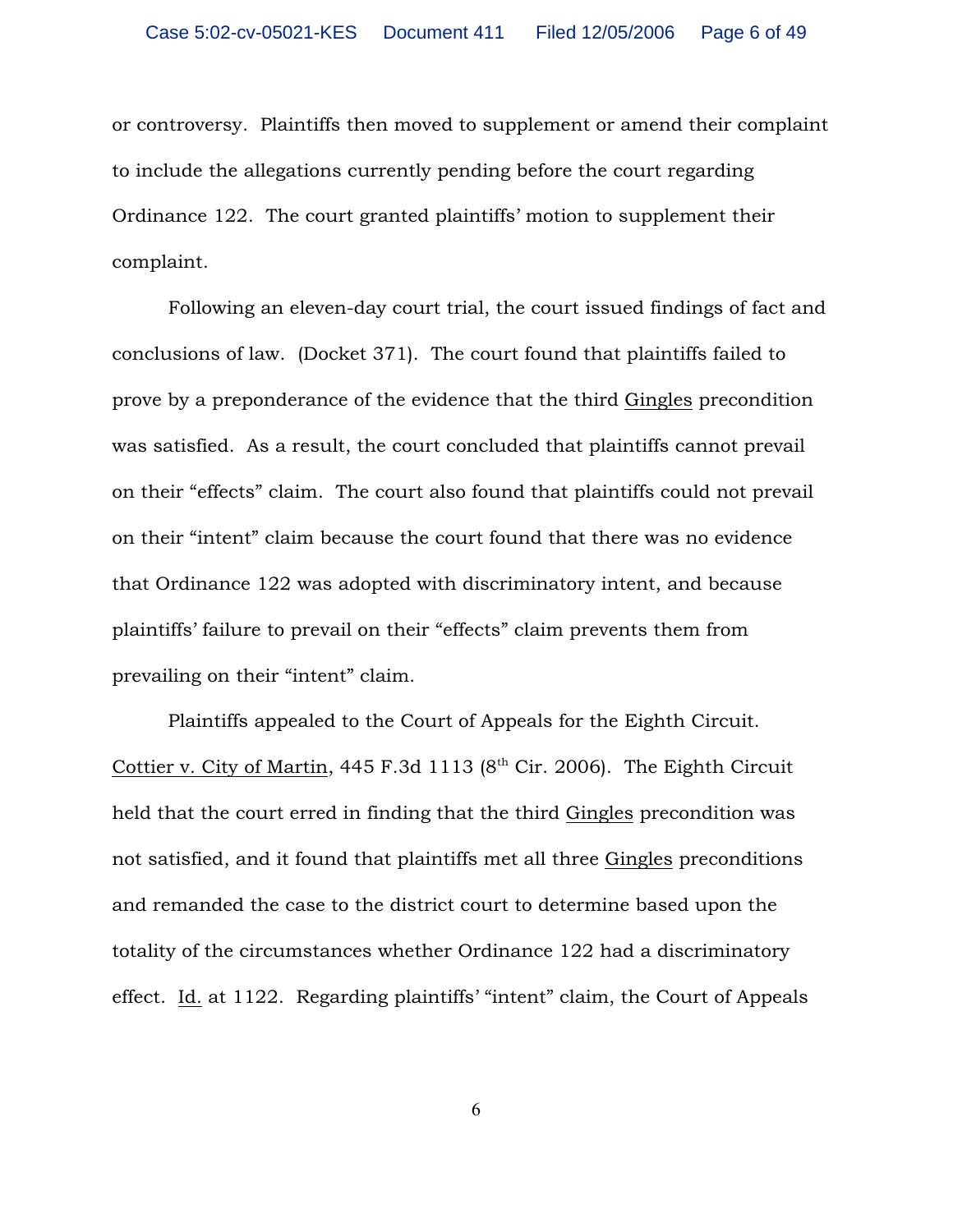affirmed the court's finding that there was no evidence of discriminatory intent in passing Ordinance 122. Id. at 1121 n.6.

#### DISCUSSION

Section 2 of the Voting Rights Act of 1965, as amended, prohibits the use of any voting practice which "results in a denial or abridgement of the right of any citizen of the United States to vote on account of race or color" or membership in a language minority. 42 U.S.C. §§ 1973(a), 1973b(f)(2); Thornburg v. Gingles, 478 U.S. 30, 44, 106 S. Ct. 2752, 2763, 92 L. Ed. 2d 25 (1986). A violation of § 2 is established "if, based on the totality of the circumstances, it is shown that . . . [members of a protected minority group] have less opportunity than other members of the electorate to participate in the political process and to elect representatives of their choice." 42 U.S.C. § 1973(b). The voting strength of a politically cohesive minority group can be diluted either "by fragmenting the minority voters among several districts where a bloc-voting majority can routinely outvote them, or by packing them into one or a small number of districts to minimize their influence in the districts next door." Johnson v. De Grandy, 512 U.S. 997, 1007, 114 S. Ct. 2647, 2655, 129 L. Ed. 2d 775 (1994). Both the dispersal of Indians into districts in which they constitute an ineffective minority of voters or the concentration of Indians into districts where they constitute an excessive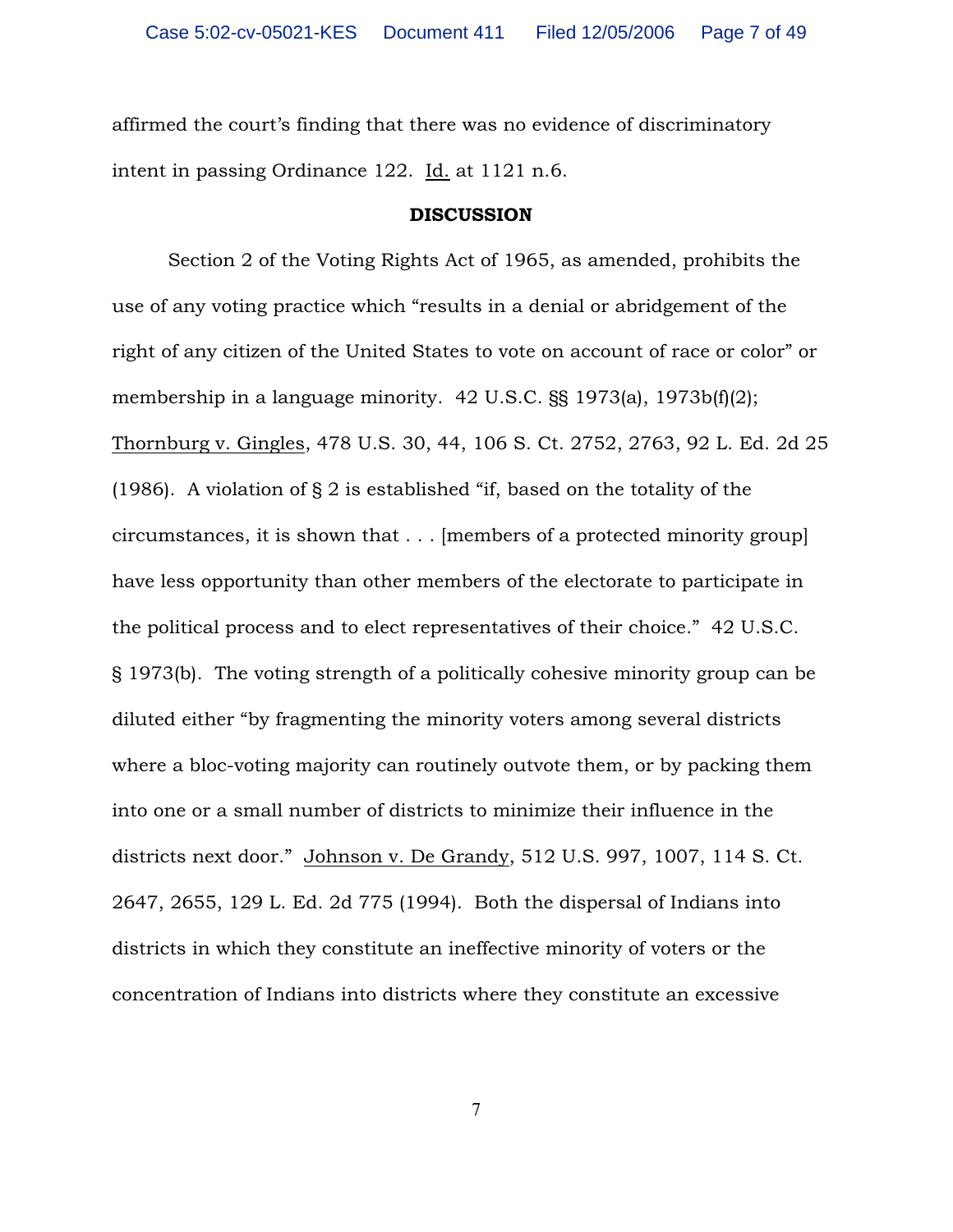majority may dilute racial minority voting strength. Voinovich v. Quilter, 507 U.S. 146, 154, 113 S. Ct. 1149, 1155, 122 L. Ed. 2d 500 (1993).

The Supreme Court has established a test to prove vote dilution through the use of multimember districts under § 2 of the VRA:

First, the minority group must be able to demonstrate that it is sufficiently large and geographically compact to constitute a majority in a single-member district. . . . Second, the minority group must be able to show that it is politically cohesive. . . . Third, the minority must be able to demonstrate that the white majority votes sufficiently as a bloc to enable it–in the absence of special circumstances, such as the minority candidate running unopposed–usually to defeat the minority's preferred candidate.

Gingles, 478 U.S. at 51, 106 S. Ct. 2752. The Eighth Circuit found on appeal "that the plaintiffs met, by a preponderance of the evidence, all three Gingles preconditions." Cottier, 445 F.3d at 1122.

 Upon satisfying these three Gingles preconditions, the court must then consider the totality of the circumstances "to determine, based upon a searching practical evaluation of the past and present reality whether the political process is equally open to minority voters. This determination is peculiarly dependent upon the facts of each case and requires an intensely local appraisal of the design and impact of the contested electoral mechanisms." Gingles, 478 U.S. at 78, 106 S. Ct. 2752. The Eighth Circuit remanded this matter to this court to conduct the totality of the circumstances analysis.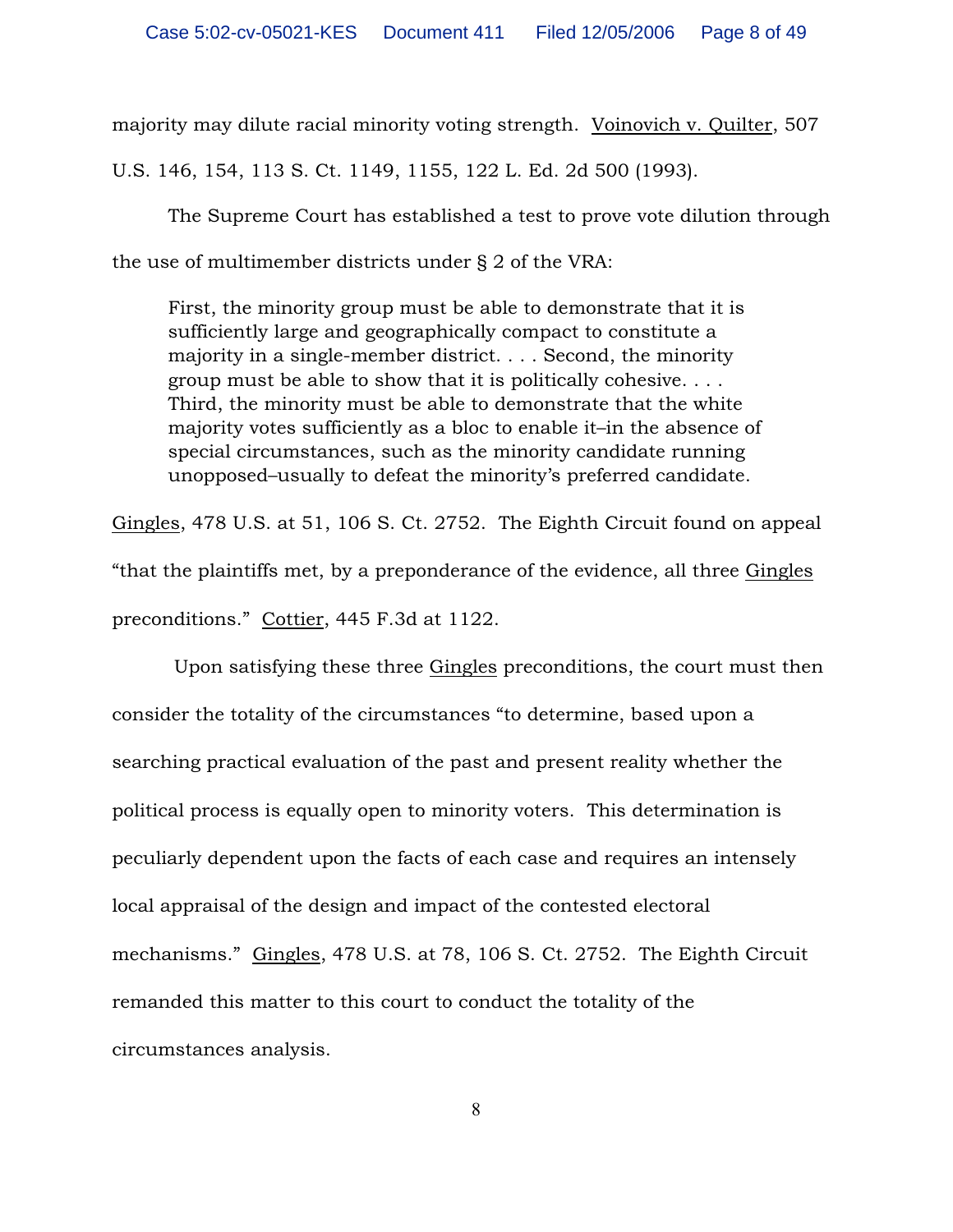Although satisfaction of the three Gingles preconditions "takes the plaintiffs 'a long way towards showing a section 2 violation," Bone Shirt v. Hazeltine, 461 F.3d 1011, 1021 ( $8<sup>th</sup>$  Cir. 2006) (quoting Harvell v. Blytheville Sch. Dist. No. 5, 71 F.3d 1382, 1390  $(8^{th}$  Cir. 1995)), the court still must engage in a searching analysis based upon the totality of the circumstances to determine whether members of the protected minority group have "less opportunity than other members of the electorate to participate in the political process and to elect representatives of their choice." See Bone Shirt, 461 F.3d at 1021; see also 42 U.S.C. § 1973(b). According to the Supreme Court, the district courts should consider the following "Senate" factors during the totality of the circumstances analysis:

(1) the history of voting-related discrimination in the state or political subdivision; (2) the extent to which voting in the state or subdivision is racially polarized; (3) the extent to which the state or subdivision has used voting practices or procedures that tend to enhance opportunities for discrimination against the minority group; (4) whether minority candidates have been denied access to any candidate-slating process; (5) the extent to which minorities have borne the effects of past discrimination in relation to education, employment, and health; (6) whether local political campaigns have used overt or subtle racial appeals; (7) the extent to which minority group members have been elected to public office in the jurisdiction; (8) whether there is a significant lack of responsiveness on the part of elected officials to the particularized needs of members of the minority group; and (9) whether the policy underlying the use of voting qualifications is tenuous.

Cottier, 445 F.3d at 1122 (internal quotation omitted); see also Gingles, 478 U.S. at 36-37, 106 S. Ct. 2752. Proportionality is another factor that may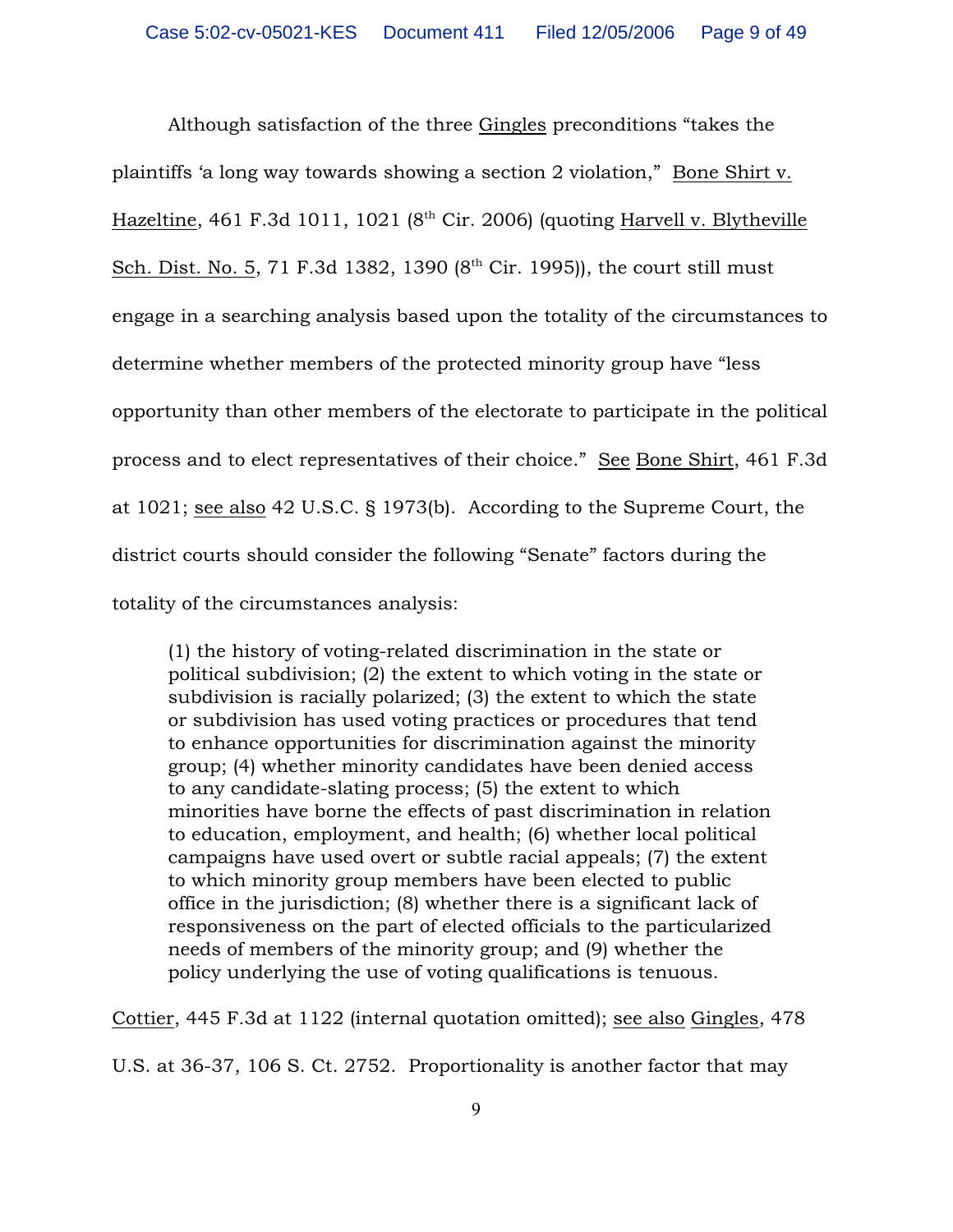affect the totality of the circumstances analysis. See Johnson, 512 U.S. at 1020 & n.17, 114 S. Ct. 2647. "Two factors predominate the totality-ofcircumstances analysis: the extent to which voting is racially polarized and the extent to which minorities have been elected under the challenged scheme." Bone Shirt, 461 F.3d at 1022; see also Cottier, 445 F.3d at 1122.

# 1. History of Voting-Related Discrimination

According to the first Senate factor, the court considers "the extent of any history of official discrimination in the state or political subdivision that touched the right of the members of the minority group to register, to vote, or otherwise participate in the democratic process." Bone Shirt, 461 F.3d at 1021.

Without a doubt a history of discrimination against a minority is important evidence of both discriminatory intent and discriminatory results. A history of pervasive, purposeful discrimination may provide strong circumstantial evidence . . . (1) that present day acts of elected officials are motivated by the same purpose, or by a desire to perpetuate the effects of that discrimination, (2) that present day ability of minorities to participate on an even footing in the political process has been seriously impaired by the past discrimination, and (3) that past discrimination has also led to present socio-economic disadvantages, which in turn reduces participation and influence in political affairs.

Buckanaga v. Sisseton Indep. Sch. Dist. No. 54-5, S.D., 804 F.2d 469, 474 (8th

Cir. 1986). The first Senate factor does not focus on present discrimination; instead the court must consider "the vestiges of discrimination which may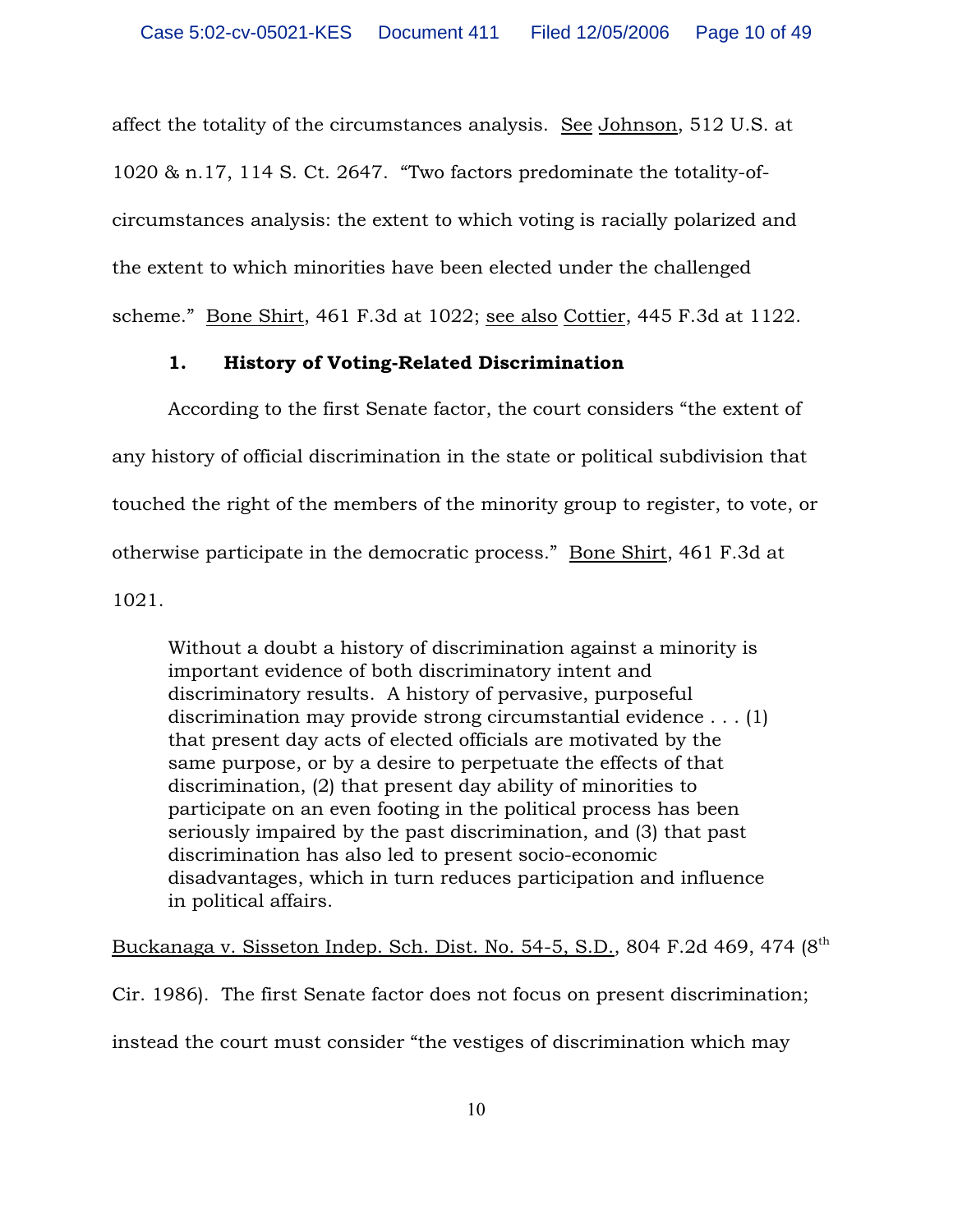interact with present political structures to perpetuate a historical lack of access to the political system." Westwego Citizens for Better Gov't v. City of Westwego, 872 F.2d 1201, 1211-12 ( $5<sup>th</sup>$  Cir. 1989) (Westwego I), cited with approval by Bone Shirt, 461 F.3d at 1022.

There is a long, elaborate history of discrimination against Indians in South Dakota in matters relating to voting in South Dakota. See Buckanaga, 804 F.2d at 474 (noting evidence of South Dakota's history of discrimination against Indians in matters related to voting); Bone Shirt v. Hazeltine, 336 F. Supp. 2d 976, 1019-23 (D.S.D. 2004), aff'd, 461 F.3d 1011 (8<sup>th</sup> Cir. 2006) (detailing the lengthy history of official discrimination by the State of South Dakota against Indians in the areas of voting and representation). For example, "South Dakota officially excluded Indians from voting and holding office until the 1940s." The court in Bone Shirt also noted several instances of more recent discrimination against Indians by both the State of South Dakota and political subdivisions within South Dakota. Id. at 1023-26. The same evidence of discrimination was presented in both Bone Shirt and this case. Compare Ex. 185 with Ex.  $564<sup>2</sup>$  As a result, the court incorporates the

 $\alpha$ <sup>2</sup> The court notes that the city of Martin is within the legislative districts that were in dispute in Bone Shirt.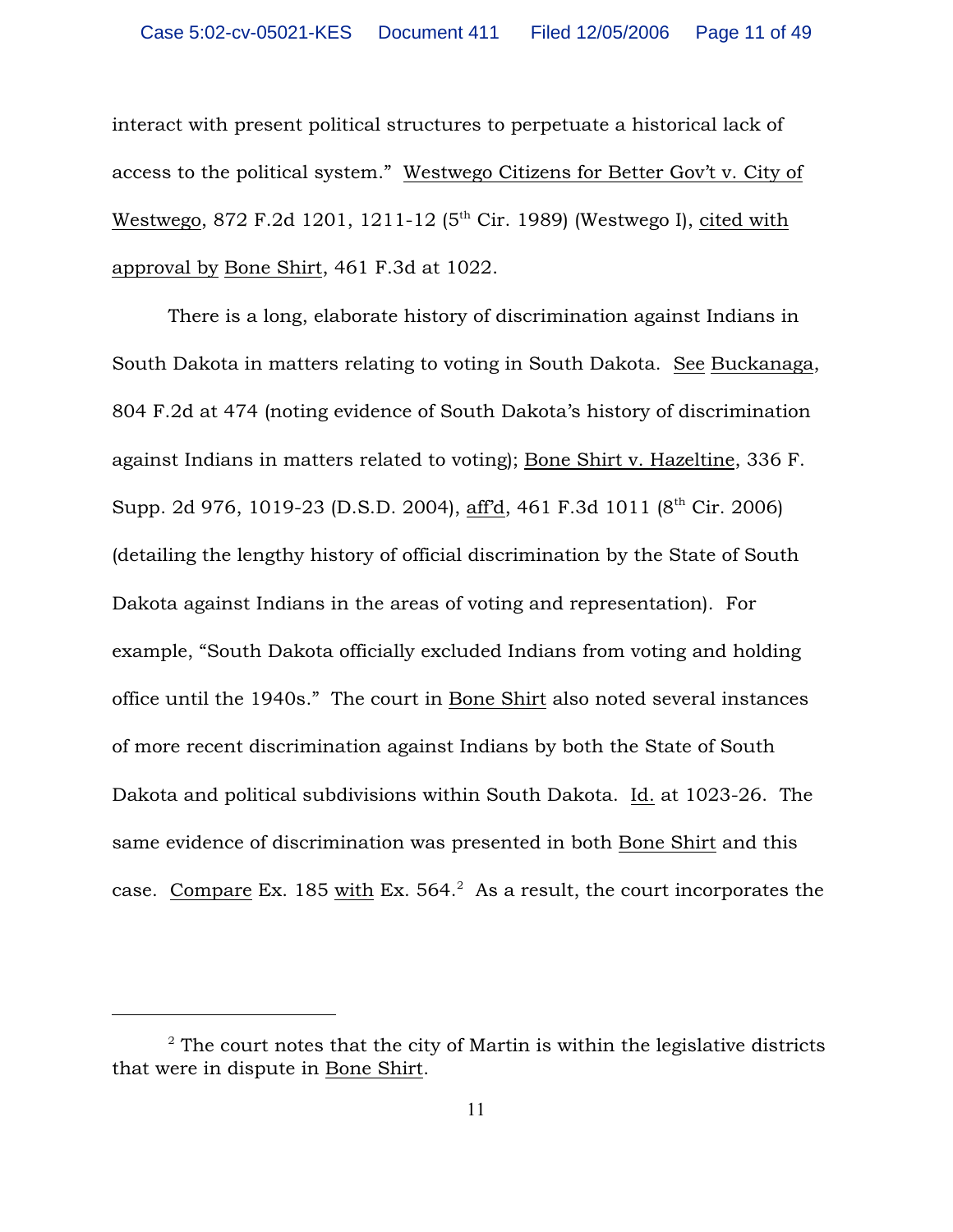detailed description of discrimination against Indians in South Dakota touching the right to vote and participate in politics as set forth in Bone Shirt.

Dr. Daniel McCool, one of plaintiffs' experts, also provided a report detailing the history of official acts by the State of South Dakota seeking to prevent Indians from exercising their right to vote. Ex. 185. As the court indicated in its previous memorandum, it finds that Dr. McCool is qualified as an expert, and that McCool's report provides a reliable and credible discussion of the history of discrimination against Indians regarding the right to vote.

Like South Dakota, Bennet County also has a history of racial discrimination affecting Indian's participation in the political process. For instance, Indians have had difficulty registering to vote in Bennett County. In Bone Shirt, 336 F. Supp. 2d at 1025, the court detailed the difficulty Indians had obtaining voter registration cards from the Bennett County Auditor. The court incorporates those findings here.

Relying on National Association for the Advancement of Colored People, Inc. (NAACP) v. City of Niagara Falls, New York, 913 F. Supp. 722 (W.D.N.Y. 1994) (NAACP), aff'd, 65 F.3d 1002 (2d Cir. 1995), defendants argue that this evidence of discrimination in South Dakota and Bennett County is irrelevant because it does not focus specifically on the City of Martin. In NAACP, plaintiffs challenged the at-large method of electing city council members for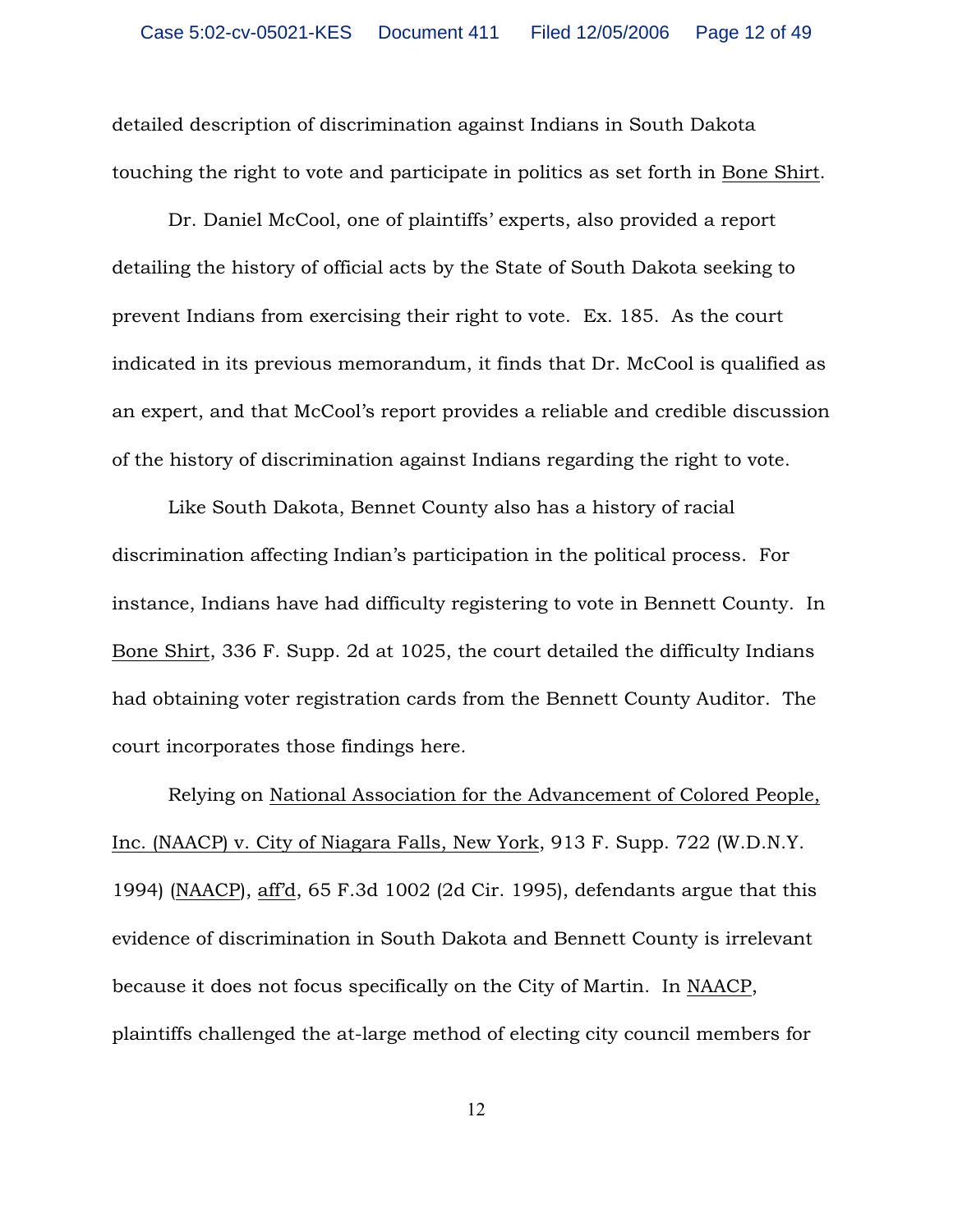the City of Niagara Falls as violative of § 2 of the VRA. Plaintiffs presented expert testimony that detailed the history of discrimination regarding participation in the political process in the State of New York as a whole. The court gave little weight to the expert's opinions for three reasons: (1) the expert's analysis stopped at 1980; (2) the court questioned the expert's reliance upon interviews to support her conclusions; and (3) the evidence of discrimination related to the State of New York rather than specifically to the City of Niagara Falls.

The court disagrees that NAACP makes the evidence of discrimination relating to voting in South Dakota and its other political subdivisions per se irrelevant to whether Martin also exhibits a similar history of discrimination. Instead, in some circumstances, a history of state-wide discrimination may be relevant. See Westwego Citizens for Better Gov't v. City of Westwego, 946 F.2d 1109, 1121-22 ( $5<sup>th</sup>$  Cir. 1991) (Westwego III); see also United States v. Blaine County, Mont., 363 F.3d 897, 913 (9<sup>th</sup> Cir. 2004). In Westwego III, plaintiffs challenged the structure of the city government as violative of § 2. The district court found that Louisiana and Jefferson Parish both exhibited a long history of racial discrimination touching voting and participation in the political process. Nevertheless, the district court found that plaintiffs had presented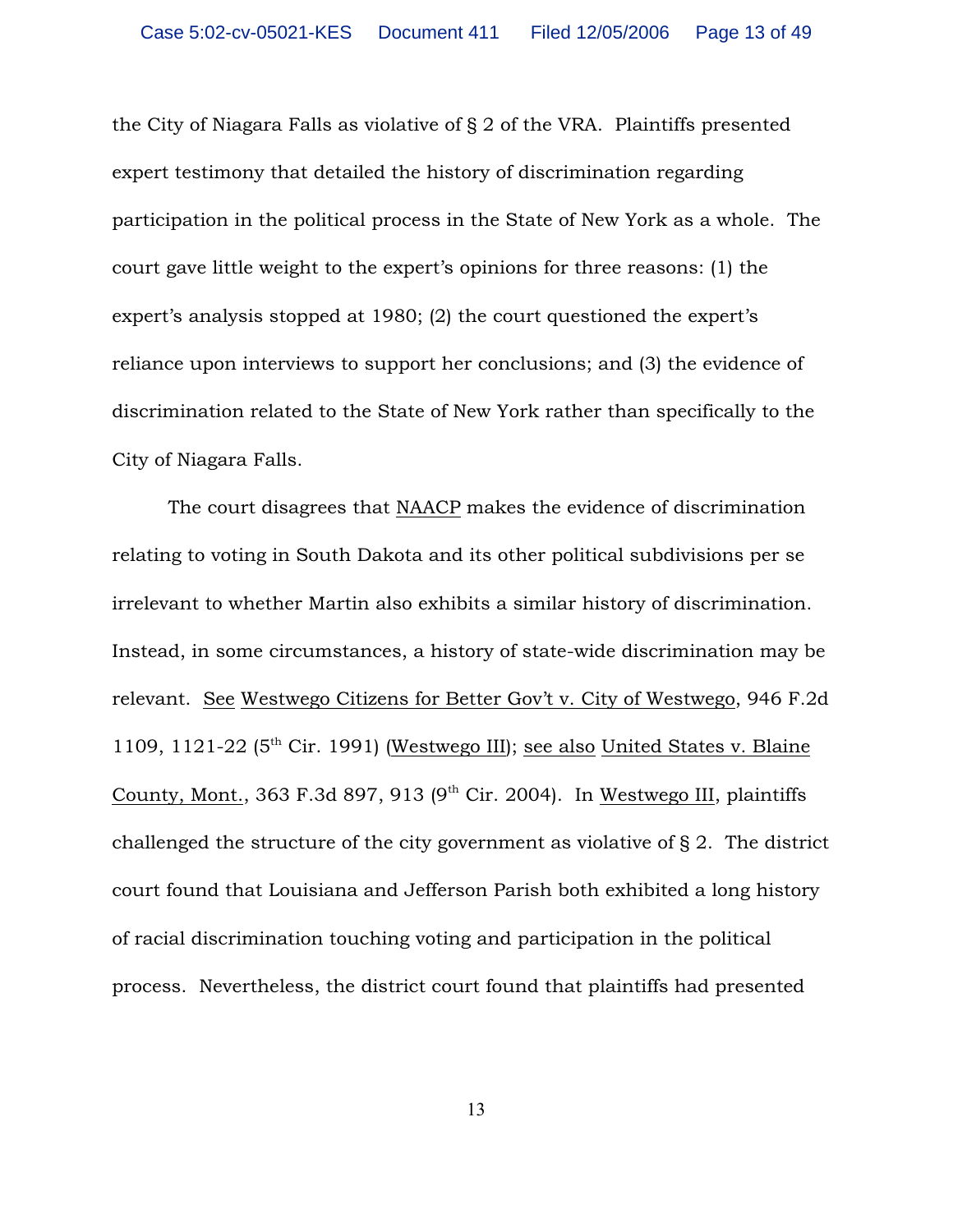no evidence of discrimination in Westwego, and thus, this factor weighed in favor of defendants.

The Court of Appeals for the Fifth Circuit held that this finding was clearly erroneous because the district court found other evidence of discrimination in Westwego itself. The district court found that a large socioeconomic gap existed between whites and minorities in Westwego, that much of the housing in Westwego was racially segregated, and that minorities were excluded from civic organizations that played important roles in Westwego's political life. Based thereon, the district court explicitly found that " '[t]here is substantial evidence that blacks in Westwego continue to bear the effects of discrimination,' " and that " 'Westwego is not an island in itself in the history of Louisiana in terms of discrimination.' " Id. at 1121, 1222 (alteration in original). The Fifth Circuit concluded that these findings were inconsistent with the district court's finding that plaintiffs had presented no history of discrimination in Westwego limiting minority access to the political system. Id. at 1122. In essence, the Fifth Circuit concluded that a history of discrimination touching the right to vote in Louisiana and Jefferson Parish was not only relevant but, when considered with other evidence of racial discrimination in Westwego itself, proved a history of discrimination in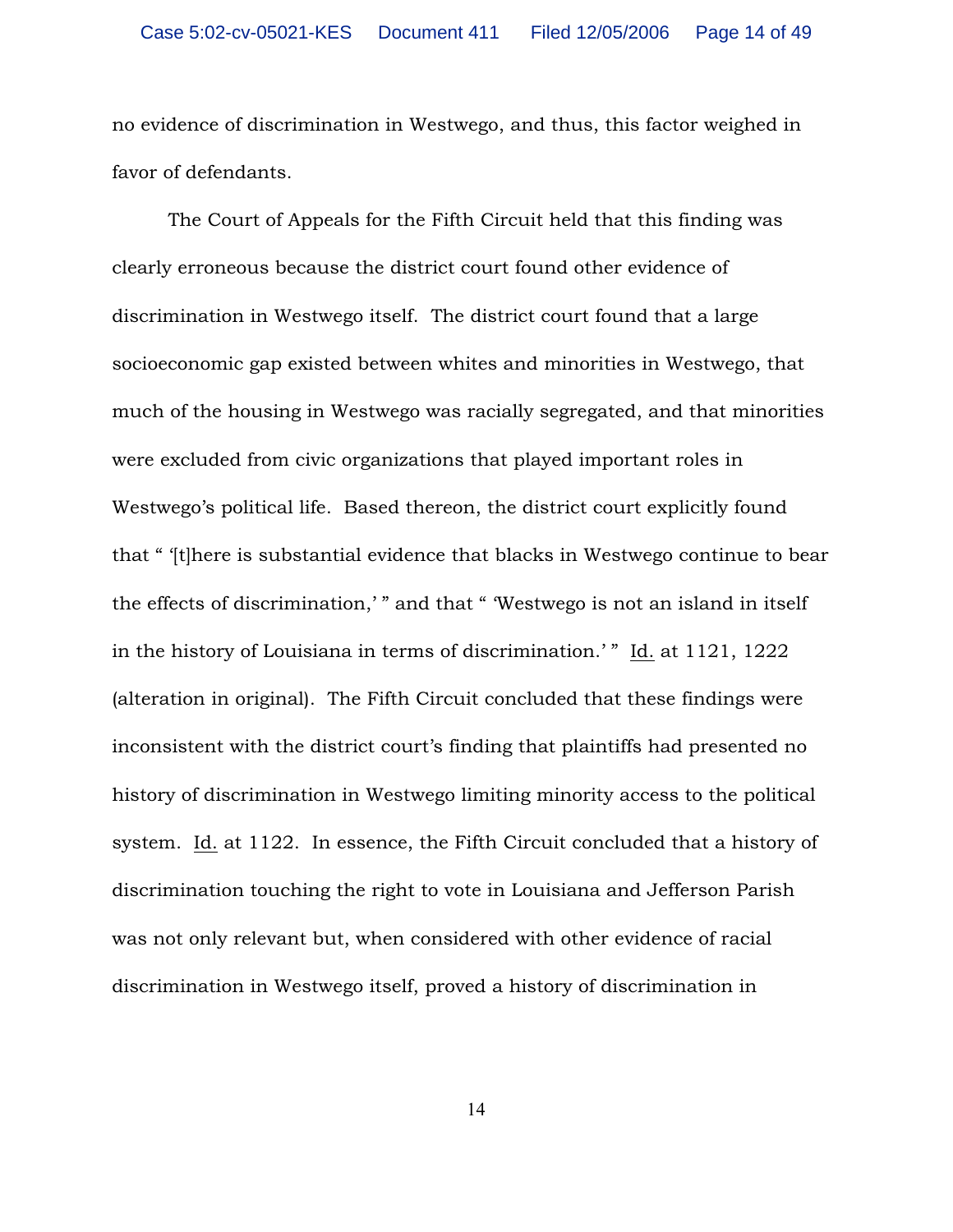Westwego that "combined with the existing political structures in Westwego to 'perpetuate a historical lack of access to the political system.' " Id.

Like Westwego, the court finds that the City of Martin is "not an island" in the history of discrimination in South Dakota. First, as discussed more fully below, Indians in Martin continue to suffer the effects of past discrimination, including lower levels of income, education, home ownership, automobile ownership, and standard of living. See infra ¶ 5.

Second, Russell Waterbury, the former sheriff of Bennett County and a former resident of Martin, testified that "there's really not much difference in terms of politics between what goes on in Bennett County as a whole and what goes on in Martin." T.VIII., p. 1564.

Third, several residents of Martin testified that they felt discriminated against when attempting to vote. For instance, Pearl Cottier testified that she personally felt intimidated when attempting to vote because there were no Indian poll workers. T.I., p. 251. Alice Young also testified that Indians felt uncomfortable and unwelcome when voting in Martin. T.III., p. 538. Between 1980 and 2002, 107 poll watchers worked the 14 municipal elections. Ex. 257. Only 10 of those poll watchers were Indian. Ex. 258. Additionally, in 7 of the 14 elections, all the poll watchers were white.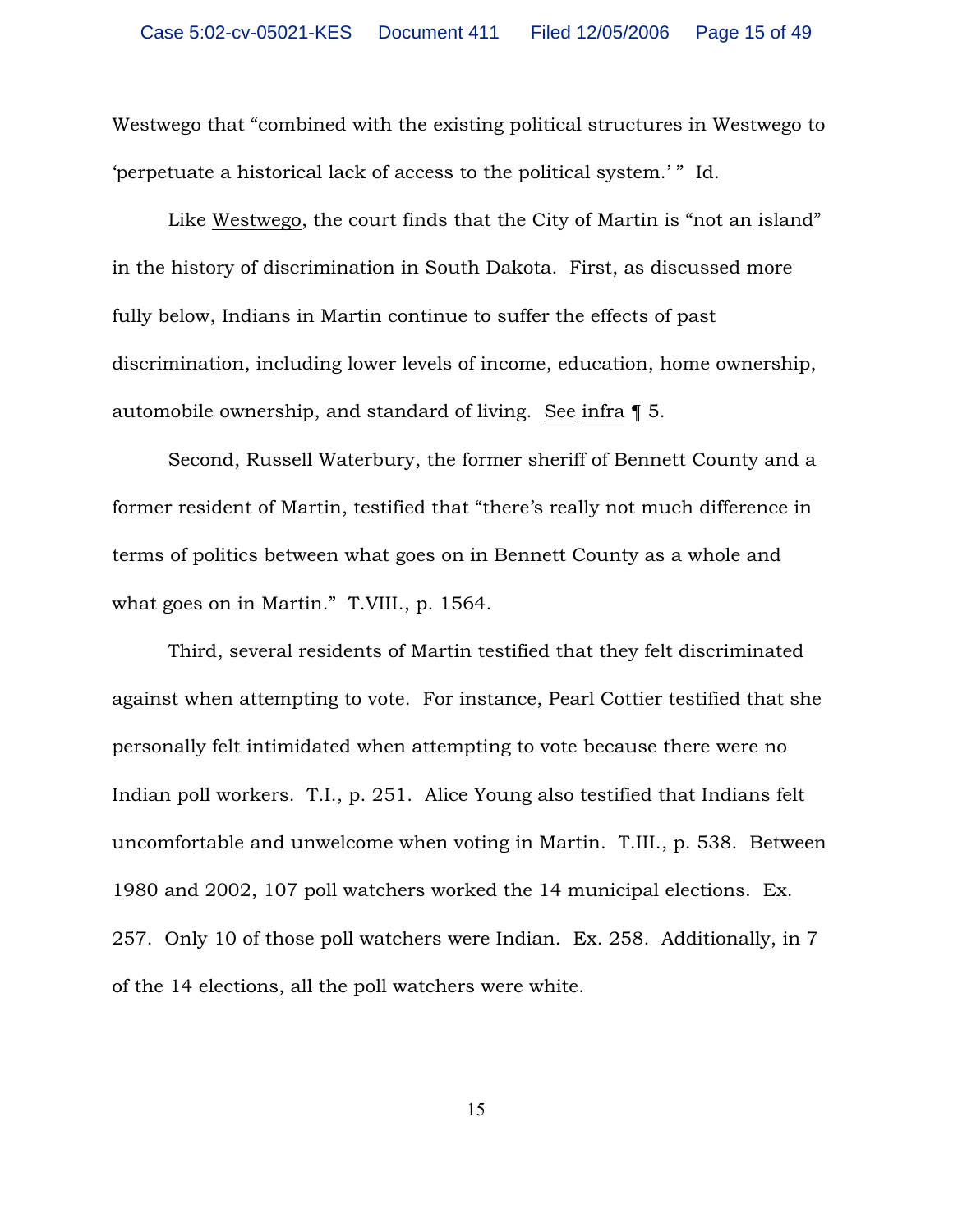Fourth, evidence indicates that Martin city officials have taken intentional steps to thwart Indian voters from exercising political influence. In 2002, Bob Fogg, an Indian, tried to file a petition that would have referred Ordinance 122 to a public vote. Fogg turned the petition in to Martin Finance Officer Speidel on April 29, 2002. T.X., p. 2172. Although Speidel determined that the petition did not have enough signatures by the end of the day, she did not inform Fogg until after the deadline for filing the petition. T.X., p. 2175, 2177. Speidel also testified that she usually tells the person submitting a nominating petition if the petition lacks sufficient signatures. T.X., p. 2175 The court finds that this is an intentional act by a Martin city official seeking to prevent voters, and in particular Indians who were negatively affected by Ordinance 122, from deciding whether Ordinance 122 should be enforced.

Fifth, like Westwego, Martin has a civic organization—the commercial club—that is politically active. Although the commercial club does not explicitly exclude Indians, Indians are significantly under represented in the commercial club. Monica Drapeaux, an Indian business owner, testified that even though she paid her dues, she was not an active member of the commercial club. T.II., 299-301. Drapeaux also testified that Indians comprised only 2 or 3 percent of the commercial club and that Indians were under represented.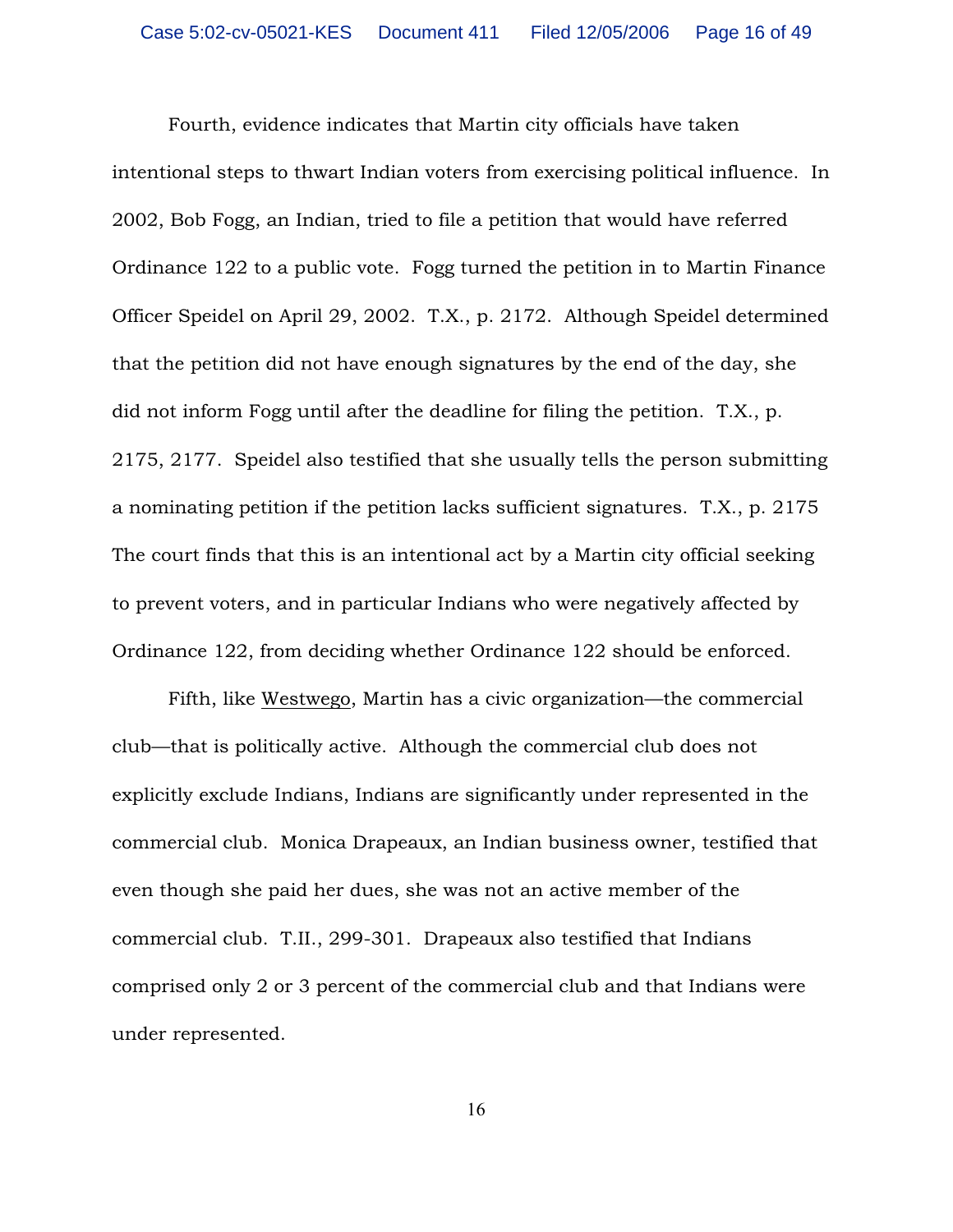Sixth, there is history of discrimination in lending in Martin. In 1993, the United States filed a lawsuit against Blackpipe State Bank, which is located in Martin, alleging that Blackpipe State Bank discriminated against Indians in violation of the Equal Credit Opportunity Act and Title VIII of the Civil Rights Act. Ex. 147. The case was settled through a consent decree. Ex. 149. Although Blackpipe State Bank denied the allegations, it agreed, among other things, to end its explicit policy of refusing to make secured loans subject to tribal court jurisdiction and to provide compensation of not more than \$125,000 to each person adversely affected by its policies and practices. Id. Drapeaux, a successful business woman, testified that she was refused several loans by Blackpipe State Bank, that other banks located farther away readily loaned her the money, and that white people with weaker financial credentials obtained loans. T.II., p.312-15.

Seventh, the controversy surrounding a Martin high school homecoming ceremony involving Indian dresses and headdresses is additional evidence of racial discrimination. As discussed by the court in Bone Shirt, 336 F. Supp. 2d at 1033, some Indians found that ceremony offensive and tried to end the ceremony. This led to a public forum in 1995 and many whites did not want to change the ceremony. The ceremony was finally abolished in 1996 to satisfy Indian objections. See id.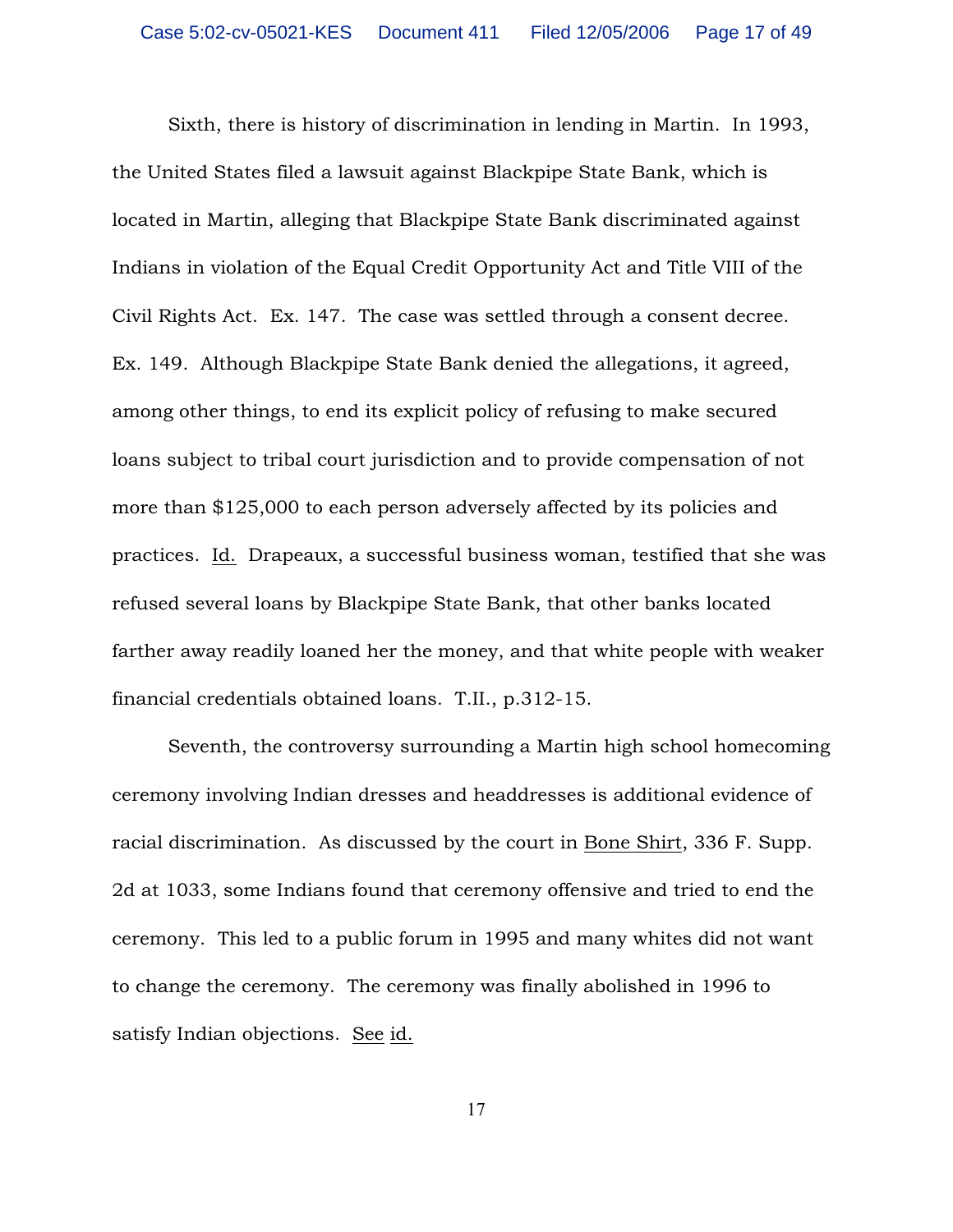Based on the foregoing discussion of racial discrimination in Martin, the court finds that Martin is "not an island" separate from the history of discrimination in South Dakota and Bennett County. As a result, the court finds that plaintiffs have established that South Dakota, Bennett County, and Martin all have a history of discrimination against Indians that touches Indians' ability to register, to vote, and to actively participate in the political process. See Westwego III, 946 F.2d at 1121-22. The court finds that the first Senate factor weighs in favor of plaintiffs.

### 2. Racially Polarized Voting

The second Senate factor considers "the extent to which voting in the elections of the state or political subdivision is racially polarized." Bone Shirt, 461 F.3d at 1021. Racially polarized voting exists "where there is a consistent relationship between [the] race of the voter and the way in which the voter votes . . . or to put it differently, where [minority] voters and white voters vote differently." Gingles, 478 U.S. at 54 n.21, 106 S. Ct. 2752 (internal quotation omitted) (first alteration in original); see also League of United Latin Am. Citizens, Council No. 4434 v. Clements, 986 F.2d 728, 748 (5<sup>th</sup> Cir. 1993) (LULAC). This is one of the two most important Senate factors in the totality of the circumstances analysis. See Gingles, 478 U.S. at 49 n.15, 106 S. Ct. 2752; see also Harvell, 71 F.3d at 1390.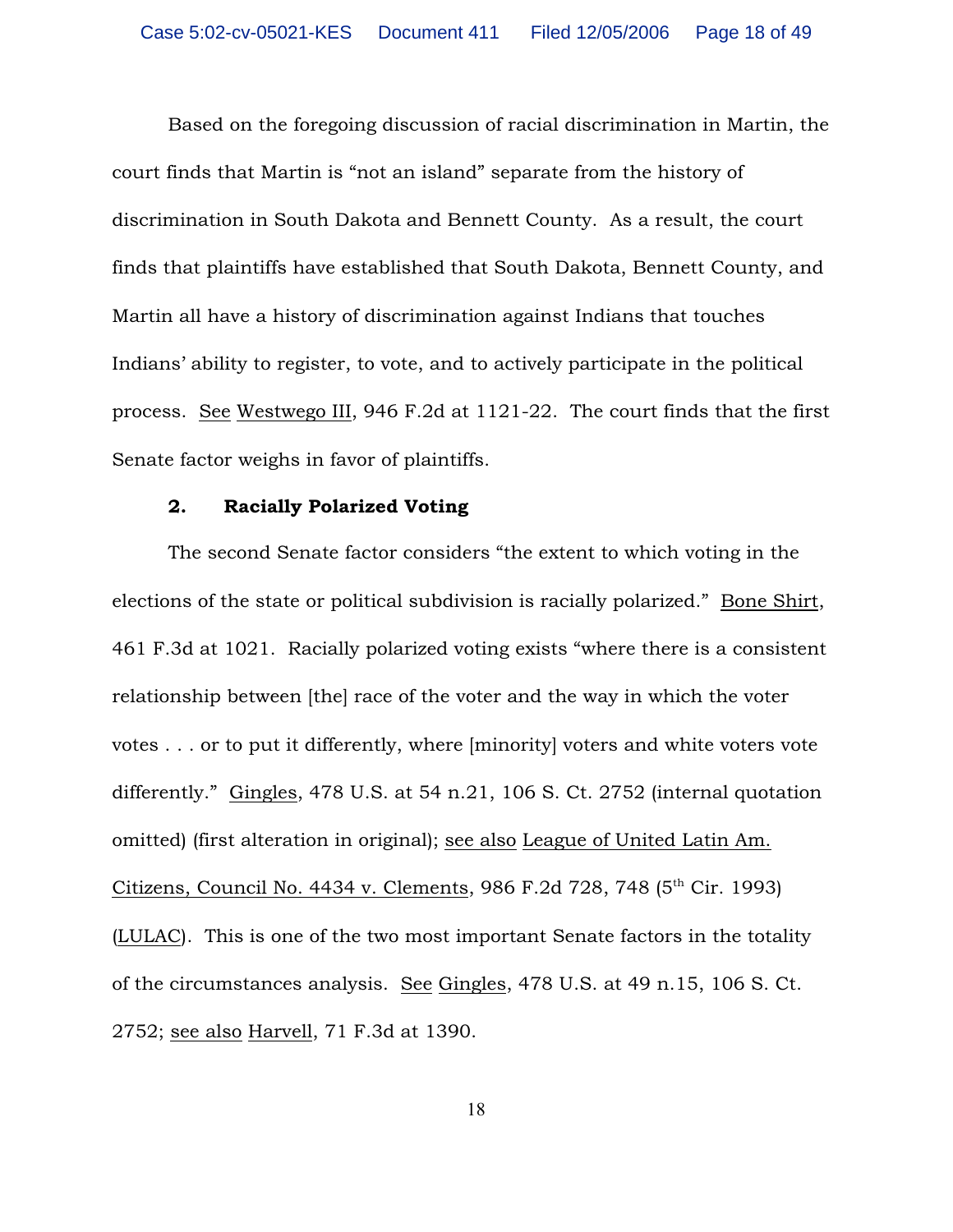The court finds that there is a persistent and unacceptable level of racially polarized voting in the City of Martin. The court begins its analysis with Martin aldermanic elections because these elections are the most probative. See Bone Shirt, 461 F.3d at 1022 & n.10 (suggesting that elections for posts subject to the challenged districting plan are most probative). The Eighth Circuit on appeal explicitly found that since adoption of Ordinance 122, the Indian-preferred candidate has lost in every aldermanic election. See Cottier, 445 F.3d at 1122.

The Eighth Circuit also concluded that the 2003 exit poll performed by Dr. Steven Cole revealed racially polarized voting. See Cottier, 445 F.3d at 1122. Among other races, the exit poll covered the aldermanic election in wards I and III. According to the poll results, 100 percent of Indians supported the Indian-preferred candidate in the ward I election. Ex. 188, at 10. Despite overwhelming Indian support, the Indian-preferred candidate lost. The maximum number of whites that voted for the Indian-preferred candidate was 25 percent, $3$  indicating a high degree of polarization. The exit

 $3$  Dr. Cole acknowledges that the small number of white voters that responded to his exit poll prevented him from accurately predicting the level of white-crossover support for Indian-preferred candidates. Dr. Cole can, however, predict the maximum level of white-crossover support. Dr. Cole knows the number of votes that each candidate received as well as the number of white voters in the election. Therefore, to calculate the maximum whitecrossover, he took the total number of votes that the Indian-preferred candidate received, subtracted the number of votes for that candidate reported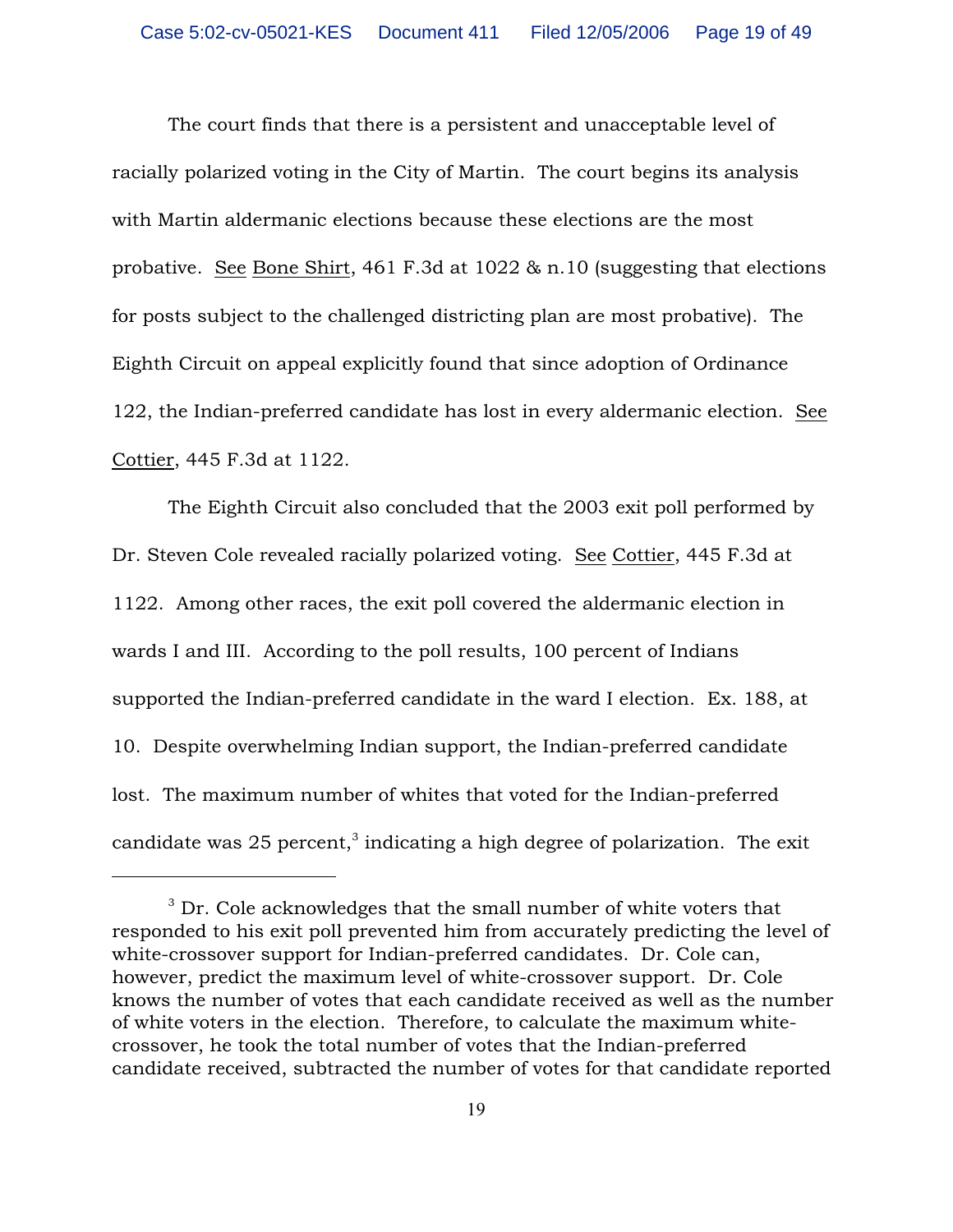poll results for the ward III City Council race indicates that the Indianpreferred candidate lost despite receiving 85.7 percent of the Indian vote. Ex. 188, at 11. The maximum level of white voters who voted for the Indianpreferred candidate was 36.7 percent. Ex. 188, at 12. The court finds that the exit polls in the 2003 aldermanic election, along with the loss of every Indian-preferred candidate since adoption of Ordinance 122, strongly indicates racially polarized voting in endogenous elections.

Although it is less probative than the aldermanic elections, the exit poll for the 2003 school board election also indicates voting was racially polarized. According to poll results, the two Indian-preferred candidates received 82.7 percent and 58.8 percent of the Indian vote. Ex. 188, at 8. These candidates finished fourth and fifth respectively out of six candidates. The maximum white-crossover for the Indian-preferred candidates was 14.6 percent and 6.3 percent respectively. Ex. 188, at 9.

Dr. Cole's statistical analysis of exogenous elections also indicates racially polarized voting. Dr. Cole employed the ecological inference (EI) or the King method to estimate racial bloc voting in Martin. Ex. 186, at 12. Dr. Cole

by Indian participants in the exit poll, and then assumed that all other votes received by the Indian-preferred candidate were white-crossover votes. This enabled him to calculate the maximum level of white-crossover support for the Indian-preferred candidate. In doing so, Dr. Cole's survey likely underestimated racial polarization because it presumed that every Indian who did not participate in the exit poll voted against the Indian-preferred candidate.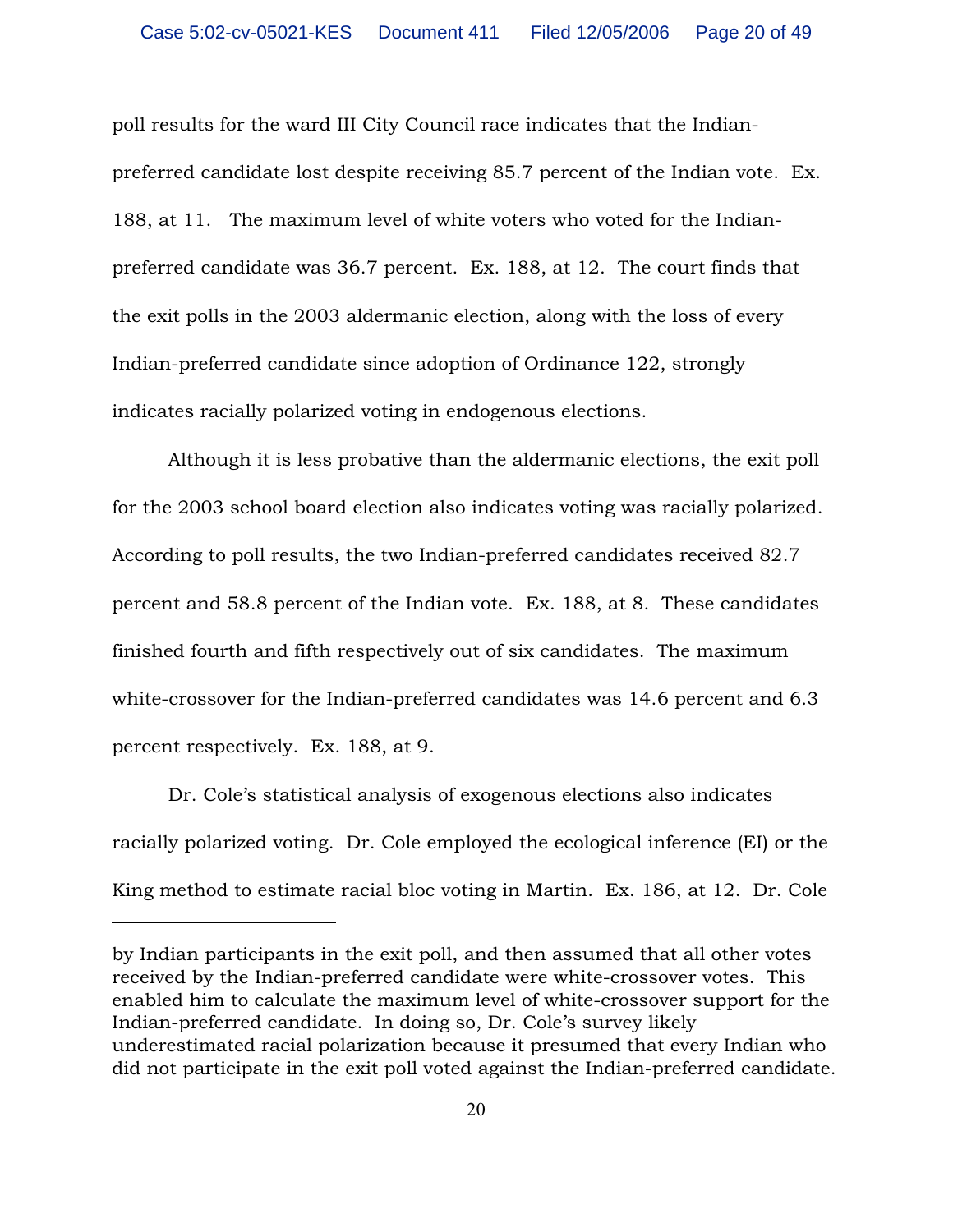applied this technique to federal, state, and county elections between 1996 and 2002. Dr. Cole could not apply his statistical analysis to the endogenous elections, however, because there were too few precincts involved in the elections. In its previous order, the court fully explained Dr. Cole's technique and found his statistical analysis scientific, reliable, and credible. (Docket 371, at 23-27). The court incorporates those findings here.

According to Dr. Cole, racial polarization exists in contests involving two candidates "when a majority of the voters of one race would elect a different candidate than would the majority of voters of the other race. . . . In head to head contests with more than two candidates, significant racial polarization is exhibited when a majority/plurality of the voters in one race would elect a different candidate than would a majority/plurality of voters of the opposite race." Ex. 186, at 6. Based on this definition and his statistical analysis, Dr. Cole opined that voting in the City of Martin was polarized in 6 out of 7 (85.7 percent) interracial, head-to-head, exogenous contests. Ex. 186, at 25. The average level of white support for Indian-preferred candidates in these six racially polarized elections was only 11 percent. Ex. 186, at 25. In noninterracial contests, Dr. Cole opined that voting was racially polarized in Martin in 24 of 28 (86 percent) exogenous, head-to-head elections. Ex. 186, at 26. The average white support for Indian-preferred candidates in these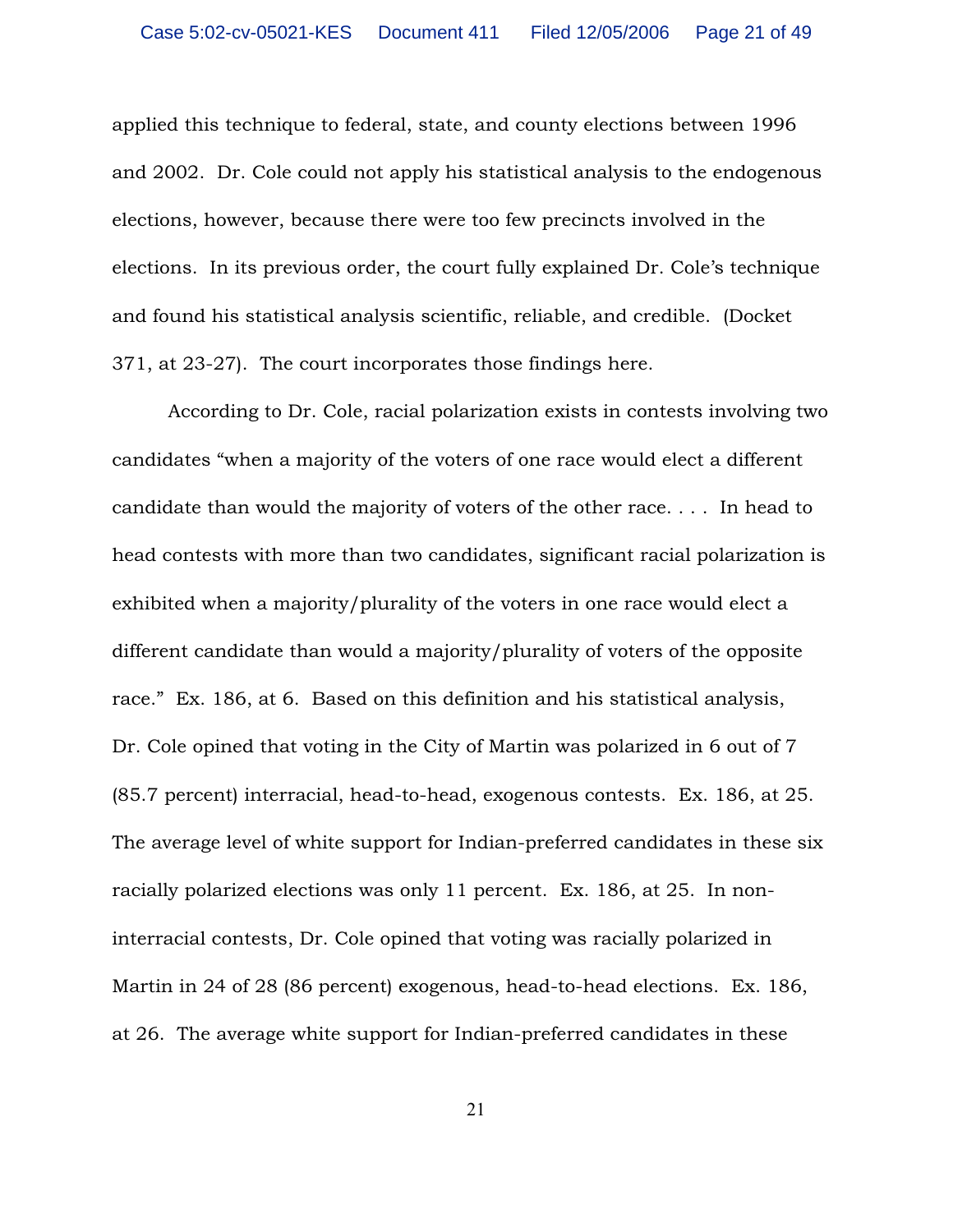racially polarized elections was 29 percent. Ex. 186, at 26. As further indication of racial polarization, Dr. Cole noted that white-crossover voting decreases from 29 percent to 11 percent whenever there is an Indian candidate in the field. Ex. 186, at 27.

Dr. Ronald E. Weber, defendants' expert, replicated Dr. Cole's EI analysis of voting in Martin. Dr. Weber's statistics indicate that voting in Martin was racially polarized in 6 of 7 (85.7 percent) of the interracial, headto-head, exogenous elections. Ex. 450, Table 3. Voting was racially polarized in 24 of 28 (85.7 percent) non-interracial, head-to-head, exogenous elections. Ex. 450, Table 4. This further supports a finding that elections in the City of Martin are racially polarized to a high degree.

Dr. McCool's report also supports a finding of racially polarized voting in Martin. According to Dr. McCool, the history of racial tension between Indians and whites has created "an 'us-versus-them' political environment." Ex. 185, at 45. Although Dr. McCool was referring to the general political arena in South Dakota, the City of Martin, as discussed above, has a similar history of racial discrimination. Dr. McCool's observation that a history of racial discrimination has led to racially polarized voting would likely apply to the City of Martin. And in fact, the foregoing statistics reveal racially polarized voting.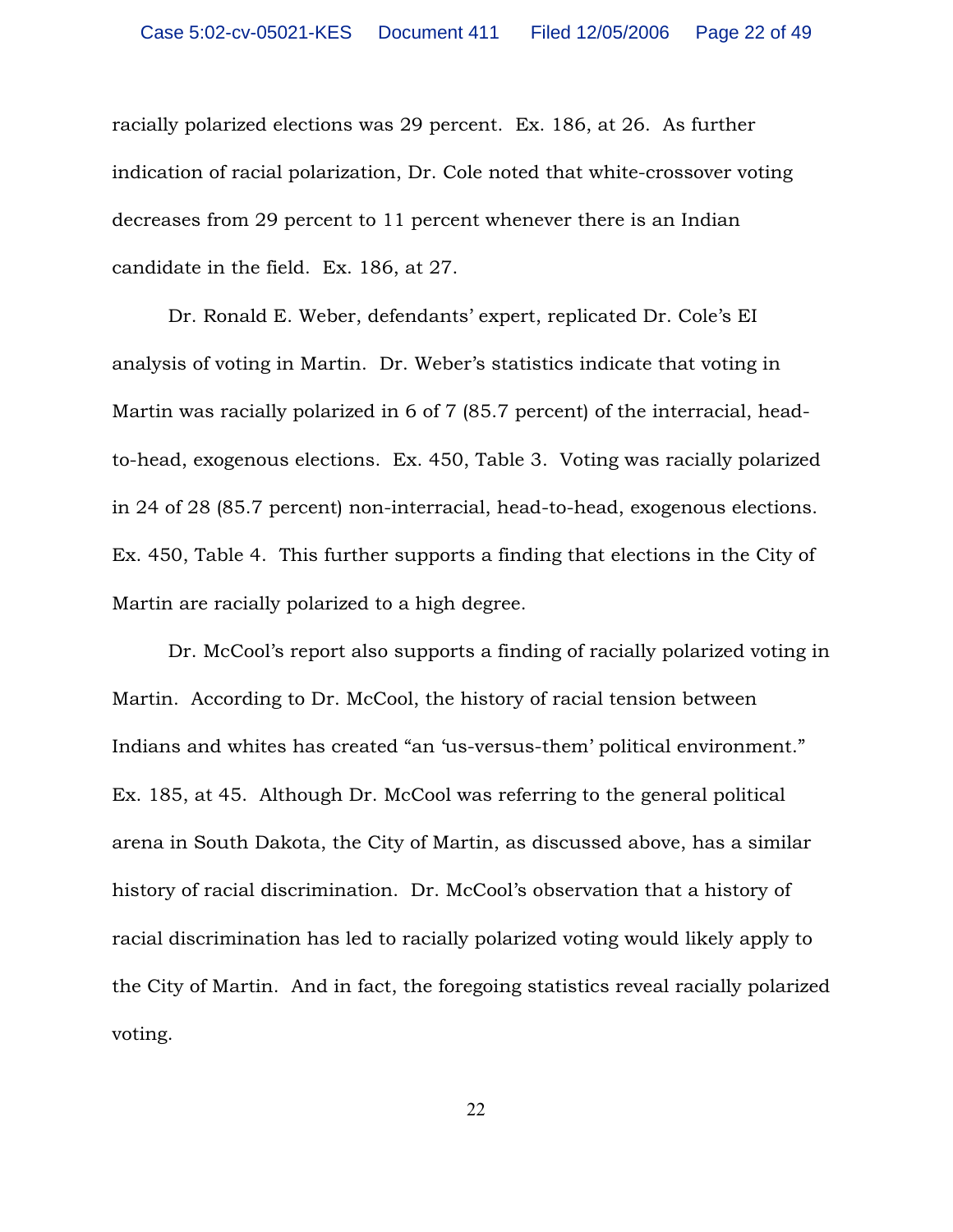The testimony of several lay witnesses further indicates racially polarized voting. For instance, Susan Williams, the Bennett County Auditor, admitted that "in recent elections in Bennett County and in Martin, there has been an Indian versus white mentality[.]" T.X., p. 2229. Pearl Cottier testified that white and Indian voters are separated, and that white voter turnout in Martin increases whenever an Indian candidate runs for office. T.I., p. 252.

Defendants argue that there is no racially polarized voting in the City of Martin. Instead, defendants cite to testimony allegedly indicating that the "us-versus-them" mentality actually refers to the division between Indian members of the LaCreek Civil Rights Group and other Indians who live in Martin. The court finds, however, that this testimony indicates that not all Indians are members of the LaCreek Civil Rights Group, and that Indians disagree with other Indians on some issues. Further, even if this testimony indicated that voting was not polarized in Martin, the court would find it incredible because it conflicts with the statistical evidence, which shows overwhelming levels of racially polarized voting.

Defendants also suggest that partisanship rather than race drives the racially polarized voting in the City of Martin. Specifically, defendants note that most Indians vote democrat, and this political affiliation explains the divergent voting patterns between whites and Indians in Martin. The court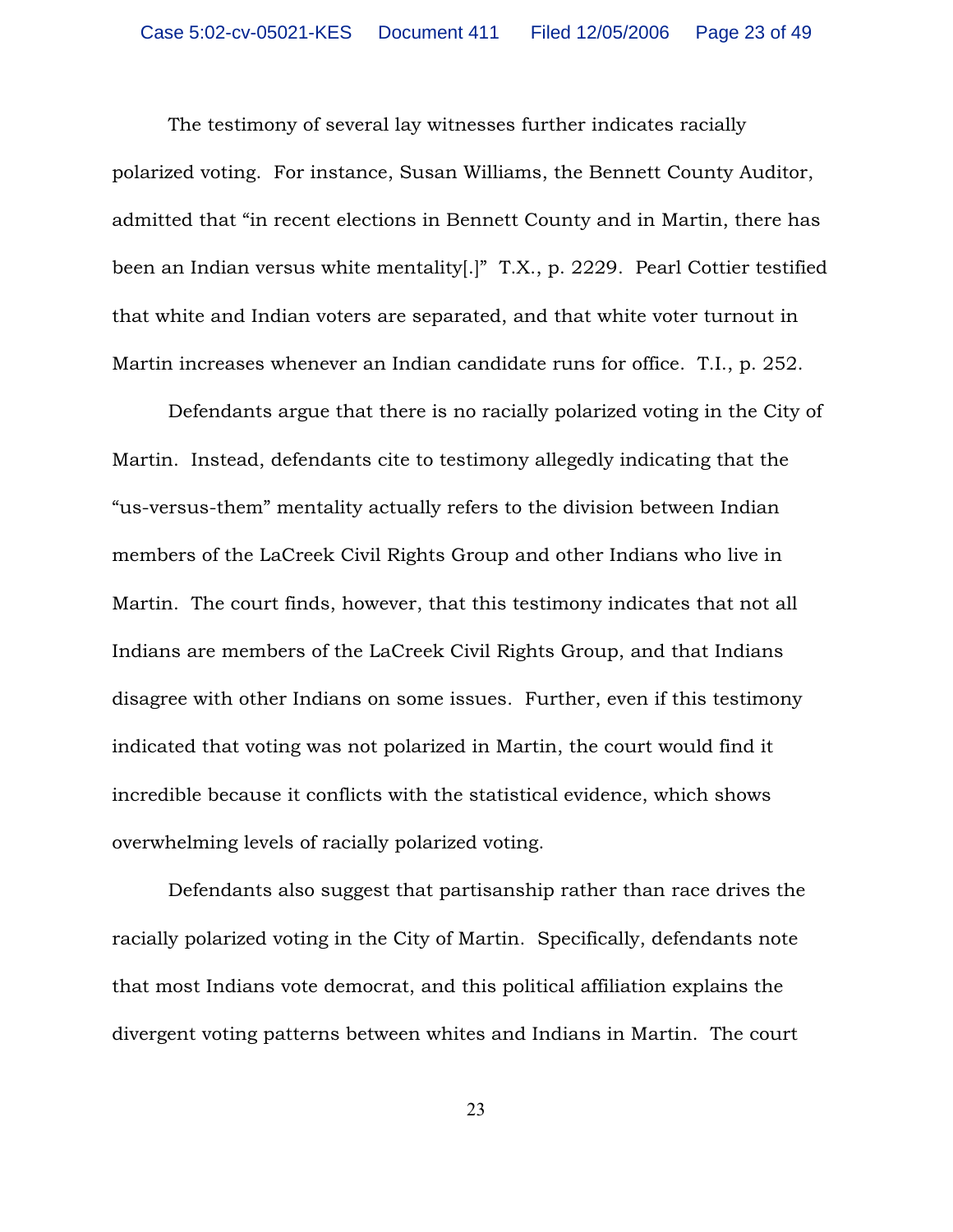disagrees. The court finds that partisanship has no effect on the racially polarized voting indicated in Martin aldermanic elections held under Ordinance 122 because these elections are nonpartisan. As a result, even if partisanship could explain the racially polarized voting in the partisan, exogenous elections discussed above, it does not explain the racially polarized voting that exists in the most probative elections, namely those held for Martin City Council under Ordinance 122. See Bone Shirt, 461 F.3d at 1022 & n.10.

In sum, the court finds that the overwhelming statistical evidence establishes that racially polarized voting exists in Martin. This finding is further supported by testimony describing an "us-versus-them" mentality in the Martin. The court thus finds that the second Senate factor weighs heavily in favor of plaintiffs.

# 3. Voting Practices or Procedures That Tend to Enhance Opportunities for Discrimination

The third Senate factor requires the court to determine "the extent to which the state or political subdivision has used unusually large election districts, majority vote requirements, anti-single shot provisions, or other voting practices or procedures that may enhance the opportunity for discrimination against the minority group." Bone Shirt, 461 F.3d at 1021. Staggered terms can further dilute the voting power of minorities because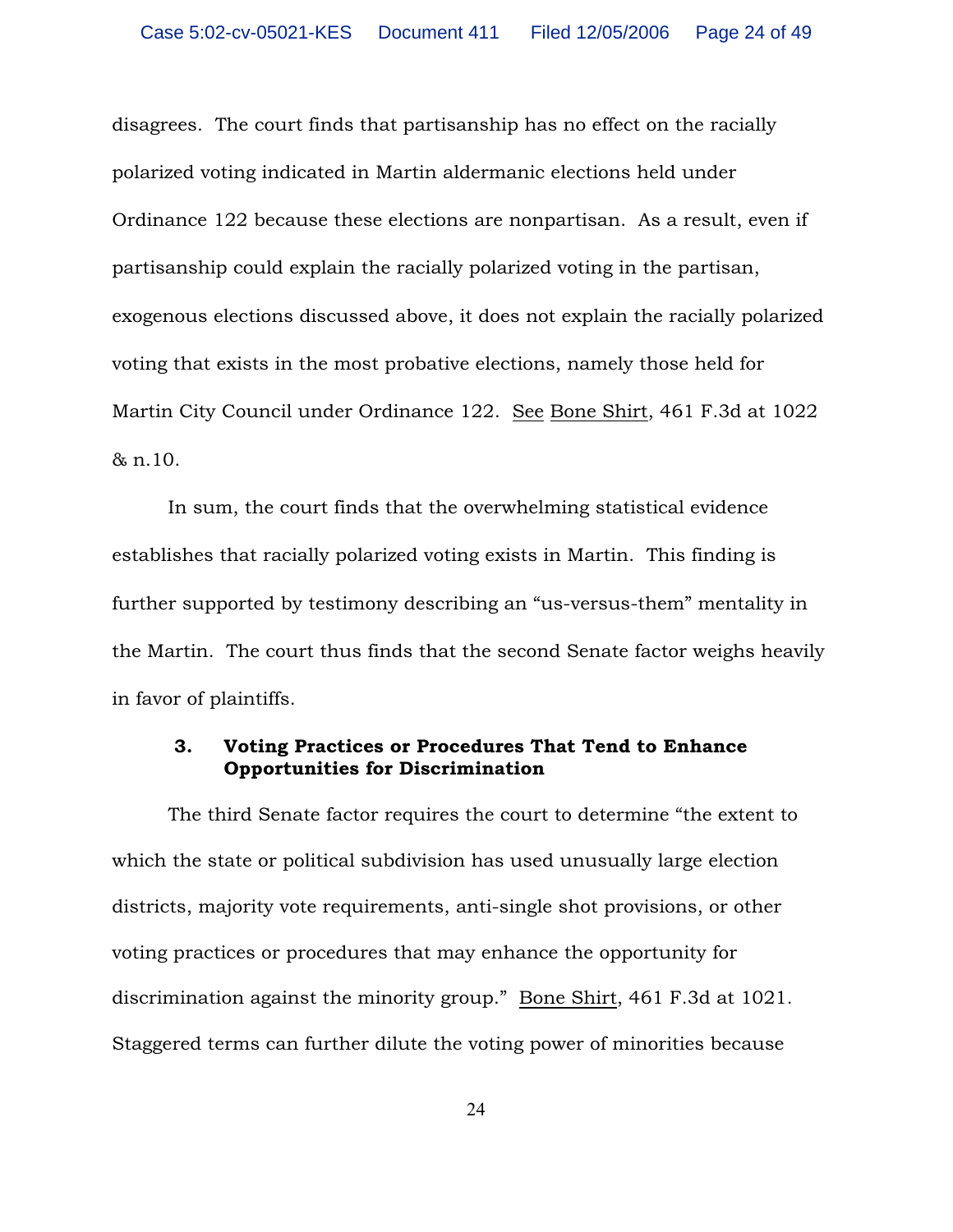"they limit the number of seats, create more head-to-head contests between white and minority candidates, which highlight the racial element and minimize the influence of single-shot voting." Buckanaga, 804 F.2d at 475 (citing City of Rome v. United States, 446 U.S. 156, 185 & n.21, 100 S. Ct. 1548, 1565, 1566 n.21, 64 L. Ed. 2d 119 (1980)); see also Blaine County, Mont., 363 F.3d at 913 & n.25 (staggered terms prevent single-shot voting).

The aldermanic elections in Martin utilize staggered terms. The court finds that these staggered terms increase the likelihood of head-to-head races for City Council. Further, because whites are a majority in each district and the white voters vote cohesively, staggered terms enable the white voters to elect their candidate of choice in these head-to-head races. See Buckanaga, 804 F.2d at 475 ("[A] staggered term requirement combined with a white majority and white block voting places a minority at a severe disadvantage."). The staggered terms also work to prevent single-shot voting by Indians. In fact, Dr. Ronald Weber, a defense expert, testified that the staggered terms used by Martin "are an anti-single shot provision." T.VI., p. 1079-80.

The court also finds that the majority vote requirement previously imposed on Martin aldermanic elections enhanced the opportunity for discrimination against the minority group. The majority vote requirement prevents an Indian-preferred candidate with a plurality of the votes from winning if multiple white-preferred candidates split the white vote. Instead of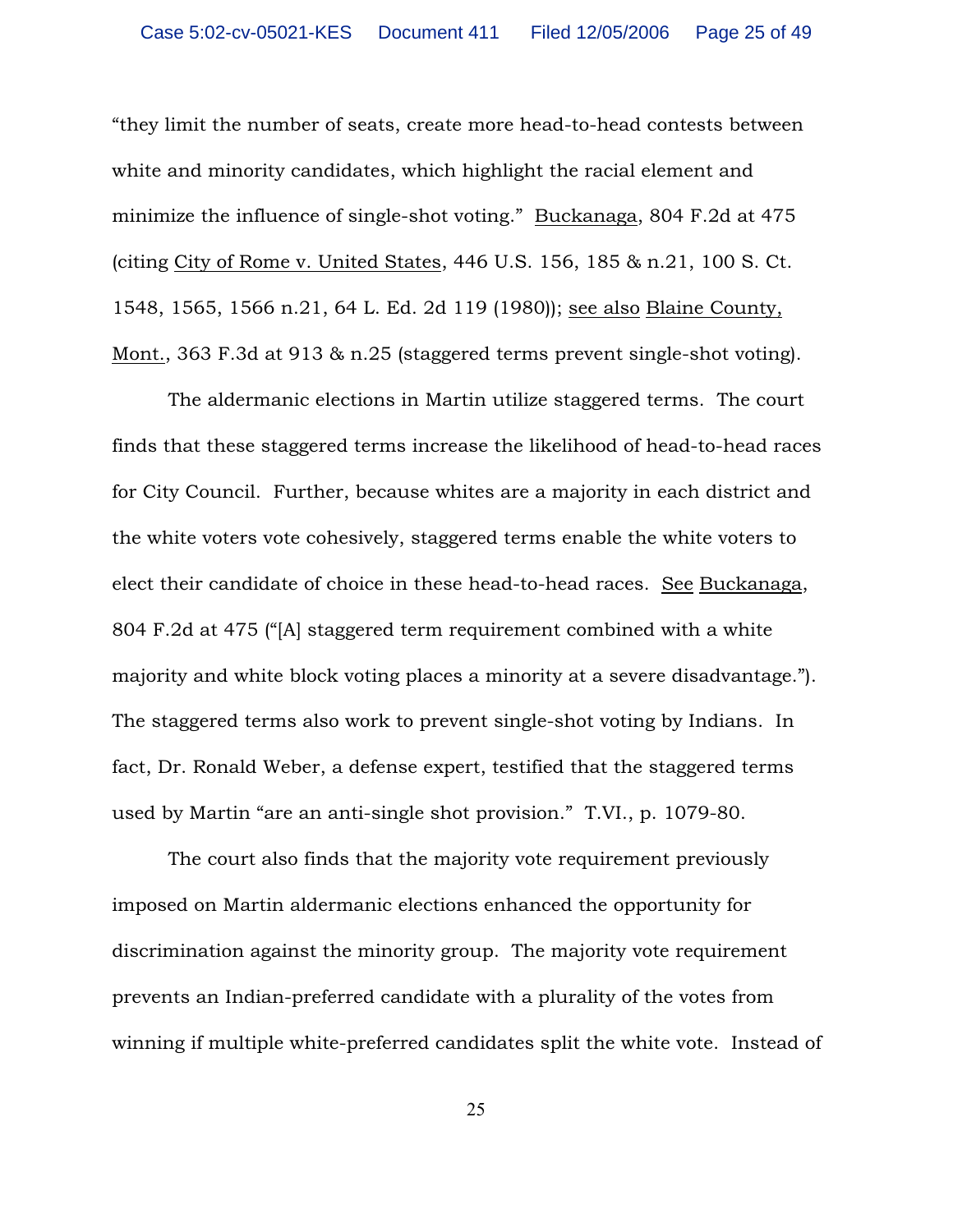a plurality winner, the majority vote requirement requires a head-to-head, run-off election, which again favors whites who are the majority group in each ward. The vast evidence of racially polarized voting in Martin indicates that Indian-preferred candidates in head-to-head races will seldom prevail. This is further supported by the fact that since adoption of Ordinance 122, every Indian-preferred candidate in a contested election for the City Council has lost.

Defendants note that Martin no longer requires a majority vote requirement. The testimony of Brad Otte indicates that the Martin City Council passed an ordinance to permit a win by plurality vote in elections for City Council. T.IX., p. 1935-36. Although the court agrees that this alleviates some of the risk of diluting the minority vote, the court finds that under the circumstances of this case, and in particular the evidence of racially polarized voting, staggered terms alone work to dilute the Indian vote. See Buckanaga, 804 F.2d at 475. Without the majority vote requirement, however, the court finds that the third Senate factor only weighs slightly in favor of plaintiffs.

## 4. Denial of Access to Candidate-Slating Process

The fourth Senate factor requires the court to determine "if there is a candidate-slating process, whether the members of a minority group have been denied access to that process." Bone Shirt, 461 F.3d at 1021. A slating process exists when "some influential non-governmental organization selects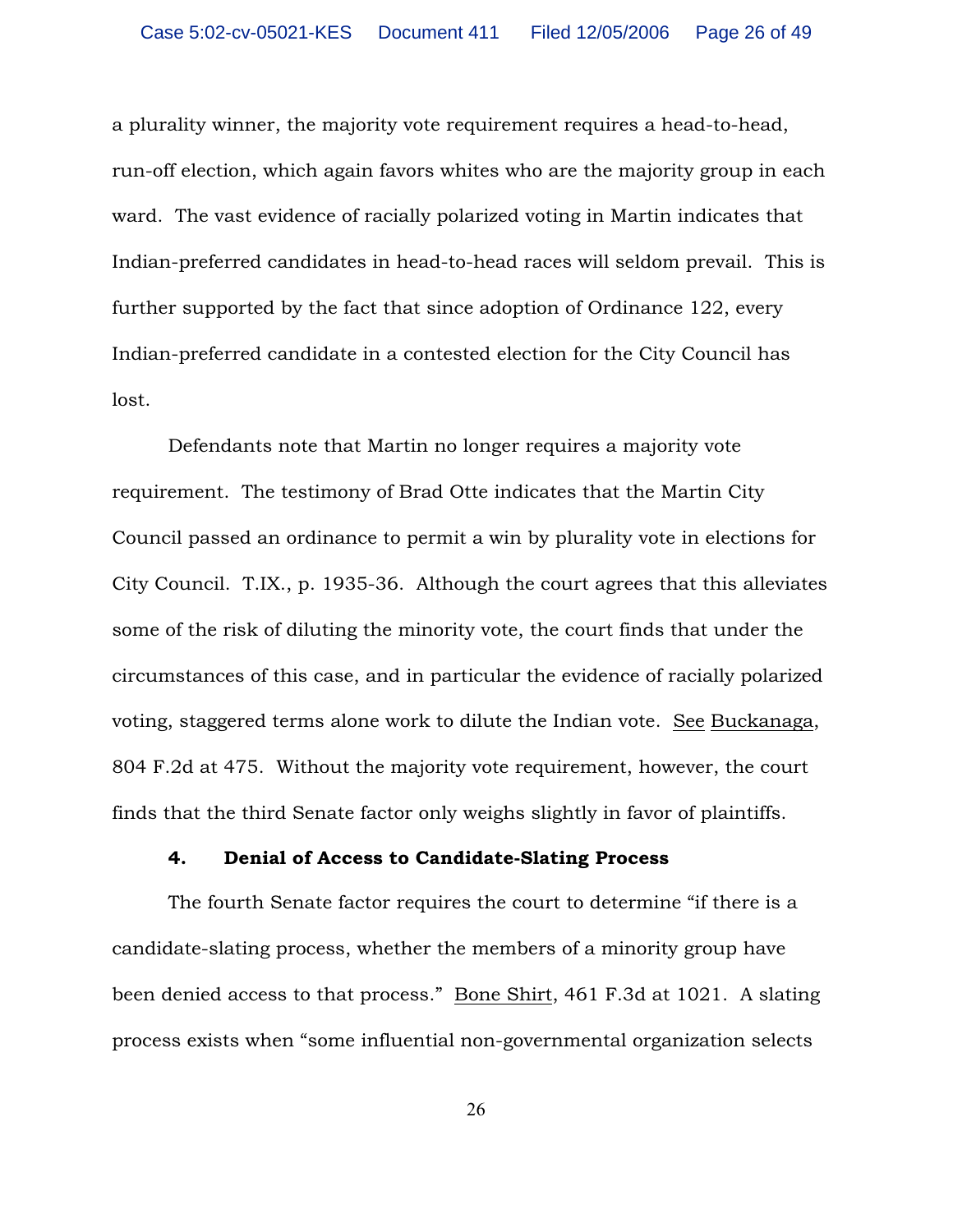and endorses a group or 'slate' of candidates, rendering the election little more than a stamp of approval for the candidates selected." Westwego III, 946 F.2d at 1116 n.5; see also Reed v. Town of Babylon, 914 F. Supp. 843, 887 (E.D.N.Y. 1996).

Plaintiffs concede that there is no formal slating process for Martin City Council. Instead, plaintiffs argue that the commercial club, which they claim excludes Indians, acts as an informal slating process. The court finds, however, that the evidence does not support this contention. At most, the evidence indicates that some members of the commercial club are community leaders, and that the commercial club sometimes concerns itself with local politics. T.II., p. 300, 304-07; T.III., p. 555. In fact, Drapeaux, an Indian member of the commercial club, described the club as "just a group of merchants, local merchants, that organize and promote retail business." T.II., p. 299. There is simply no evidence indicating that the commercial club determines who wins aldermanic elections.

Plaintiffs also suggest that the Bennett County Democratic Committee acts as a slating process. Plaintiffs point to an instance where the Bennett County Democratic Committee supported a slate of independent candidates for elected positions in Bennett County after several Indians won the democratic primary for those positions.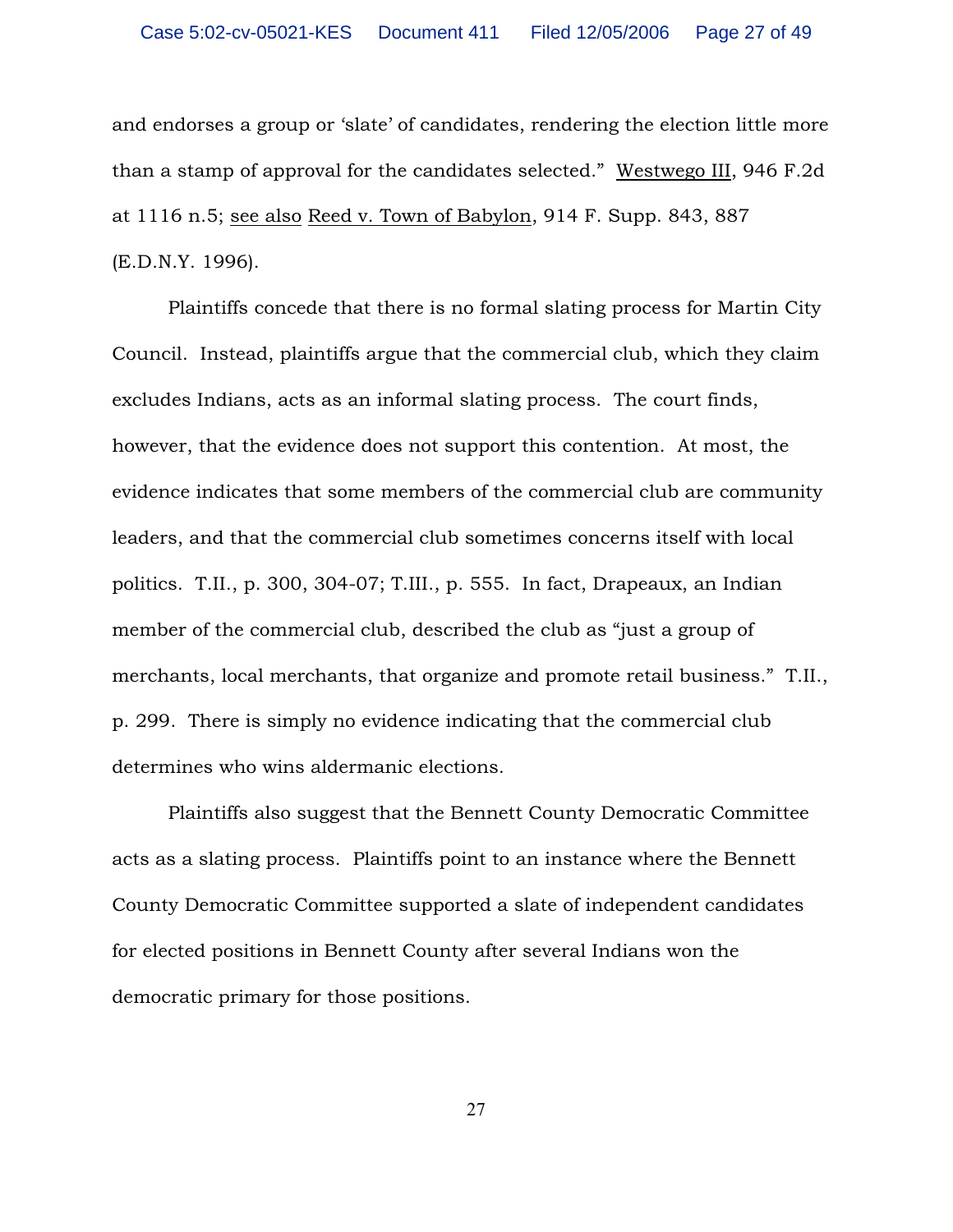Although local political parties can act as slating processes, see Goosby v. Town Board of the Town of Hempstead, New York, 180 F.3d 476, 496-97 (2d Cir. 1999), there is no evidence in this case that the Bennett County Democratic Committee determined who would win municipal elections. The municipal elections in Martin are non-partisan. Ex. 448, at 11. Further, the Bennett County Democratic Committee's support of slate of independent candidates was for county, not municipal, offices. As such, the court finds that the Bennett County Democratic Party is not an informal slating process for Martin aldermanic elections.

Finally, plaintiffs suggest that Indians have difficulty being elected in municipal elections because Indians are under represented in municipal appointments and because racial discrimination makes campaigning difficult in Martin. These instances do not, however, constitute an informal slating process. See Westwego III, 946 F.2d at 1116 n.5.

In sum, the court finds that there is no formal or informal slating process for candidates seeking election to the Martin City Council. As a result, this Senate factor weighs in favor of defendants.

## 5. Effects of Past Discrimination in Education, Employment, and Health

The fifth Senate factor requires the court to determine "the extent to which members of the minority group in the state or political subdivision bear the effects of discrimination in such areas as education, employment and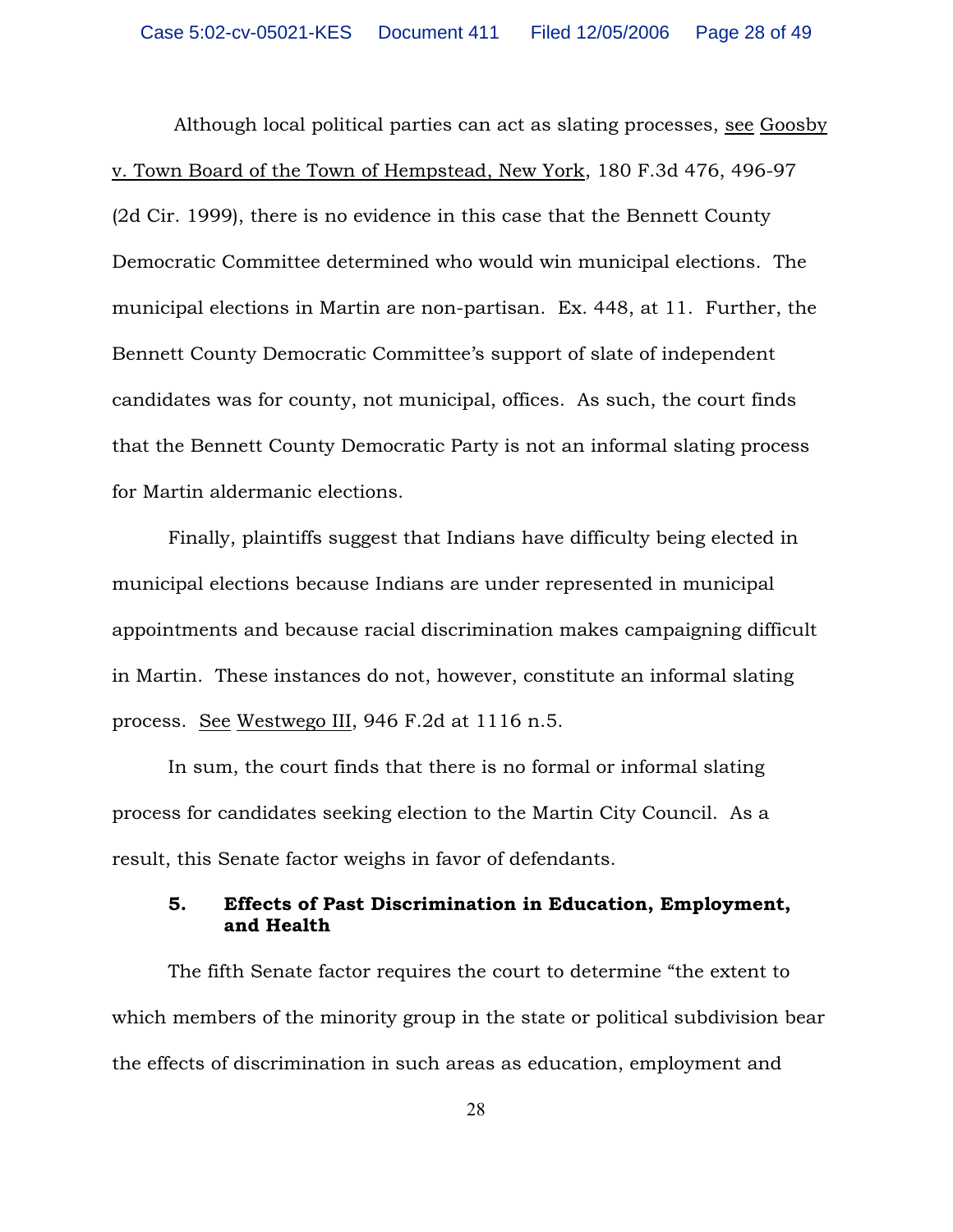heath, which hinder their ability to participate effectively in the political process." Bone Shirt, 461 F.3d at 1011. The Senate Report accompanying amendment of § 2 of the VRA explains the rationale and the nature of the inquiry for this factor:

[D]isproportionate educational, employment, income level and living conditions arising from past discrimination tend to depress minority political participation. Where these conditions are shown, and where the level of black participation in politics is depressed, plaintiffs need not prove any further causal nexus between their disparate socio-economic status and the depressed level of political participation.

S. Rep. No. 97-417 (1982), reprinted in 182 U.S.C.C.A.N. 177, 206 n.114 (hereinafter referred to as Senate Report). "[P]olitical participation by minorities tends to be depressed where minority group members suffer effects of prior discrimination such as inferior education, poor employment opportunities, and low incomes." Gingles, 478 U.S. at 69, 106 S. Ct. 2752.

Under this factor, plaintiffs are not required to prove that racial discrimination or disparities caused, in whole or in part, depressed levels of minority political participation. See United States v. Marengo County Comm'n, 731 F.2d 1546, 1569 ( $11<sup>th</sup>$  Cir. 1984). Rather, the burden is on "those who deny the causal nexus to show that the cause is something else." Id. See Whitfield v. Democratic Party of State of Ark., 890 F.2d 1423, 1431  $(8<sup>th</sup> Cir. 1989)$ . The disparities are the effects of discrimination to which the Senate factor refers. Harvell, 71 F.3d at 1390. A court must specifically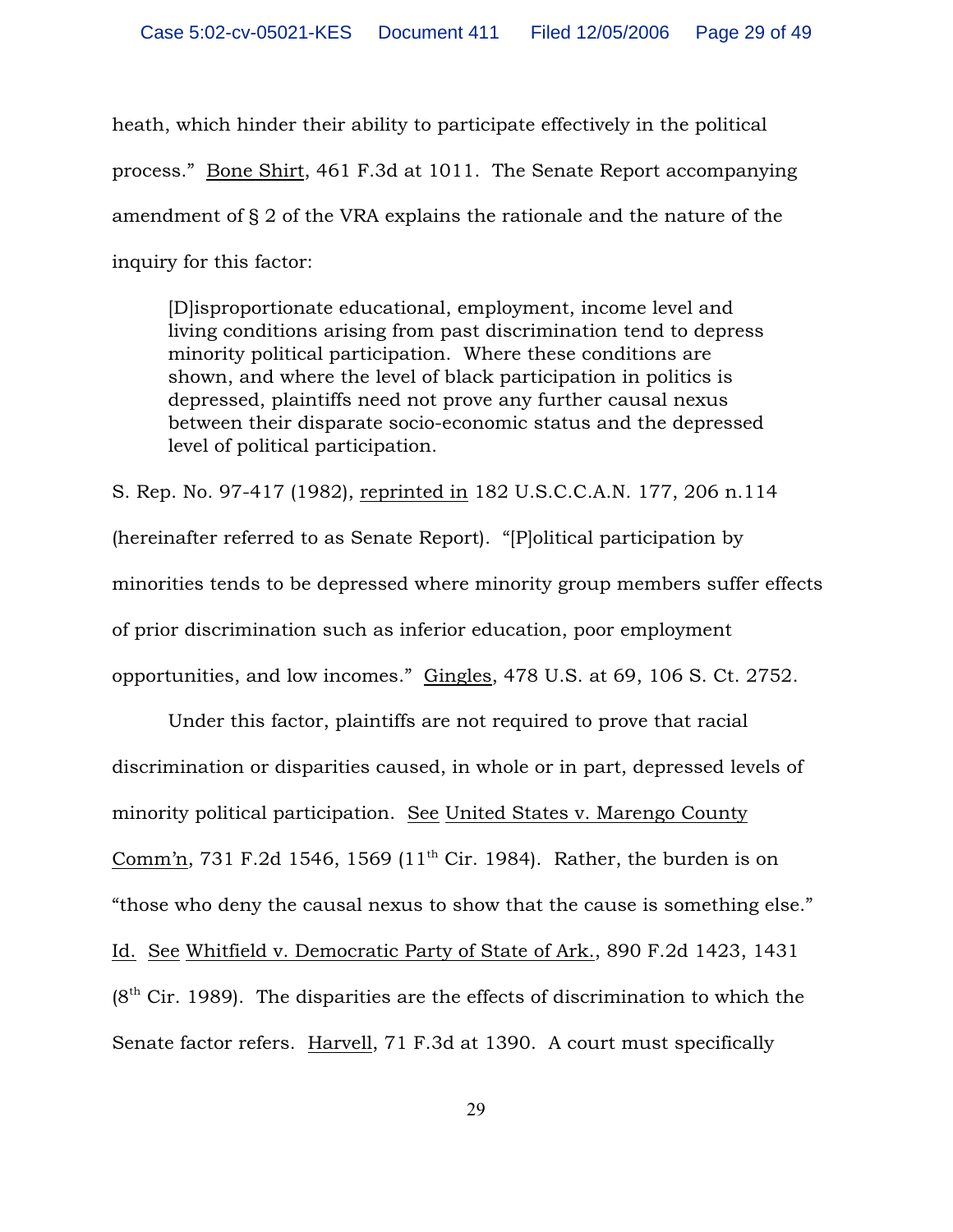address evidence of discrimination against Indians and "any lingering effects of discrimination as evidenced by economic and social disparity between Indians and whites and the effect of this discrimination and disparity upon Indian political participation." Buckanaga, 804 F.2d at 474-75.

The Eighth Circuit has explicitly recognized that Indians in South Dakota continue to bear the burdens of past discrimination, which hinders their ability to participate in politics. In Bone Shirt, the Eighth Circuit noted the history of discrimination against Indians in South Dakota and stated that "the historic effects of discrimination in the areas of health, employment, and education impact negatively on the ability of Indians to participate in the political process." Bone Shirt, 461 F.3d at 1022 (internal quotation omitted); see also Buckanaga, 804 F.2d at 474-75 (noting that substantial evidence indicated economic disparities between Indians and whites in South Dakota and that a lesser percentage of Indians were registered to vote when compared to whites).

The court finds that Martin is no different. The Summary File 3 (SF3) from the 2000 census contains socioeconomic data produced by the United States Census Bureau. SF3 is created by responses to the 2000 census long form. T.II., p. 437. Only one in six people receive a long form. T.II., p. 437. SF3 assigns respondents to racial categories using the single-race method only. Ex. 180, at 21.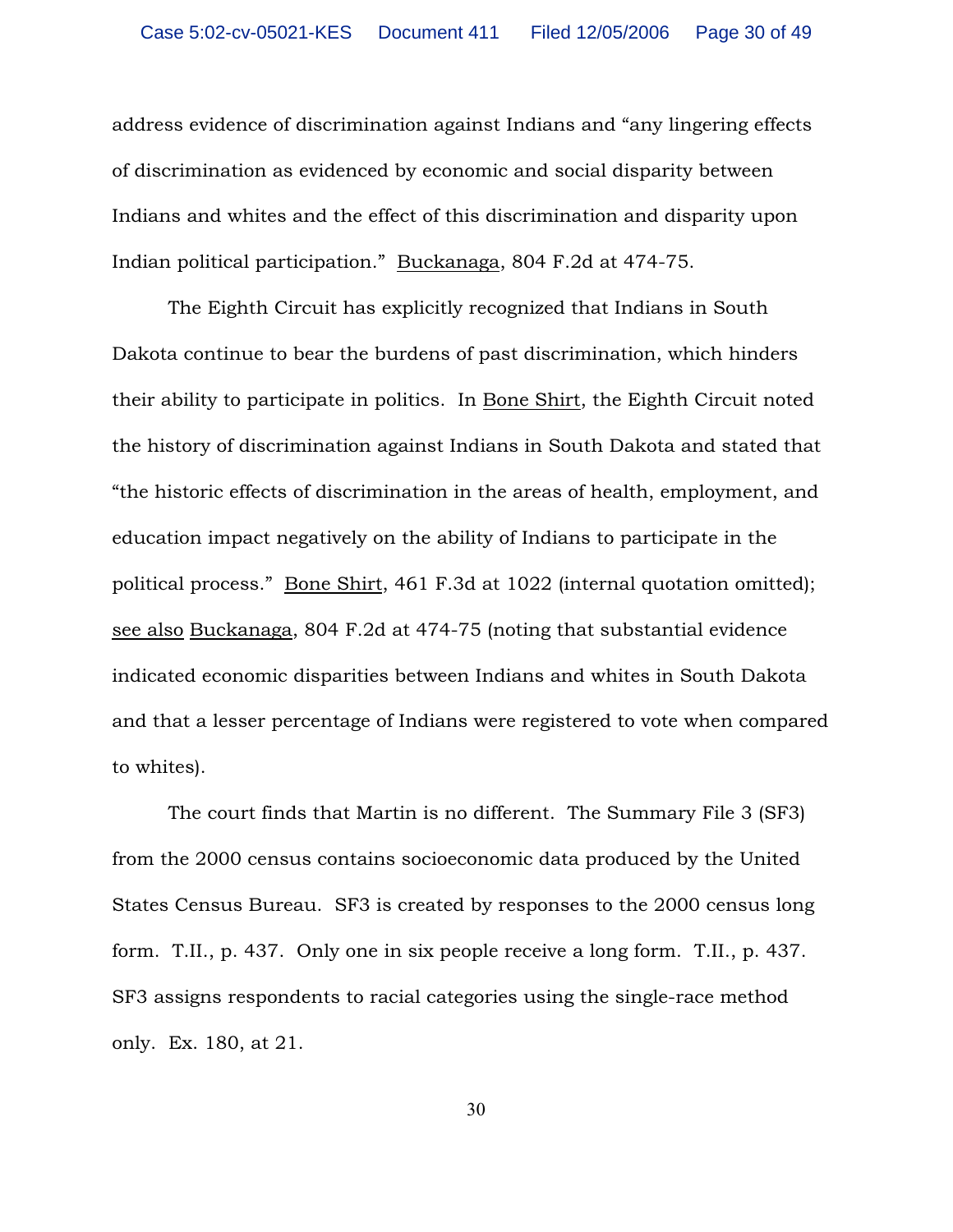SF3 indicates that Indians in Martin bear the effects of past discrimination in the area of education. Of the Indians 25 years of age or older in Martin, 36.4 percent have not finished high school, whereas only 16.1 percent of their white counterparts have not finished high school. Ex. 180, at 22. The dropout rate among Indians between the ages of 16 and 19 is 21.4 percent, whereas only 3.4 percent of whites dropout. Id. Only 9.7 percent of Indians over the age of 25 have a bachelor's decree or higher, whereas 20.3 percent of whites have received at least a bachelor's degree. Id.

Past discrimination also affects the employment and income levels of Indians in Martin. According to SF3, in 2000, the unemployment rate of Indians was 15.8 percent. Ex. 180, at 22. This is over five times higher than the rate for whites—3 percent. Id. The median family income for Indian households in Martin was \$20,972, and 35.5 percent reported income below \$10,000. Ex. 180, at 23. The median family income for white households was \$45,714 and only 14.6 percent reported household income below \$10,000. Id. 44 percent of Indians lived below the poverty rate, which is over four times higher than the number of whites (10 percent). Additionally, at least 40 percent of Indian children lived in poverty, while no white children were living in poverty. Id. Finally, the median level of earnings for an Indian person working full time in 1999 was \$19,808; the median level of earnings for a white worker was \$26,944.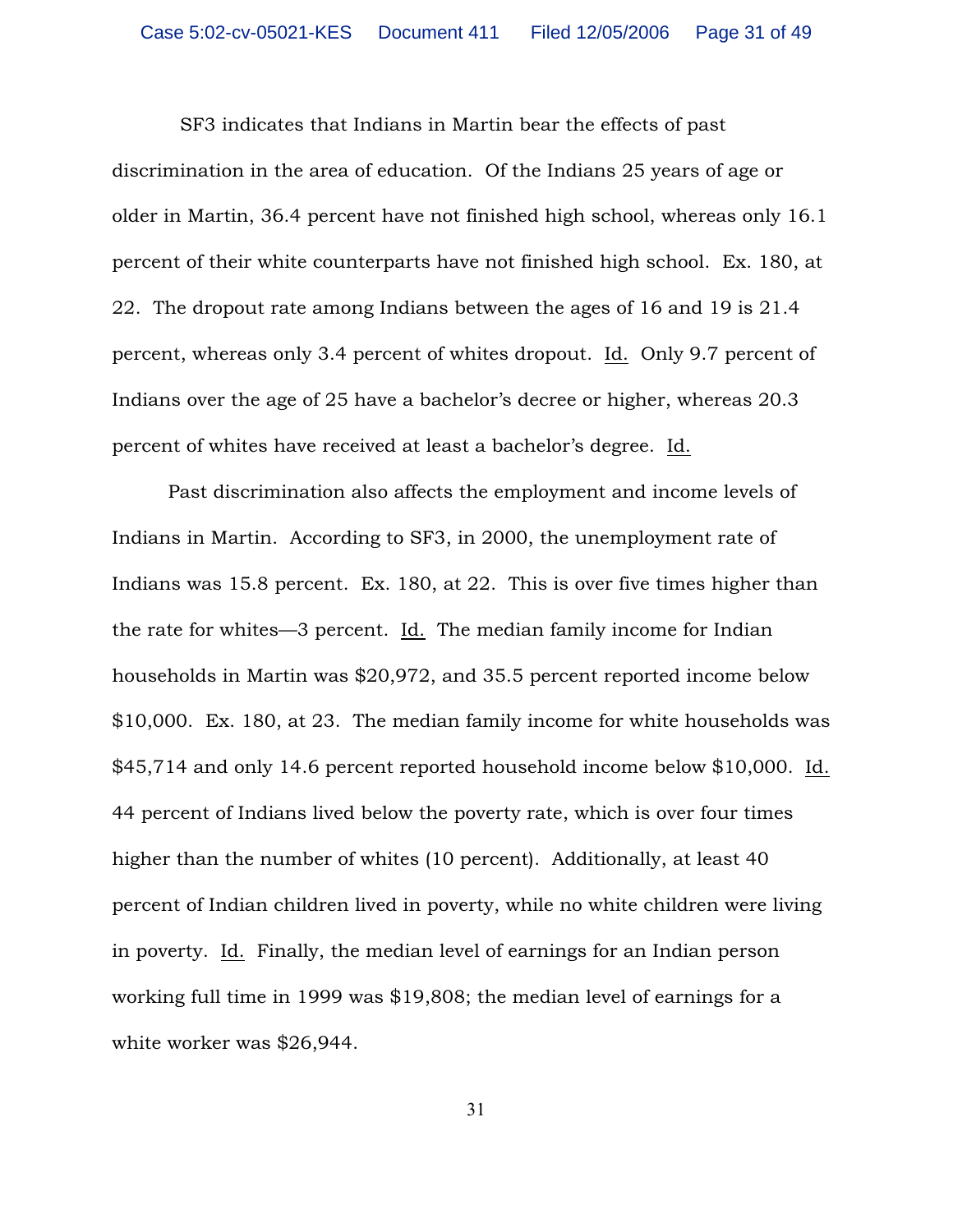Decreased earnings and employment are further illustrated in the level of home ownership. Compared to whites (31.2 percent), twice as many Indians (62.6 percent) rented their homes. Ex. 180, at 22. Of those that rented, 26.8 percent of Indians paid more than half of their income to rent, compared to only 10.6 percent of whites. The value of homes owned by Indians was also substantially lower. The median home value for Indian owners was \$9,999, whereas the median home value for white owners was \$39,9000. Id. Further, 18.2 percent of Indian homes in Martin lacked telephones and 17.2 percent lacked access to a car. Ex. 180, at 23-24. Only 1.1 percent of white households were without a phone and 7.2 percent lacked access to a car. Id. The foregoing is overwhelming evidence indicating that burdens of discrimination still affect the education, employment, and health of Indians in Martin.

Defendants argue that the economic statistics included in SF3 are not reliable because the small number of households in Martin creates a large sampling error. Although a sampling error exists, the court finds that the statistics are sufficiently reliable. More important than a precise determination of the education or income levels of Indians in Martin is the trend that whites are generally better off. In any event, the court finds that the statistics contained in the SF3 indicate such a wide disparity between whites and Indians that the sampling error has little, if any, effect on the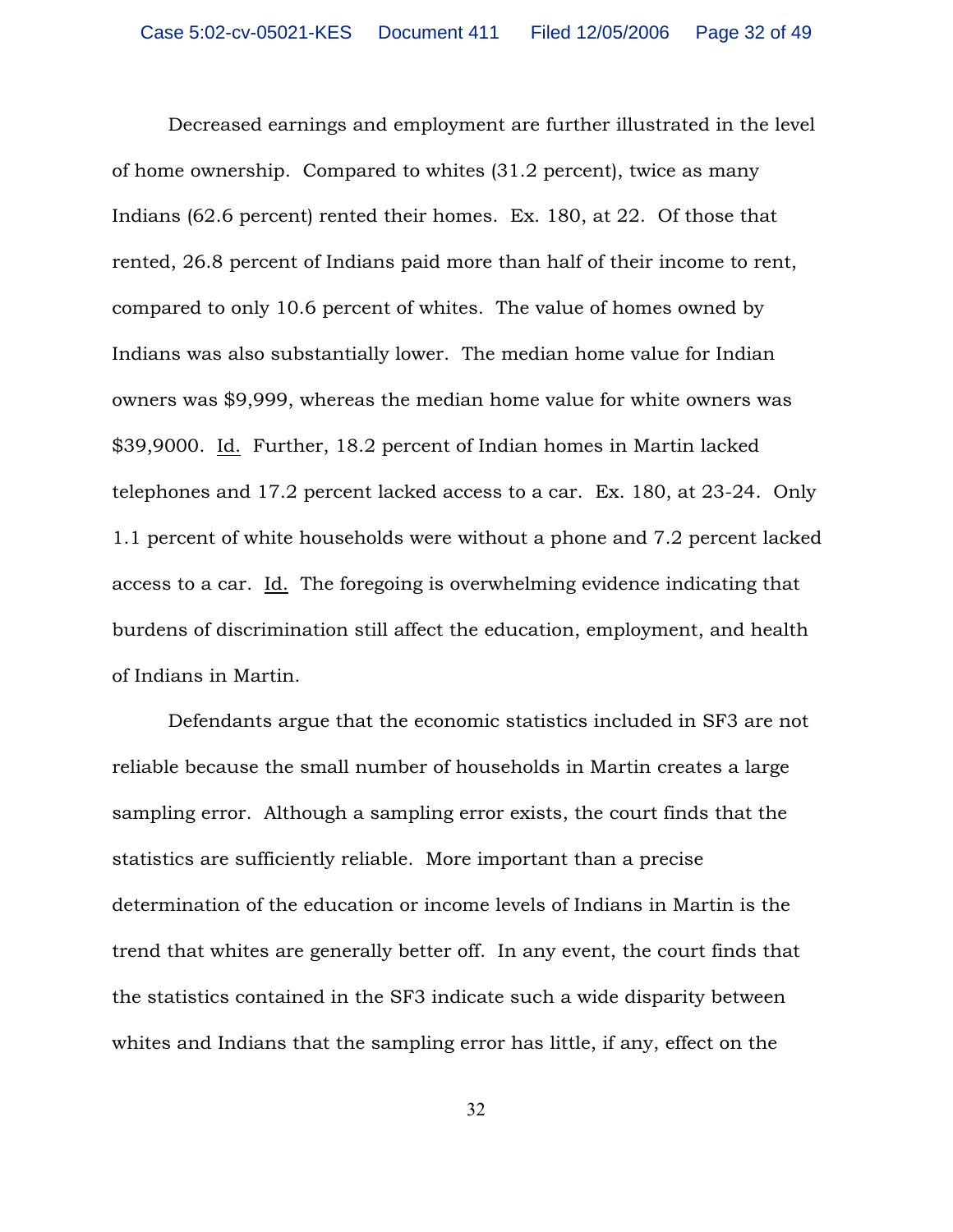general relationship between whites and Indians. This disparity is further supported by the SF3 statistics for Bennett County, which because of its larger population, has a smaller risk of sampling error. Like Martin, the Bennett County statistics indicate that as a group Indians lag significantly behind whites. Ex. 180, 24-26.

Defendants also point to Dr. Weber's testimony indicating that the economic disparity between Indians and whites is not as severe as indicated by the SF3 statistics because SF3 fails to account for the earned income credit obtained by some impoverished people and various subsidies or government programs such as housing subsidies, Medicaid, or the provision of health benefits by Indian Health Services. T.V., p. 1008-09. There is no evidence, however, indicating how much, if any, these additional sources of income would decrease the economic disparity between Indians and whites in Martin. The court thus finds that the SF3 statistics are reliable enough to indicate that whites, as a group, generally have higher levels of income and education when compared to Indians in Martin.

The record also establishes that Indians suffer from depressed participation in the political process. Dr. Cole was able to determine that 30.7 percent of the voters in the 2003 Martin municipal election were Indian. Ex. 188, at 6. In 2000, Indians comprised 36 percent of the VAP in Martin. Ex. 180, at 9. As a result, if Indians were turning out to vote at the same rate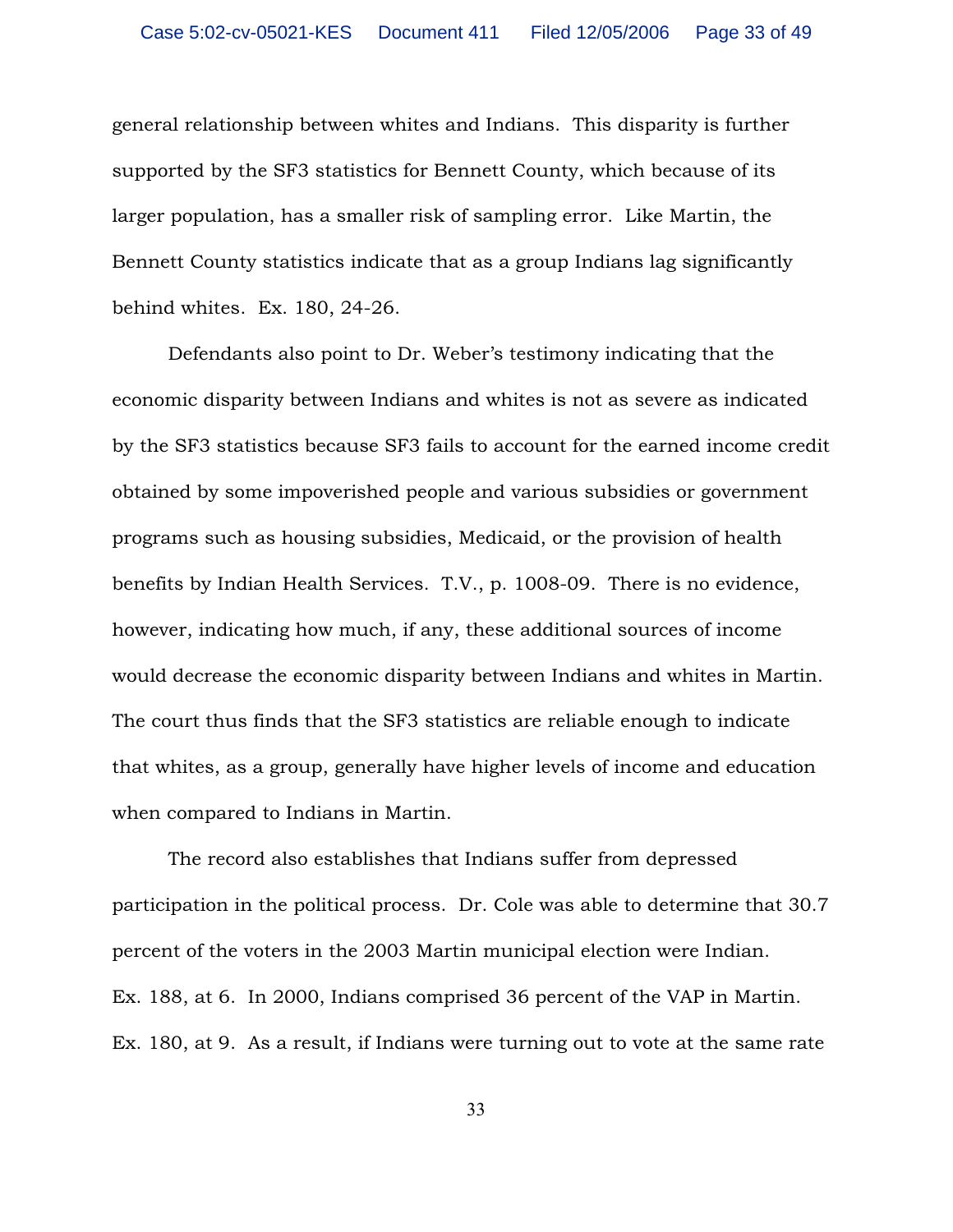as whites, then they should have represented approximately 36 percent of the voters in the 2003 municipal election. Because they did not, this indicates a higher turnout rate for whites when compared to Indians in Martin.

Further, as discussed above, Indians have been substantially under represented as poll workers in Martin municipal elections. This absence of Indian poll workers adversely affects Indian participation in voting. T.III., p. 537.

Dr. McCool also indicated several factors that have contributed to reduced political participation by Indians in Martin, including a "combination of past and present discrimination, resistance to Indian voter registration, a hostile political and social environment, limited reading comprehension and understanding of election laws and precinct boundaries by tribal members, and extreme poverty . . . ." Ex. 185, at 52. Dr. McCool also noted that political science literature indicates poverty causes decreased political participation. Ex. 185, at 52; see also Whitfield, 890 F.2d at 1431 ("Inequality of access is an inference which flows from the existence of economic and educational inequalities." (internal quotation omitted)).

In short, the court finds that Indians continue to suffer the effects of discrimination, including lower levels of income and education. Additionally, the court finds that Indians in Martin suffer from depressed levels of political activity. As a result, the fifth Senate factor weighs in favor of plaintiffs.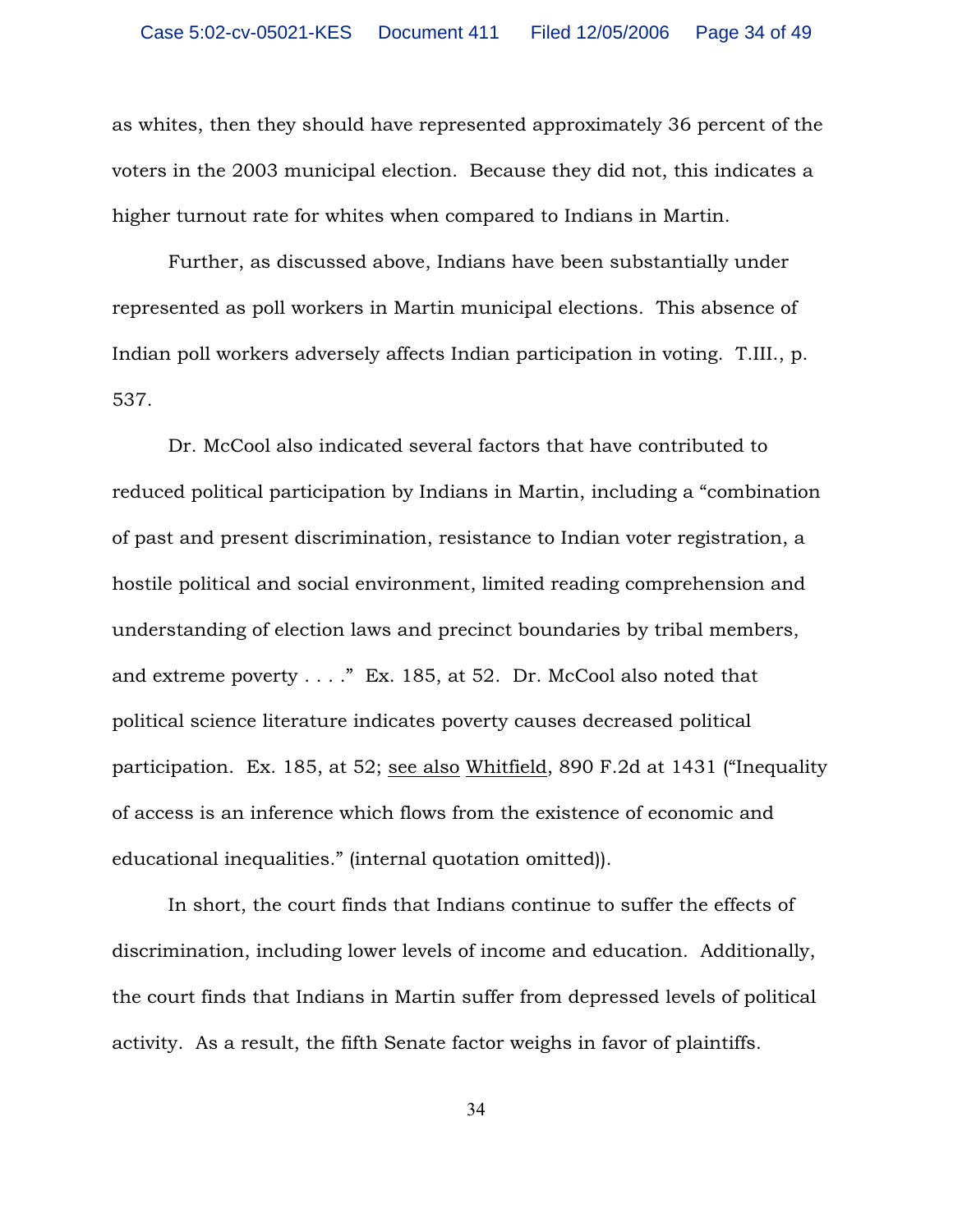### 6. Use of Racial Appeals in Campaigns

The sixth Senate factor requires the court to determine "whether political campaigns have been characterized by overt or subtle racial appeals." Bone Shirt, 461 F.3d at 1022. Racial appeals occur when either an opponent or the media call attention to the race of one candidate or that candidate's supporters. See Williams v. City of Dallas, 734 F. Supp. 1317, 1360 n.119 (N.D. Tex. 1990).

Racial appeals have been employed in state elections as well as Bennett County elections. In 1998, when the democratic nominee for governor picked Elsie Meeks as a running mate, the headline in South Dakota's largest newspaper read "Hunhoff Picks Indian Woman As Running Mate." Ex. 4. In 2002, several media outlets, including the local newspaper in Martin, ran advertisements suggesting voter fraud by Indians, even though there was no evidence of fraudulent activity. Ex. 14; Ex. 15; Ex. 16; Ex. 54; Ex. 55; Ex. 102. Finally, during the 2002 primary and general elections for Bennett County commissioner, some white voters in Bennett County spread rumors indicating that Indian candidates would place deeded land back into trust if elected to the county commission. T.IX., p. 1910. Molly Risse testified that racial appeals were also used in the Martin municipal election. T.VIII., p. 1620.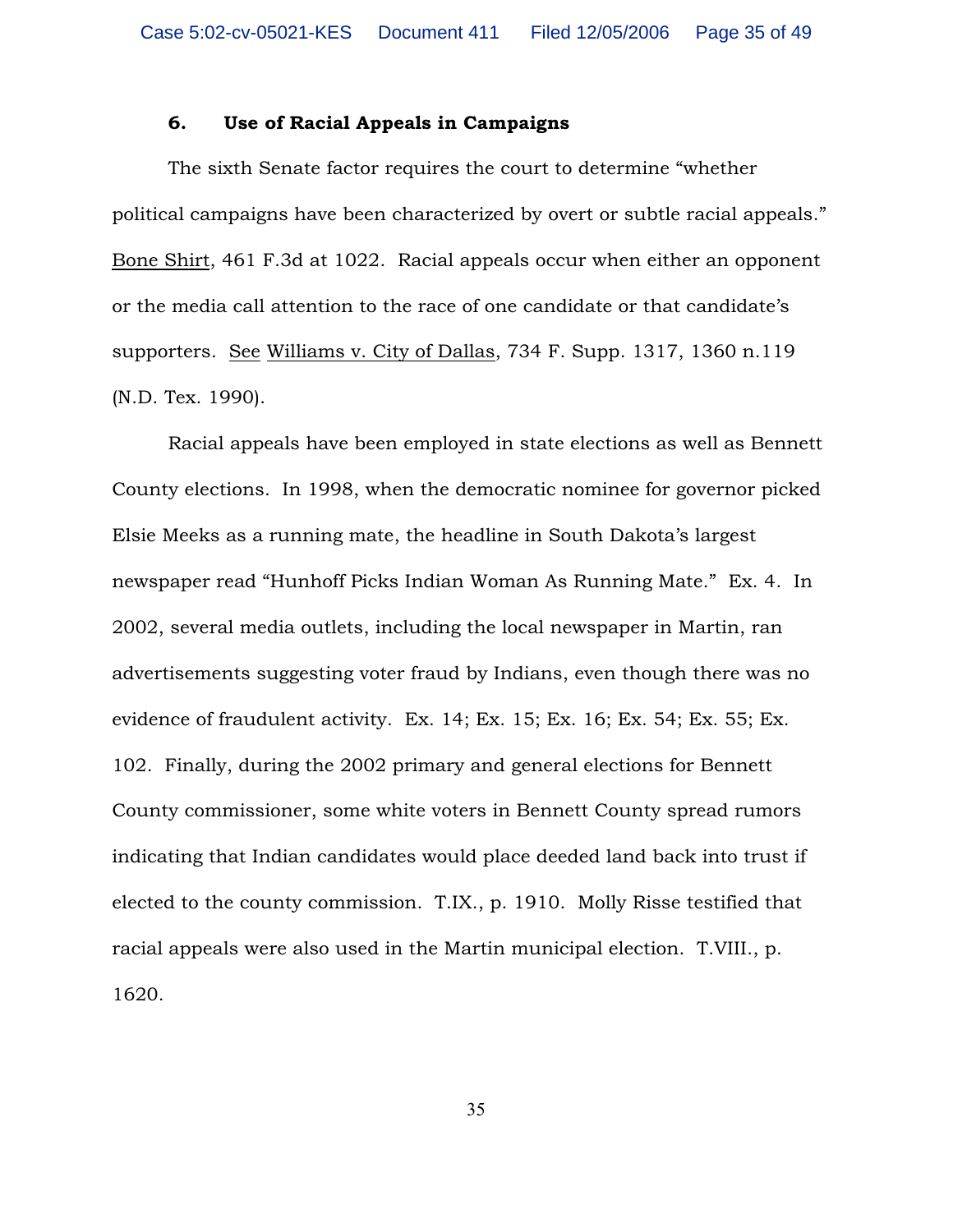In sum, the court finds that there is some evidence that racial appeals are used in elections in South Dakota. The court gives this factor little weight, however, because most of the racial appeals involved elections outside Martin. The court finds that this factor weighs in favor of neither plaintiffs nor defendants.

### 7. Success of Minority Candidates

The seventh Senate factor requires consideration of "the extent to which members of the minority group have been selected to public office in the jurisdiction." Bone Shirt, 461 F.3d at 1022. This is one of the two most important factors. See Harvell, 71 F.3d at 1390. Nevertheless, "the election of a few minority candidates does not necessarily foreclose the possibility of dilution of the [minority] vote." Clark v. Calhoun County, Miss., 88 F.3d 1393, 1397 ( $5<sup>th</sup>$  Cir. 1996) (internal quotation omitted).

The evidence indicates that Indians have rarely been elected to the Martin City Council. According to Dr. Weber's report, four Indians have won a total of seven City Council elections between 1981 and 2002 in Martin. Ex. 448, at 26. During this time, there have been 29 elections for City Council in ward I. The only Indians to be elected in ward I were Melva Marshall, who won a contested election in 1984, and Molly Risse, who won a contested election in 2001. Ex. 448, at 27-29. Molly Risse, however, was not an Indianpreferred candidate. T.I., p. 255; T.IV., p. 845-46. There were 26 elections in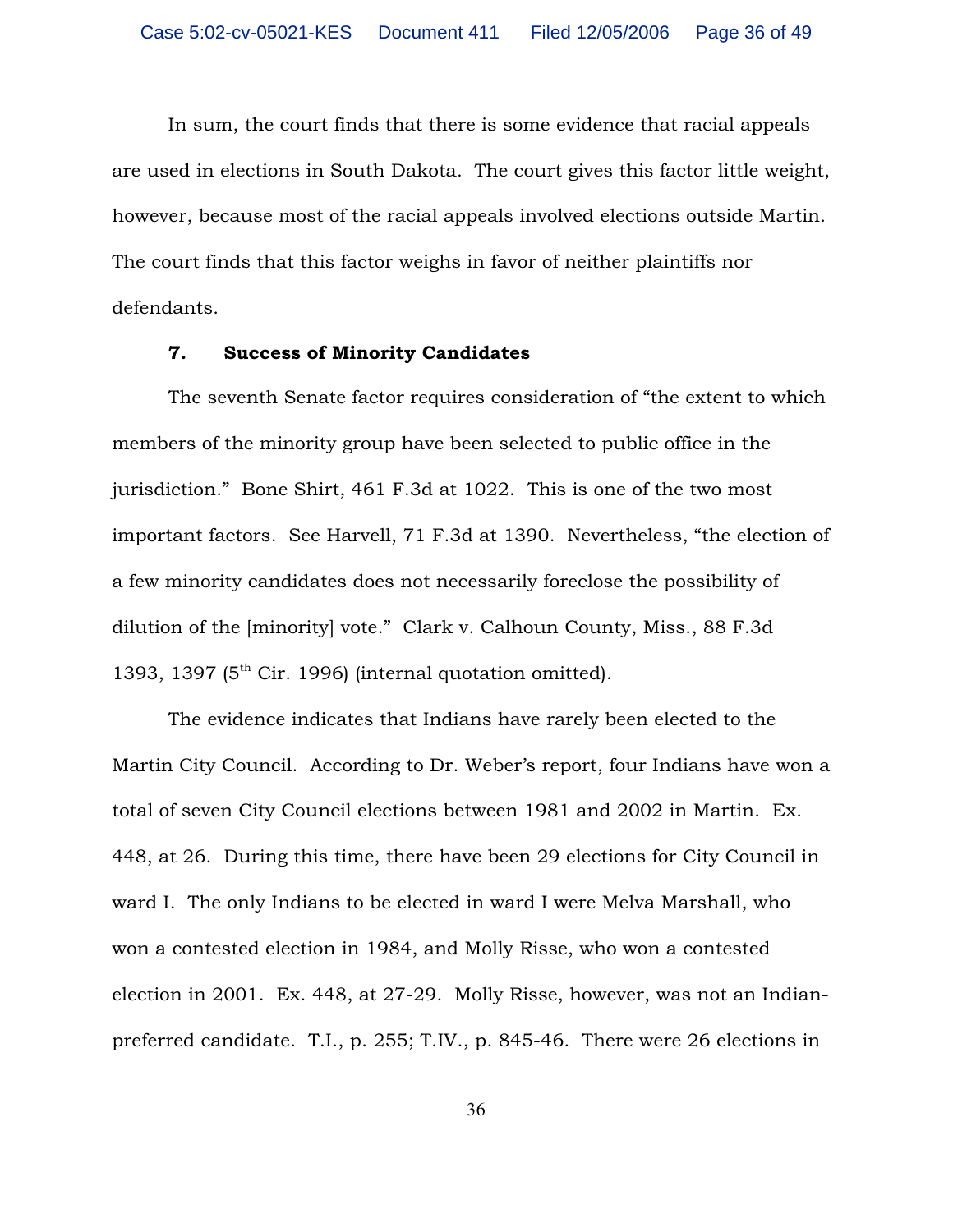ward II. The only Indian elected in ward II was Dick Rose, who ran unopposed in both 1991 and 1993. Ex. 448, at 31-31. There have been 26 elections in ward III. Once again, only one Indian has won election in Ward III—Greg Claussen, who ran unopposed in 1994, 1995, and 1997. Thus, out of 80 elections for Martin City Council, Indians won only 7 elections (8.75 percent).

Although this evidence indicates that Indian candidates have had some limited success in seeking election to Martin City Council, on the whole, the court finds that this success is rare. Further, in 5 of the 7 successful elections, the Indian candidate ran unopposed. Ex. 448, at 27-34. In 3 of the 5 unopposed successes by Indians, the candidate was an incumbent. Ex. 448, at 33. As a result, the court gives little, if any, weight to the 5 elections in which Indians were elected under "special circumstances." See Harvell, 71 F.3d at 1389-90 (considering the special circumstances of incumbency and unopposed elections when discussing minority success).

Defendants suggest that the fact that some Indian candidates ran unopposed suggests that Indians have been successful at being elected to City Council, thereby indicating that Ordinance 122 does not unlawfully dilute the Indian vote. The court agrees that evidence that minority candidates run unopposed may in some instances indicate minority success. See Jenkins v. Manning, 116 F.3d 685, 694 (3d Cir. 1997) (stating election between two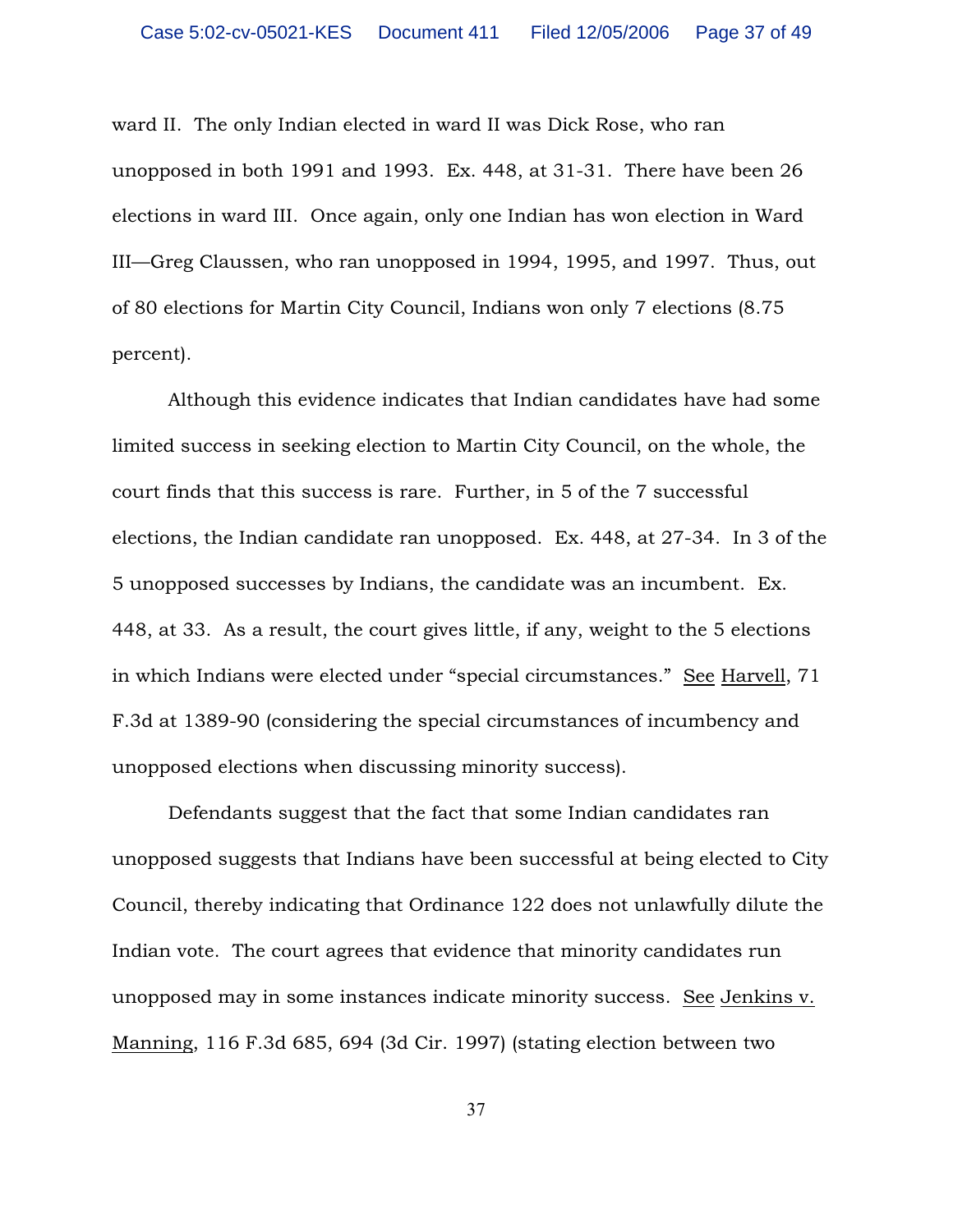minority candidates without a white challenger was evidence of minority success). Here, however, the court gives little weight to the fact that a few, unopposed Indian candidates were elected to the Martin City Council. First, the court finds that unopposed Indian candidates can be attributed mostly to Martin's small population rather than white acceptance of Indian candidates. Testimony indicates that Martin's small population means that there are often very few citizens interested in running for City Council. T.X., p. 2125. Second, the court finds that unopposed elections have little probative value on whether Martin's districting plan dilutes the Indian vote by fragmenting Indian voters among the three majority-white wards. Logically, if unopposed, Indian candidates will win regardless of how much the Indian vote has been diluted. See Harvell, 71 F.3d at 1389 ("Even in an extreme case of total vote dilution a candidate running in the face of no opposition is ensured success.").

In sum, the court finds that since 1981, only 7 elections for Martin City Council were won by an Indian. Further, an Indian has only won twice when the election was contested. And one of the prevailing Indian candidates was not the Indian-preferred candidate in that election. As a result, the court finds that Indians are rarely elected to the Martin City Council, and that the seventh Senate factor weighs in favor of plaintiffs.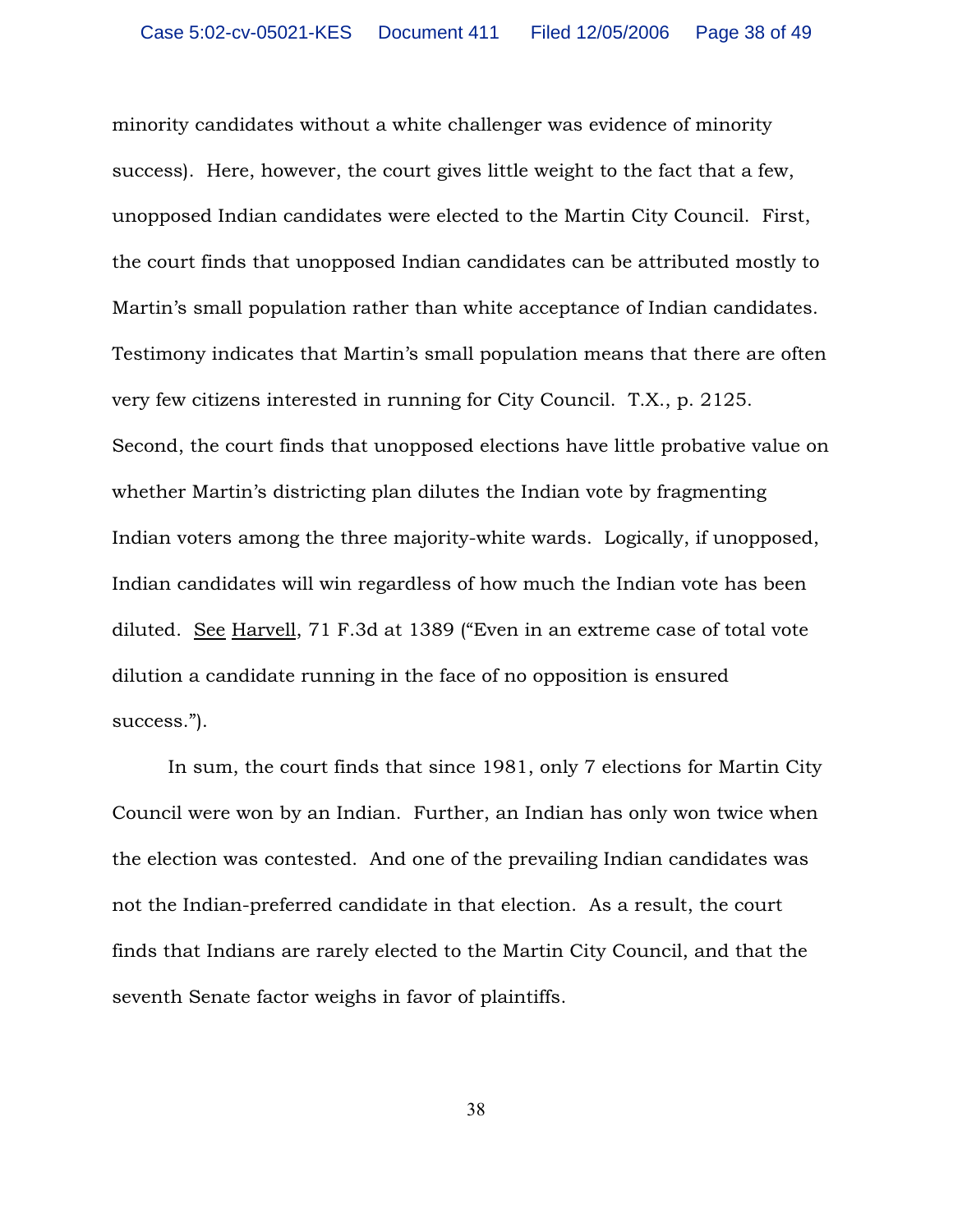#### 8. Lack of Responsiveness

According to the Senate Report, an additional, relevant factor is "whether there is a significant lack of responsiveness on the part of elected officials to the particularized needs of the members of the minority group." Senate Report, 1982 U.S.C.C.A.N. at 207; see also Bone Shirt, 461 F.3d at 1022. "If the officials are unresponsive it suggests that they are willing to discriminate against minorities and need not be accountable to minority interests." Marengo County Comm'n, 731 F.2d at 1572. "Unresponsiveness is not an essential element of plaintiff's case," and thus, a showing of responsiveness does not bar plaintiffs from proving a § 2 violation. Senate Report, 1982 U.S.C.C.A.N. at 207 n.116.

Plaintiffs suggest, and the court agrees, that the adoption of Ordinance 122 indicates a lack of responsiveness to the particularized needs of Indians. The record indicates that following adoption of Ordinance 121, the ACLU, acting on behalf of Indians in Martin, contacted Bill Lass of BHCLG. Ex. 175. The ACLU informed Lass that Ordinance 121 had two problems: (1) it was malapportioned; and (2) the district lines violated § 2 of the VRA by fragmenting Indian voters among the three wards. Ex. 175; T.VII, p.1378. Regarding the first problem, Lass worked in conjunction with the Martin City Council to solve this issue. Ex. 445. Ultimately, the malapportionment problem was solved with the adoption of Ordinance 122.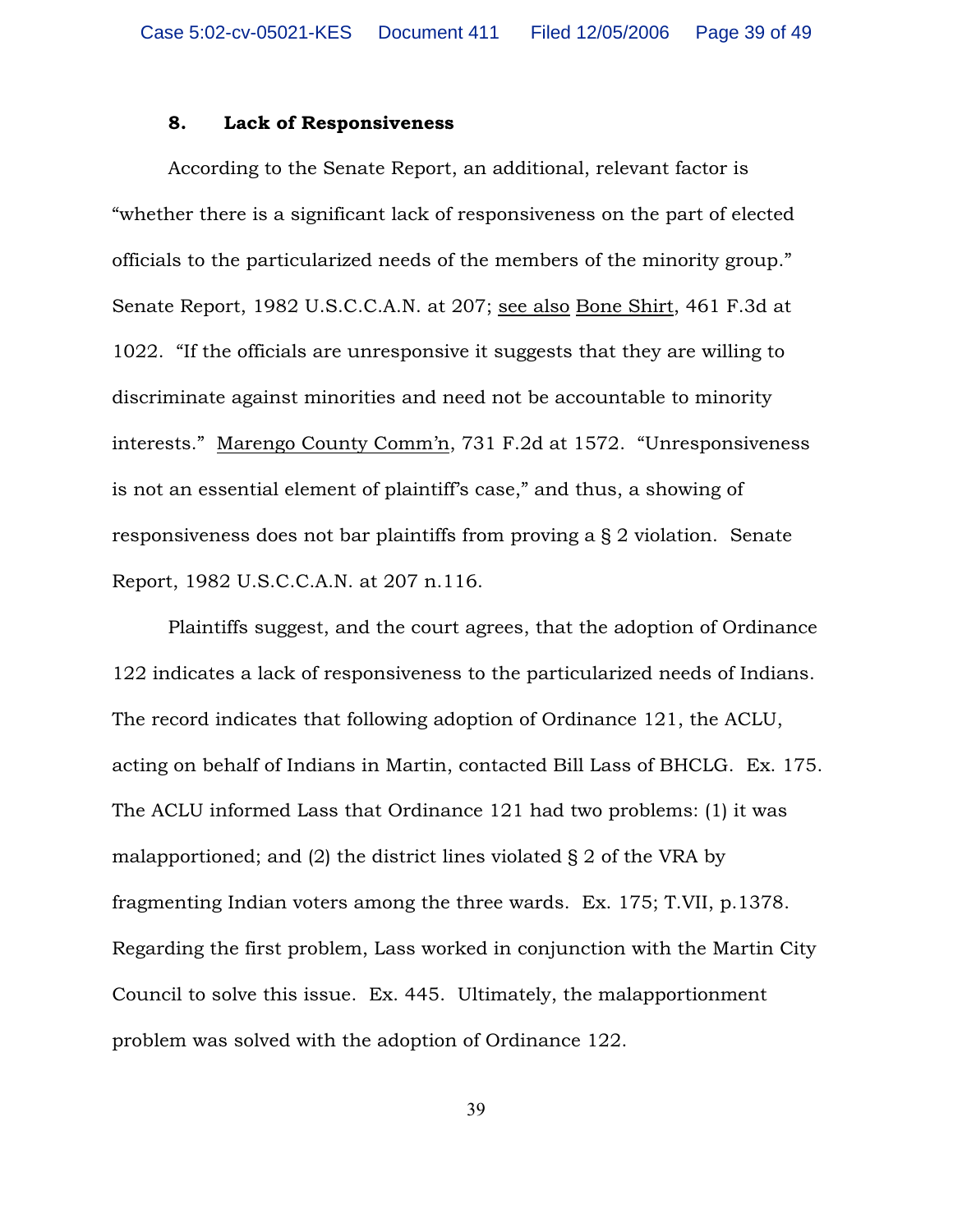Lass was not hired, however, to fix the § 2 violation. Ex. 445. Instead, he suggested that the ACLU direct future contact with the City of Martin. In response, the ACLU wrote a letter to Mayor Kuxhaus on March 12, 2002. Ex. 176. The letter clearly indicated that the ACLU believed that although Lass's new districting proposal solved the malapportionment problem, it continued to violate § 2 of the VRA. Ex. 176. The City Council tabled the issue regarding whether Ordinance 121 violated § 2 of the VRA at its March 12, 2002, meeting so that the Martin City Attorney and the South Dakota Attorney General could look at the issue. T.X., p.2120, 2164-65. The next City Council meeting was held on March 18, 2002. T.X., p. 2121. At the March 18 meeting, the City Council again tabled the § 2 issue. T.X., p. 2170. The City Council did, however, adopt Ordinance 122. T.X., p. 2122. Before adopting Ordinance 122, the City Council was informed that the South Dakota Attorney General's Office stated that Ordinance 122 fixed the malapportionment problem but as for the § 2 problem, "we don't know what we are going to do about it." T.IX., p. 1761. As a result, the court finds that the Martin City Council was aware that Ordinance 122 may violate § 2 when it adopted the ordinance. T.X., p. 2119, 2161-62. This disregard for whether Ordinance 122 dilutes the Indian vote indicates a lack of responsiveness to particular Indian needs.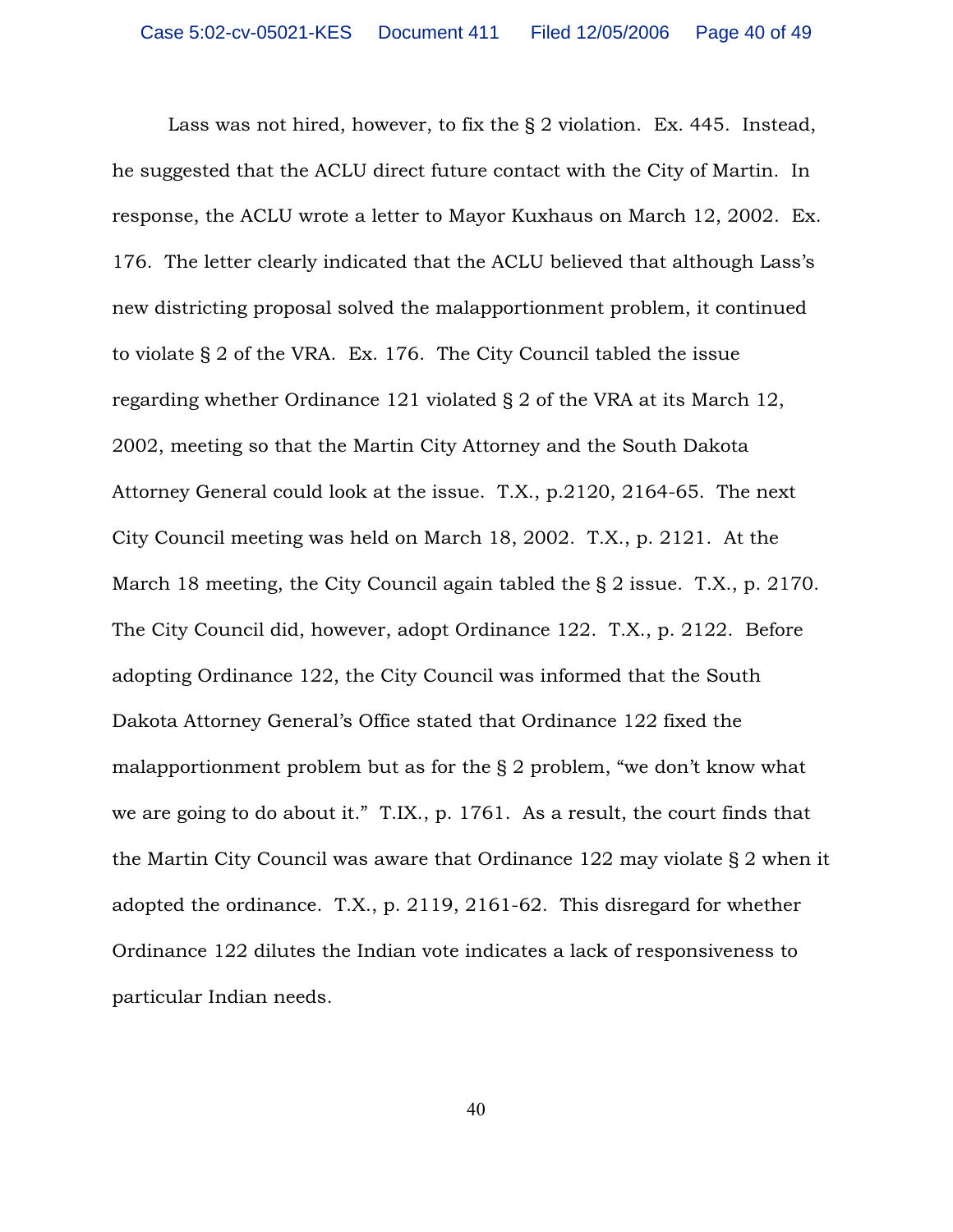Beyond failing to consider whether Ordinance 122 violated § 2 of the VRA, the court finds that Martin Finance Officer Speidel took affirmative steps to prevent voters in Martin, including Indian voters, from deciding whether to adopt Ordinance 122. Robert Fogg, an Indian, circulated a petition that would have referred Ordinance 122 to a public vote. Ex. 255; T.VII, p. 1339. Fogg submitted the petition to Speidel on April 29, 2002. T.X., p. 2172. That same day, Speidel took Fogg's petition to the county auditor's office and determined that the petition lacked the sufficient number of signatures. Id. Rather than calling or immediately contacting Fogg, Speidel sent a letter to Fogg informing him about the deficiency. T.X., p.2177. Speidel sent this letter after the deadline, and thus, Fogg could not gather additional signatures. Id. Speidel admitted that as a common courtesy, she informs someone who submits a nominating petition that the petition lacks sufficient signatures. The court thus finds that Speidel, while acting as a city official, purposefully acted to impede Fogg in referring Ordinance 122 for a public vote, which further indicates a lack of responsiveness.

The court also finds that Martin's management of its law enforcement contract with the Bennett County Sheriff's Department indicates a lack of responsiveness. In late 2001 and early 2002, several Indians, including members of the LaCreek Civil Rights Committee, complained to the City Council about the perceived discrimination and mistreatment of Indian people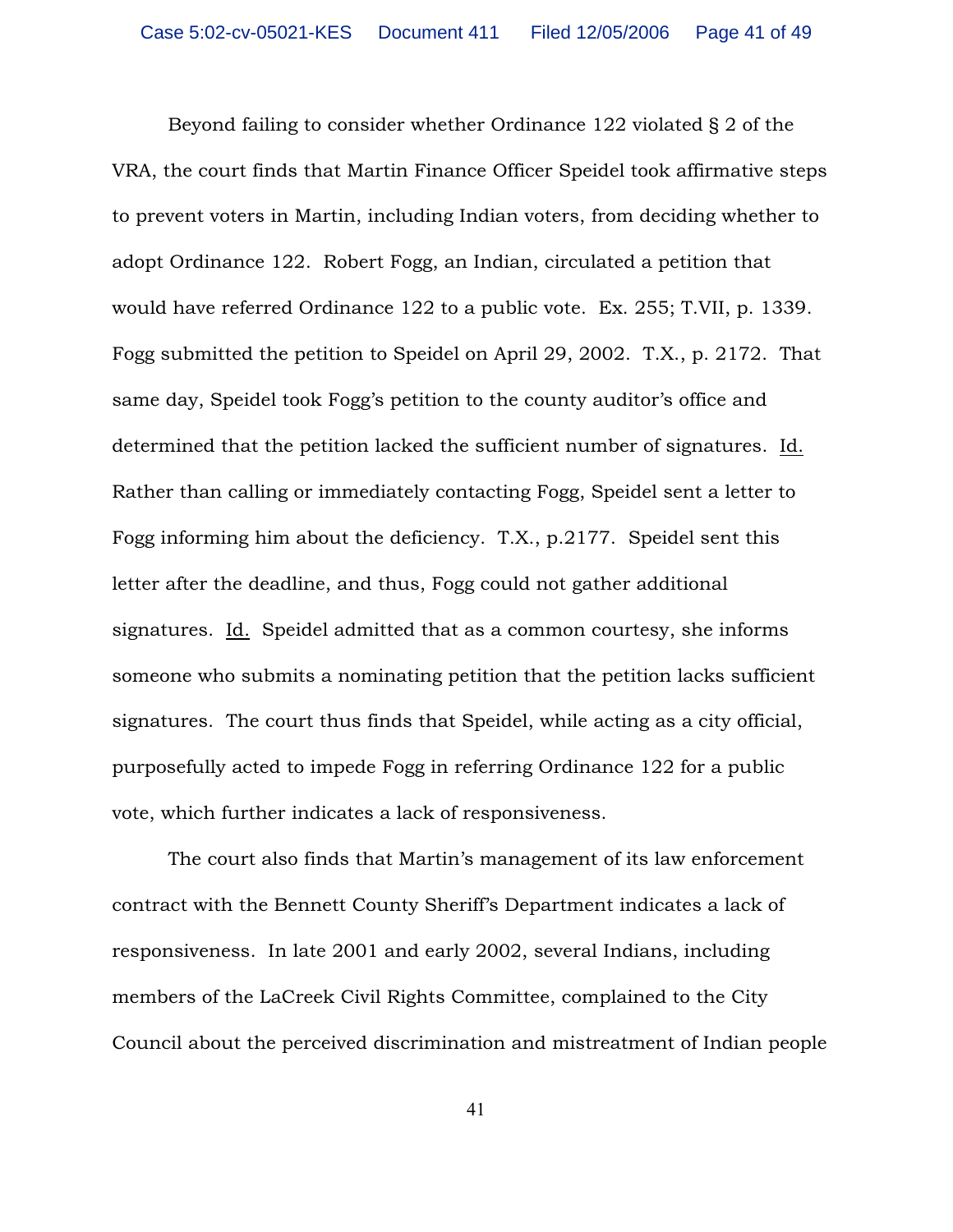by Russell Waterbury, the Bennett County Sheriff, and his deputies. T.IV., p. 837-39, 858, 911-12; T.VIII., p.1496-98, 1624, 1728-29; T.IX., p. 1946. At that time, Martin contracted with the Bennett County Sheriff to provide law enforcement services. Due to frustration with the sheriff, Indian voters mobilized in 2002 to defeat an incumbent mayor, the sheriff, and two county commissioners. Ex. 146; T.I., p.262-66; T.IV., p. 839-41, 860-63. Then, in 2002, after Charlie Cummings, an Indian, was elected as Bennett County Sheriff, Martin terminated its contract with the Bennett County Sheriff's Department to provide law enforcement services. T.IV., p. 861, 863-64. Martin started its own police department and hired Shane Valandra, one of Russell Waterbury's former deputies, as the new police chief. T.VII., p. 1416. Testimony indicates, however, that Valandra was unpopular with the Indian community, and that the City was aware of his unpopularity. T.VII., p. 1348; T.VIII., p1497-98.

Defendants argue that there was nothing they could do about Sheriff Waterbury's actions because he was an elected county official. The court disagrees. Although the Martin City Council could not remove the sheriff, it did have a contract with the sheriff's department for the provision of law enforcement services. Pursuant to this contract, Martin paid for two police cars and two deputies. T.IV., p. 863. Martin could terminate the law enforcement contract, thereby diminishing the sheriff's department's budget.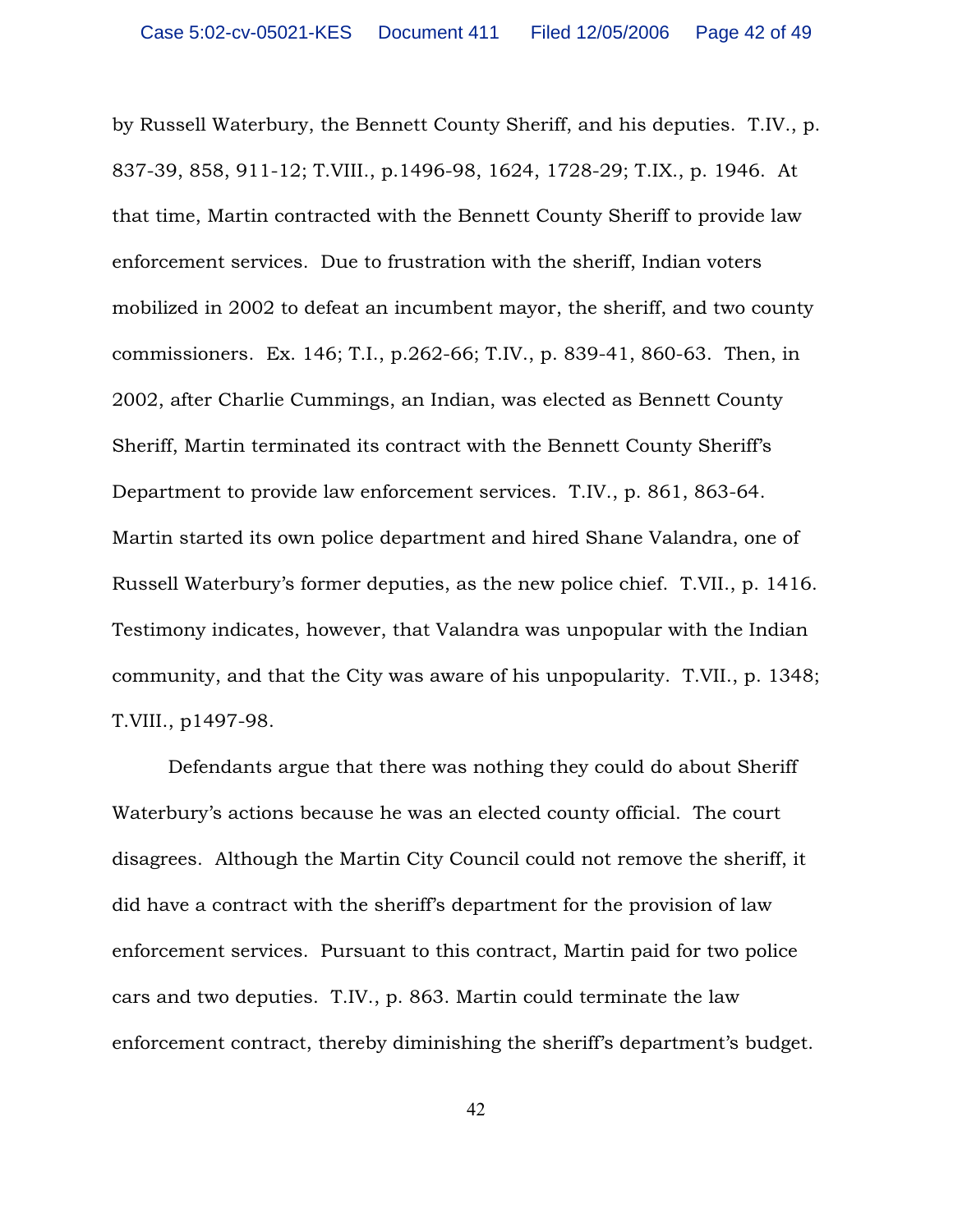The court finds that this empowered the City Council to exert pressure on Sheriff Waterbury. Indeed, the City Council utilized this power later when it disagreed with the actions of Sheriff Cummings. T.VII., p. 1412-14. There is no evidence, however, that the City Council used this power to influence Waterbury as a result of Indian complaints.

There is some evidence indicating that the City Council has responded to some Indian needs. For instance, Martin provides funding for a powwow each July. T.VII., p. 1421, 1471; T.VIII., p. 1627. Martin also provided funding to help build a sidewalk from Sunrise Housing to Martin. T.VII., p. 1421-22, 1471; T.IX., p. 1994-95. The court finds that these projects primarily benefitted Indians, and thus, indicate a responsiveness to Indian needs.

Although the evidence is mixed on whether the Martin City Council was responsive to Indian needs, the court finds that this factor weighs slightly in favor of plaintiffs. As noted, the City Council responded to Indian needs by funding the powwow and the sidewalk. The court finds, however, that these small benefits are outweighed by the City Council's disregard for the Indian concerns about Ordinance 122 and Sheriff Waterbury.

### 9. Tenuousness of City's Policy Drawing District Lines

One additional factor that may be relevant is whether "the policy underlying the jurisdiction's use of the current boundaries [was] tenuous."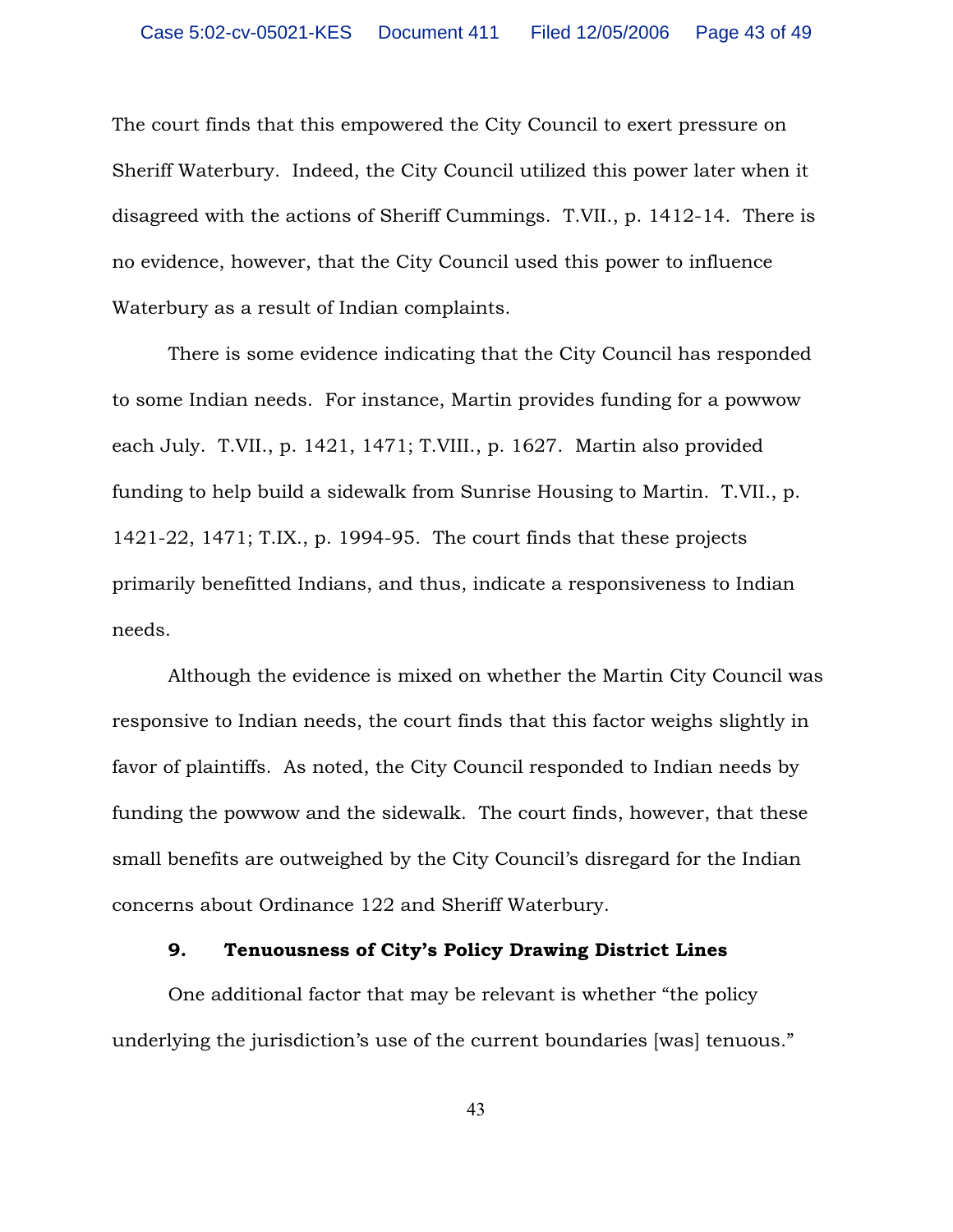Bone Shirt, 461 F.3d at 1022. "[T]he tenuousness of the justification for the state policy may indicate that the policy is unfair." Marengo County Comm'n, 731 F.2d at 1571. Although the tenuousness of the state's justification for its policy is a relevant consideration in the totality of the circumstances analysis, "'[p]roof of a merely non-tenuous state interest . . . cannot defeat liability.'" Clark, 88 F.3d at 1401 (quoting League of United American Citizens, Council No. 4434 v. Clements, 999 F.2d 831, 871 (5<sup>th</sup> Cir. 1993) (alteration in original).

Plaintiffs argue that the Martin City Council has never offered a policy justification for adoption of Ordinance 122. They further argue that the adoption of Ordinance 122 must be tenuous because the City Council was aware that Ordinance 122 might violate § 2 of the VRA when it adopted it. The court disagrees. Martin originally initiated redistricting, which culminated in adoption of Ordinance 121 in January of 2002, pursuant to its obligations following the 2000 census. T.X., p. 2114. This redistricting was done to reduce an unacceptable level of variation in population among the three wards. Id. Following adoption of Ordinance 121, the City Council learned that Lass had made a mistake in redrawing the three wards. This mistake resulted in malapportionment. T.X., p. 2115. The City Council adopted Ordinance 122 to solve this malapportionment problem. T.X., p. 2122. Thus, Martin's policy for adopting Ordinance 122 was to effect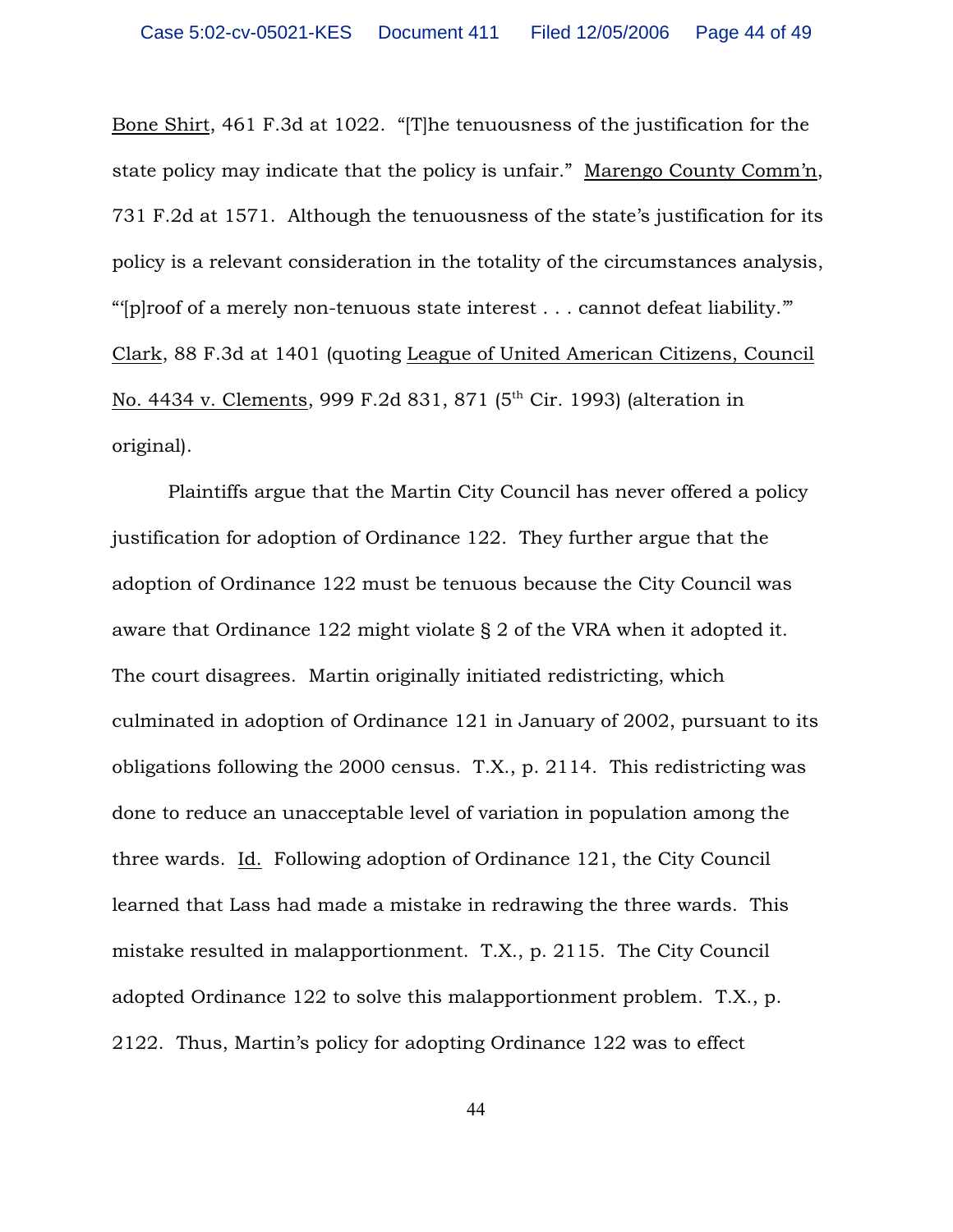redistricting following the 2000 census and comply with the one-person-onevote requirement imposed by federal law.

The court also finds that the City Council's knowledge that Ordinance 122 may violate § 2 of the VRA does not make Ordinance 122 tenuously connected to the reason for redistricting. The evidence indicates that a municipal election was impending. As a result, the City Council needed to have a districting plan in place to enable the candidates to circulate nominating petitions. T.VII., p. 1375; T.X., p. 2117. The City Council could not proceed with Ordinance 121, which was currently in effect, because Lass's mistake meant that Ordinance 121 violated the one-person-one-vote requirement. Ex. 175. Thus, the City Council needed to expeditiously adopt a districting policy. It chose to do so by adopting Ordinance 122.

The court also finds that the time constraints imposed by the impending elections limited the City Council's ability to determine whether in fact Ordinance 122 violated § 2 of the VRA. Contrary to plaintiffs' contention, the City Council did not know for sure whether Ordinance 122 violated § 2 when it adopted Ordinance 122 at the meeting held on March 18, 2002. At most, the City Council knew that the ACLU believed that Ordinance 122 violated § 2 and the Martin City Attorney and South Dakota Attorney General's Office were looking at the issue. T.IX., p. 1761. In addition, whether Ordinance 122 violated § 2 presents a complicated, fact-intensive question of law that the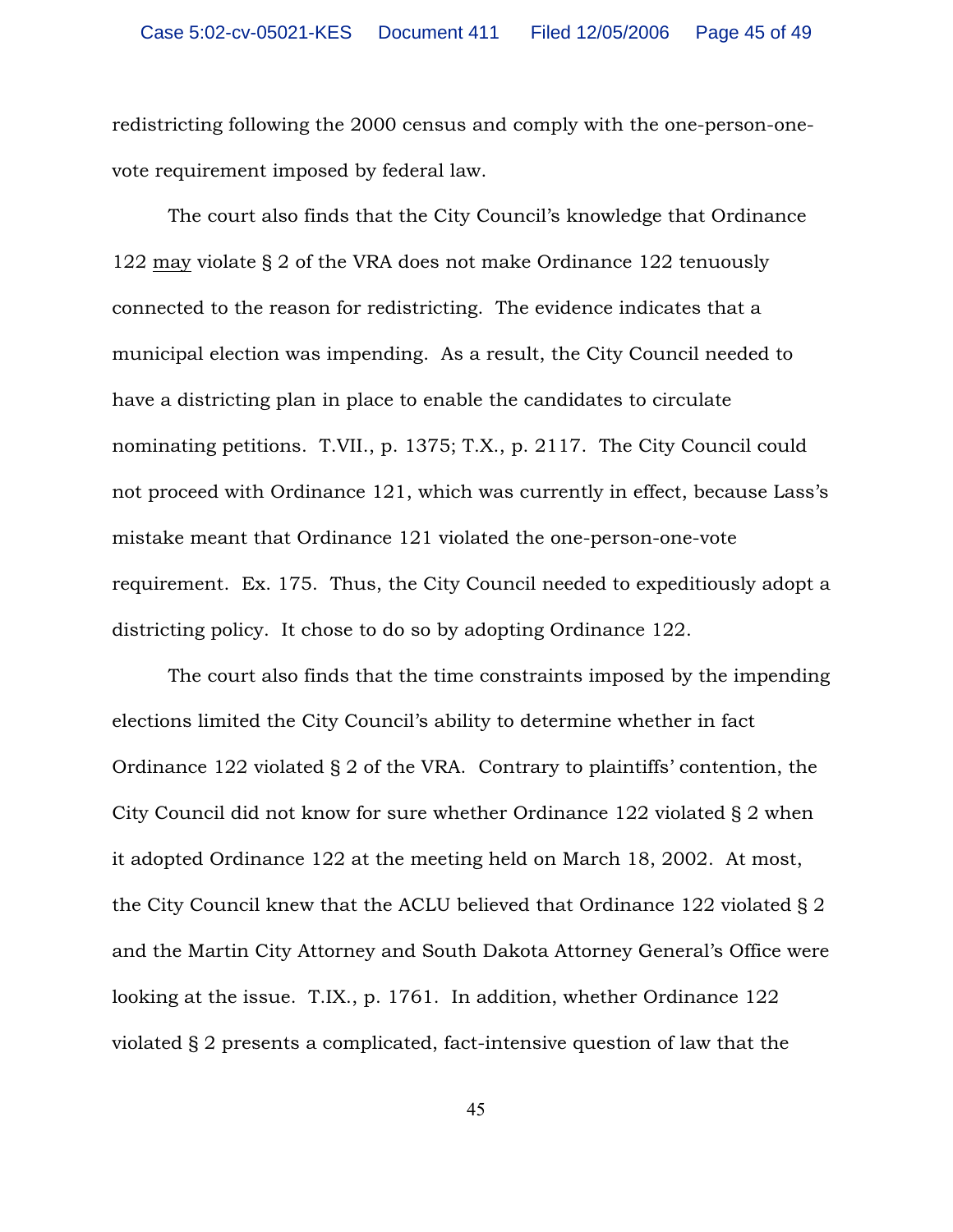City Council was unable to determine in time to hold the impending municipal election. Indeed, this exact question has culminated in over four years of litigation, an eleven-day trial, and an appeal.

In sum, the court finds that Ordinance 122 is not tenuously related to the Martin City Council's policy for adopting the ordinance. As a result, this factor weighs in favor of defendants.

#### 10. Proportionality

The Supreme Court has indicated that proportionality is another relevant factor in determining whether a districting plan violates § 2 of the VRA. See Johnson, 512 U.S. at 1020-21 & n.17, 114 S. Ct. 2647.

Proportionality "links the number of majority-minority voting districts to the minority members' share of the relevant population." Id. at 1014 n.11, 114 S. Ct. 2647.<sup>4</sup> Although proportionality provides "an equal opportunity, in spite of racial polarization, 'to participate in the political process and to elect representatives of their choice,' " proportionality is not a safe-harbor that always bars plaintiffs from establishing a § 2 violation. Id. at 1020, 114 S. Ct.

 $4$  Proportionality as used herein refers to a different concept than proportional representation, which is not a valid consideration in a § 2 analysis. See 42 U.S.C. § 1973(b) (stating that § 2 does not "establish[ ] a right to have members of a protected class elected in numbers equal to their proportion in the population"). Proportional representation refers to the "success of minority candidates," whereas proportionality refers to "the political or electoral power of minority voters." Johnson, 512 U.S. at 1014 n.11, 114 S. Ct. 2647.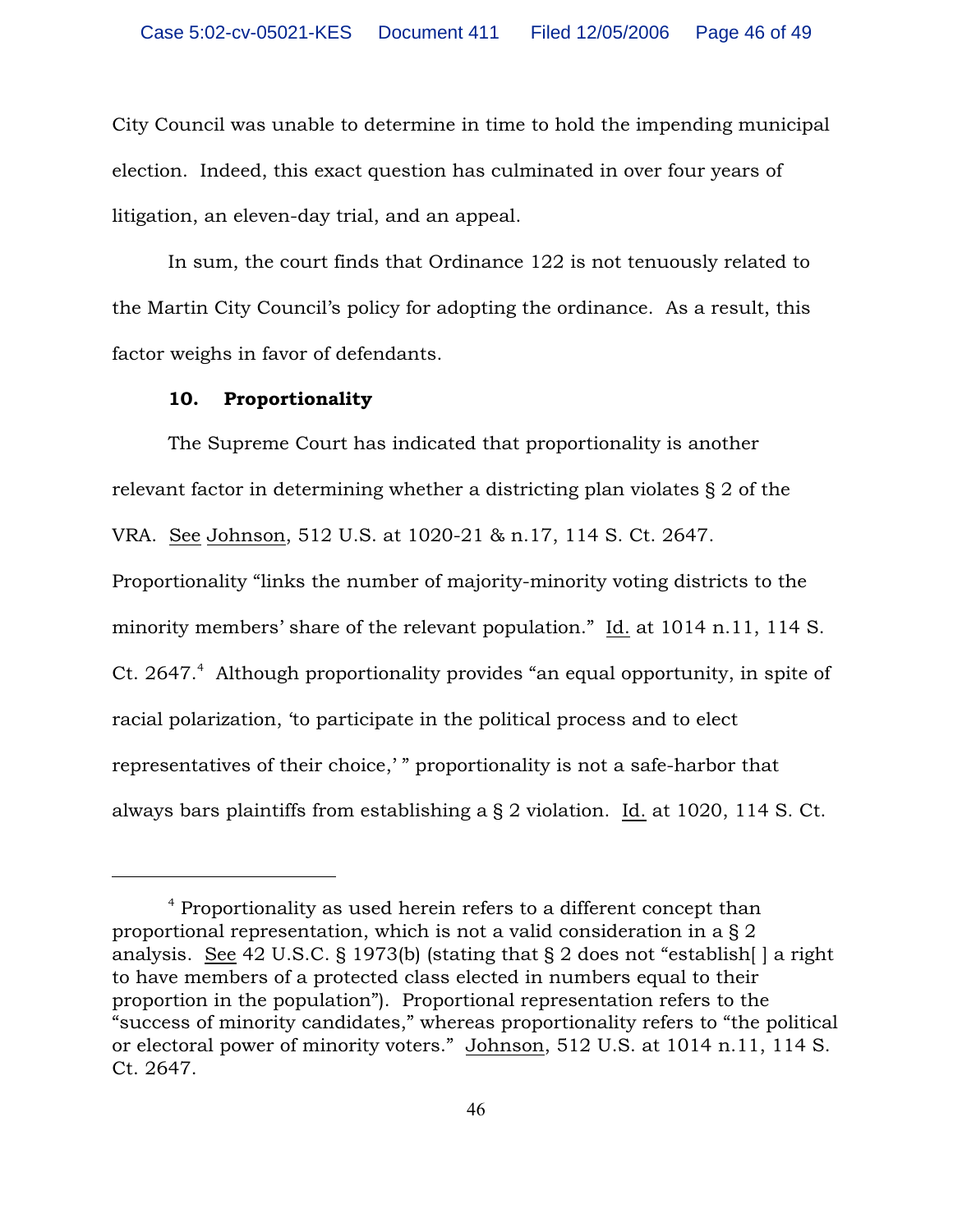2647 (quoting 42 U.S.C. § 1973(b)). On the other hand, disproportionality, as one factor in the totality of the circumstances analysis, may indicate a dilution of the minority vote in violation of § 2. Id. at 1020 n.17, 114 S. Ct. 2647; see also Stabler v. County of Thurston, Neb., 129 F.3d 1015, 1023  $(8<sup>th</sup>$ Cir. 1997) ("[P]ropotionality is a relevant factor to be considered in the totality of the circumstances analysis.").

Here, the court finds that the three-ward system created by Ordinance 122 lacks proportionality. Indians comprise approximately 45 percent of Martin's population and approximately 36 percent of Martin's  $VAP$ <sup>5</sup> Ex. 181. But Indians are not a majority in any of the three wards created by Ordinance 122, however. Ex. 180, at 15. If Indians were a majority in one of the three wards, then Martin's districting system would exhibit much more proportionality. As a result, the court finds that Ordinance 122 is not proportional, and that this factor weighs in favor of plaintiffs.

#### **CONCLUSION**

After reviewing each of the Senate factors and the other relevant circumstances in this case, the court finds based on the totality of the

 $5$  In Johnson, 512 U.S. at 1017 n.14, 114 S. Ct. 2647, the Supreme Court refrained from deciding whether the proper population for determining proportionality is the minority's percentage of the population or the minority's percentage of VAP. Like the Supreme Court, the court here refrains from deciding this issue because the court finds that Ordinance 122 lacks proportionality irrespective of which population is used.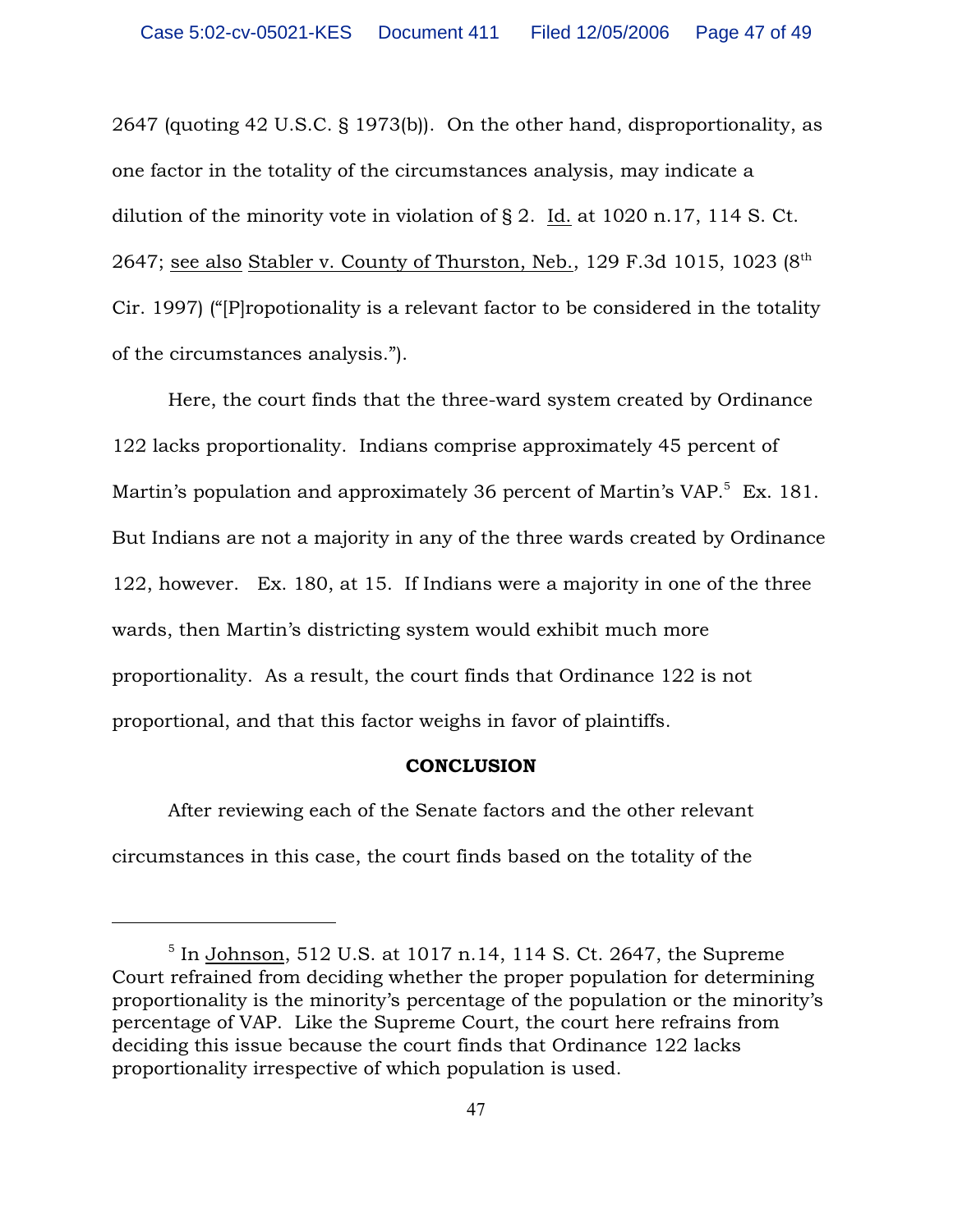circumstances that Ordinance 122 creates a districting plan that fragments Indian voters among all three wards, thereby giving Indians "less opportunity than other members of the electorate to participate in the political process and to elect representatives of their choice." 42 U.S.C. § 1973. As a result, the court finds that Ordinance 122 impermissibly dilutes the Indian vote and violates § 2 of the VRA.

Having concluded that Ordinance 122, which is Martin's existing districting plan, violates the Voting Rights Act, plaintiffs are entitled to a full and complete remedy. See Bone Shirt, 336 F. Supp. 2d at 1052-53. Because redistricting is primarily within the province of the state or local government, the court will give defendants the first opportunity to propose a remedy for the § 2 violation in this case. See Voinovich, 507 U.S. at 156, 113 S. Ct. 1149. The court will then review defendants' proposed remedy "to determine whether it is " 'legally unacceptable.' " Cottier, 445 F.3d at 1123 (quoting Cane v. Worcester County, Md., 35 F.3d 921, 927 (4<sup>th</sup> Cir. 1994)).

Based on the foregoing, it is hereby

ORDERED that judgment be entered for plaintiffs on the issue of vote dilution in violation of § 2 of the Voting Rights Act of 1965.

IT IS FURTHER ORDERED that defendants shall have until January 5, 2007, to file remedial proposals consistent with this opinion for consideration by this court, and to brief the issue of whether defendants should be